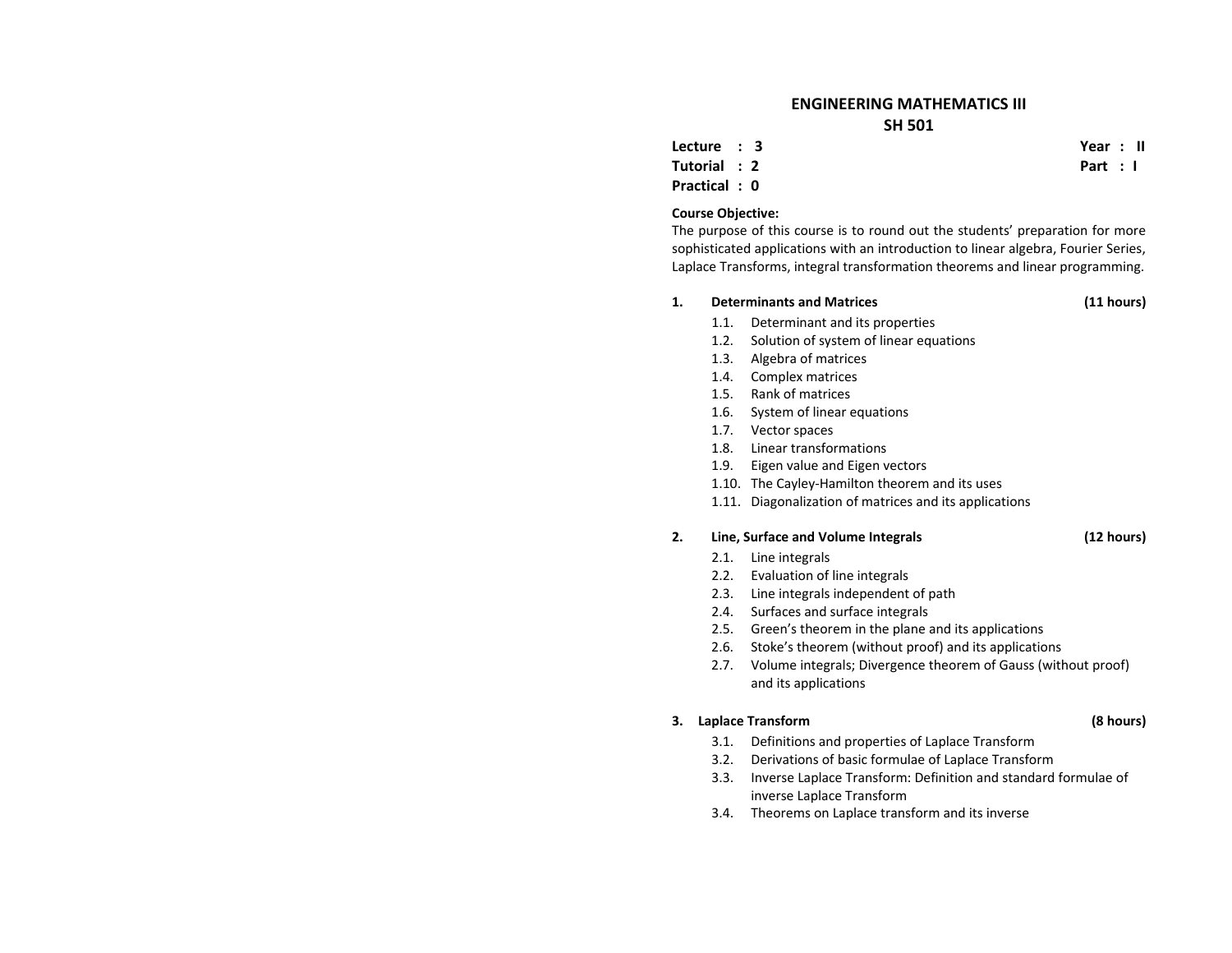- 3.5.Convolution and related problems
- 3.6. Applications of Laplace Transform to ordinary differential equations

#### **4.Fourier Series**

- 4.1.Fourier Series
- 4.2.Periodic functions
- 4.3. Odd and even functions
- 4.4. Fourier series for arbitrary range
- 4.5.. Half range Fourier series

#### **5.Linear Programming (9 hours)**

- 5.1.System of Linear Inequalities in two variables
- 5.2.Linear Programming in two dimensions: A Geometrical Approach
- 5.3. A Geometric introduction to the Simplex method
- 5.4. The Simplex method: Maximization with Problem constraints of the form "≤"
- 5.5.The Dual: Maximization with Problem Constraints of the form "≥"
- 5.6. Maximization and Minimization with mixed Constraints. The two‐ phase method (Analternative to the Big M Method)

### **References:**

- 1.E. Kreszig, "Advance Engineering Mathematics", Willey, New York.
- 2. M.M Gutterman and Z.N.Nitecki, "Differential Equation, <sup>a</sup> First Course", 2<sup>nd</sup> Edition, saunders, New York.

### **Evaluation Scheme:**

The questions will cover all the chapters of the syllabus. The evaluation scheme will be as indicated in the table below:

| <b>Chapters</b> | <b>Hours</b> | Marks distribution* |
|-----------------|--------------|---------------------|
|                 | 11           | 20                  |
|                 | 12           | 20                  |
|                 |              | 15                  |
|                 |              | 10                  |
|                 |              | 15                  |
| <b>Total</b>    | 45           | 80                  |

\*There may be minor deviation in marks distribution.

**(5 hours)**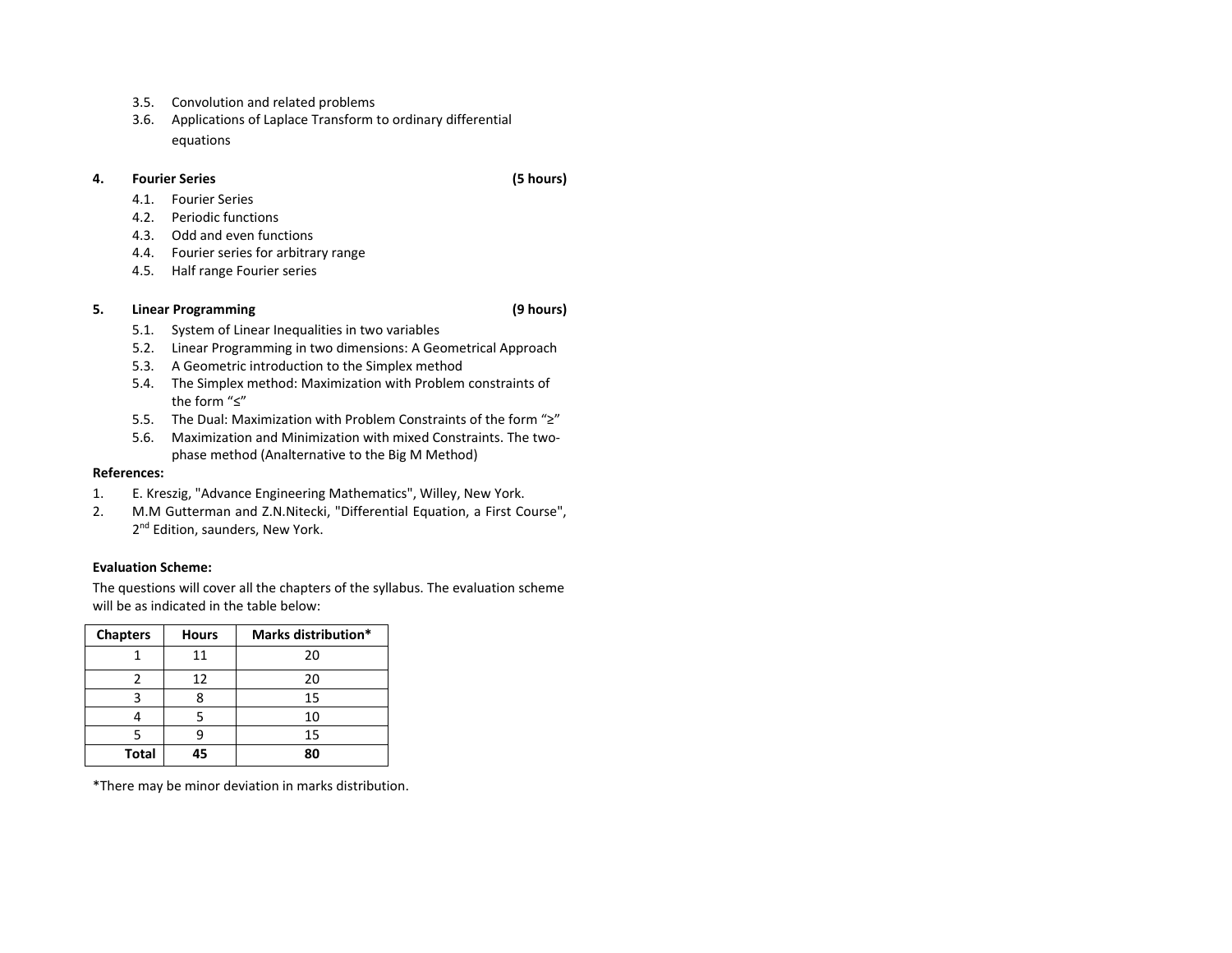## **APPLIED MECHANICS (DYNAMICS)**

CE 501

**Lecture : 2**

### **Tutorial : 1Practical : 0**

## **Course Objectives:**

The purpose of the course is to provide basic knowledge of engineering mechanics dynamics portion to the students such that they can understand the basics of kinematics and kinetics for both particles and rigid bodies and their motion.

### **1. Curvilinear Motion of Particles (4 hours)** 1.1 Position vector, velocity and acceleration 1.2 Derivatives of vector functions 1.3 Rectangular component of velocity and acceleration 1.4 Motion relative to frame in translation 1.5 Tangential and normal components 1.66 Radial and transverse components **2. Kinetics of particles: Energy and Momentum Methods (5 hours)** 2.1 Work done b <sup>a</sup> force 2.2 Potential and kinetic energy of particles 2.3 Principles of work and energy: applications 2.4 Power and efficiency 2.55 Conservation of energy 2.6 Principle of impulse and momentum 2.7 Impulsive motion and impact 2.8 Direct central and oblique impact **3. System of particles (5 hours)** 3.1 Newton's laws and <sup>a</sup> system of particles 3.2 Linear and angular moment for <sup>a</sup> system of particles 3.3Motion of the mass centre

- 3.4Conservation of momentum
- 3.5Kinetic energy of system of particles

 **Year : II Part : I**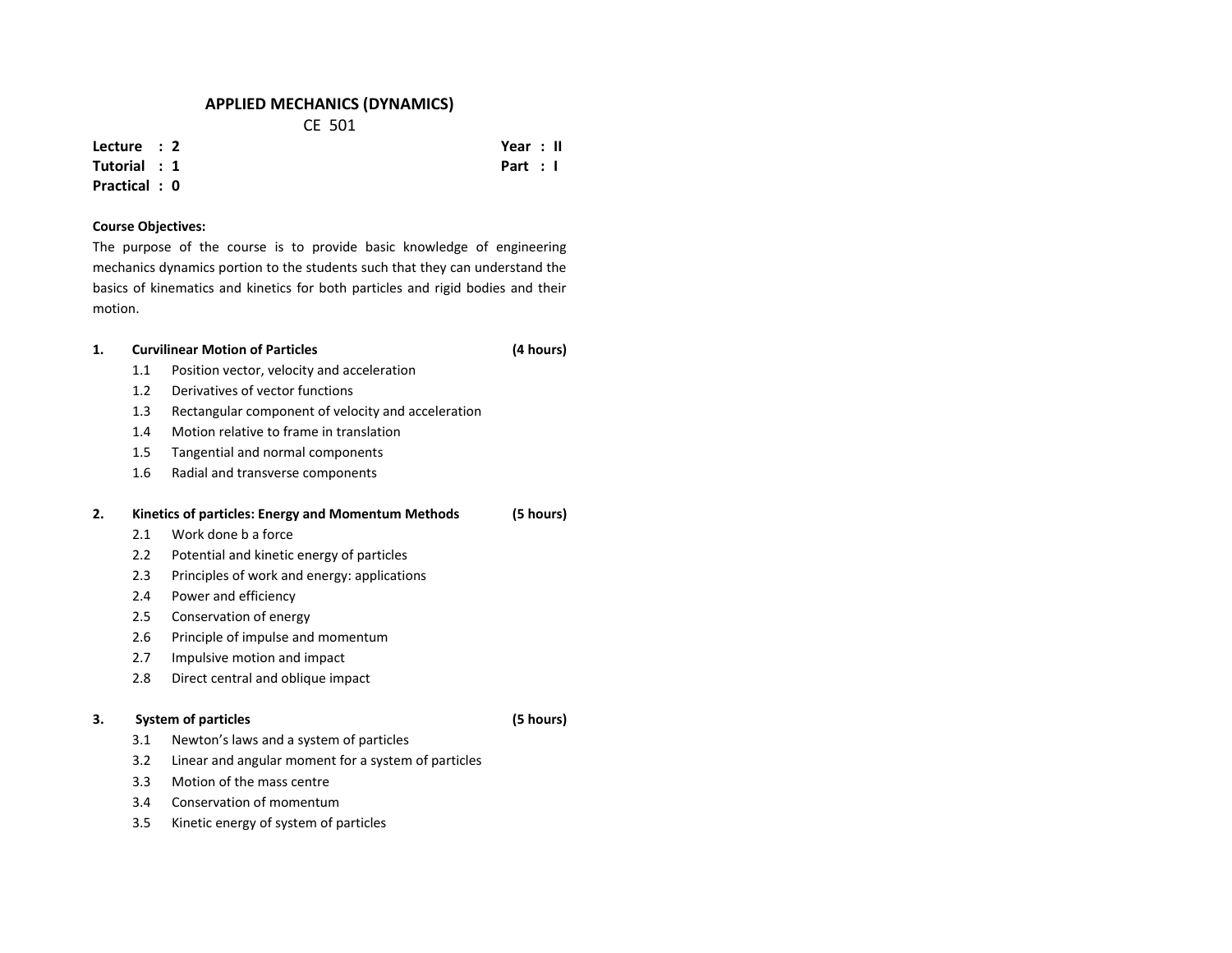- 3.6 Work energy principles; Conservation of energy for <sup>a</sup> system of particles
- 3.7Principles of impulse and momentum for <sup>a</sup> system of particles
- 3.8Steady stream of particles
- 3.9System with variable mass

### **4.Kinematics of Rigid Bodies (6 hours)**

- 4.1Introduction
- 4.22 Translation and rotation
- 4.3General plane motion
- 4.4Absolute and relative velocity in plane motion
- 4.5Instantaneous centre of rotation
- 4.6Absolute and relative frame; Coriolis acceleration in plane motion
- 4.7 Rate of change of <sup>a</sup> general vector with respect to <sup>a</sup> rotating frame; Coriolis acceleration
- 4.8Motion about <sup>a</sup> fixed point
- 4.9General motion
- 4.10 Three‐dimensional motion of <sup>a</sup> particle relative to <sup>a</sup> rotating frame; coriolis acceleration

### **5.PlaneMotion of Rigid Bodies: Forces,Moments, andAccelerations (4 hours)**

- 5.1Definitions: rigid bodies
- 5.2Equation of motion for <sup>a</sup> rigid Body in plane motion
- 5.3Angular momentum of <sup>a</sup> rigid body in plane motion
- 5.4Plane motion of rigid body: D'Alembert's principle
- 5.5Application of rigid body motion in the plane
- 5.6Constrained motion in the plane

### **6. Plane motion of rigid bodies: energy and momentum methods (6 hours)**

- 6. 1Principle of work and energy for <sup>a</sup> rigid body
- 6. 2 Work done by external forces
- 6. 3Kinetic energy for <sup>a</sup> system
- 6. 4 Conservative and non‐conservative systems
- 6. 5 Work energy applications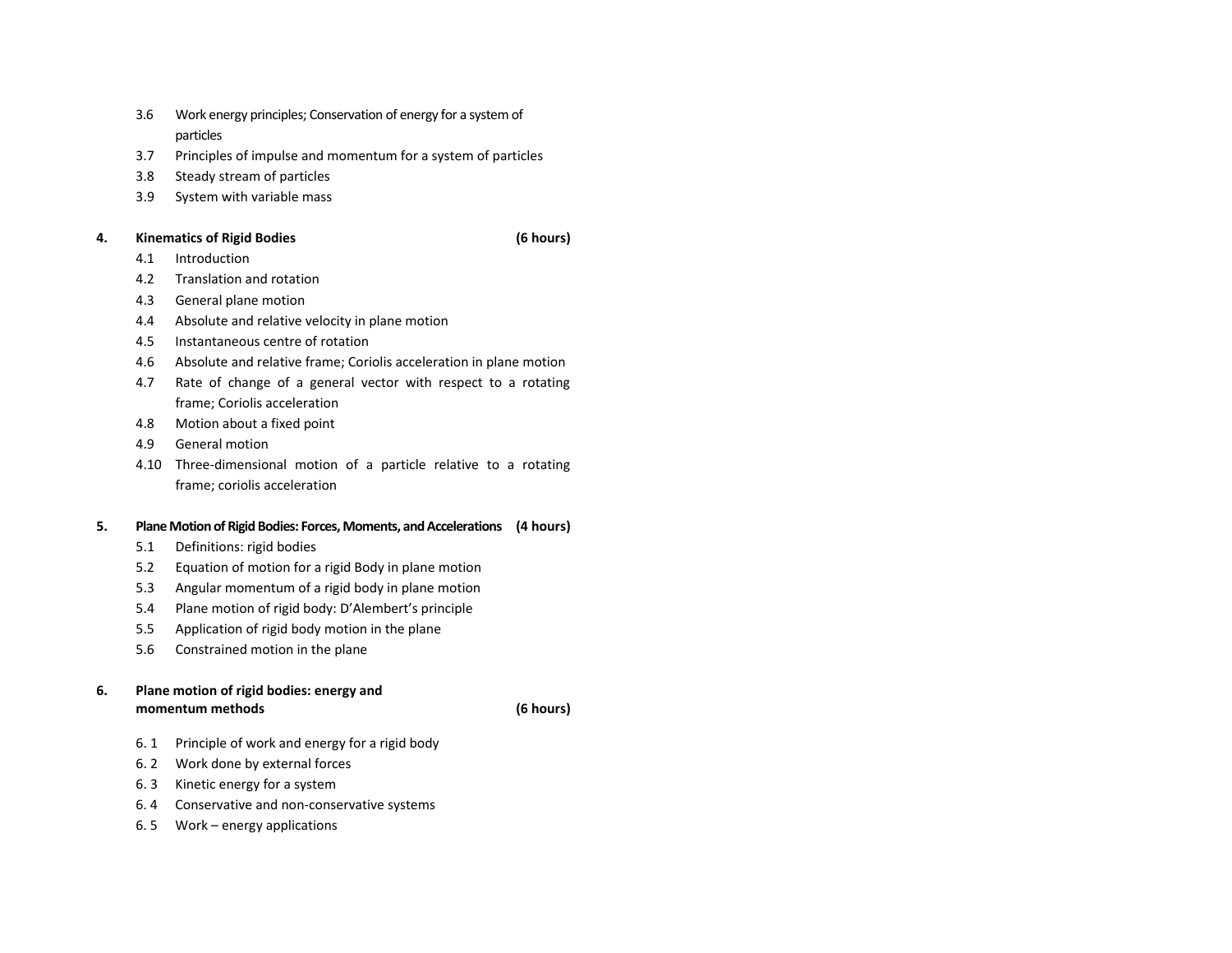- 6. 6Impulse and momentum for systems for rigid bodies
- 6. 7Conservation of angular and linear momentum
- 6. 8Impulsive motion and eccentric impact

### **Tutorials:**

6 tutorials, 2 mini projects

### **References:**

- 1.Hibbler, R.C. "Engineering Mechanics" (Statics and Dynamics)",
- 2.. Beer F.P. and E.R. Johnson "Vector Mechanics for Engineers", , 2<sup>nd</sup> Edition, Tata McGraw Hill Publishing Co. Ltd., 1998
- 3. Shames, I.H "Engineering Mechanics Statics and Dynamics"., 3<sup>rd</sup> Edition, New Delhi, Prentice Hall of India, 1990
- 4. Egor .P. Popov "Engineering Mechanics of Solids", , 2<sup>nd</sup> Edition, New Delhi, Prentice Hall of India, 1996

### **Evaluation Scheme:**

The questions will cover all the chapters of the syllabus. The evaluation scheme will be as indicated in the table below:

| <b>Chapters</b> | <b>Hours</b> | Marks distribution* |
|-----------------|--------------|---------------------|
|                 |              |                     |
|                 |              |                     |
|                 |              |                     |
|                 |              |                     |
|                 |              |                     |
|                 |              |                     |
| <b>Total</b>    | 30           | 40                  |

\*There may be minor deviation in marks distribution.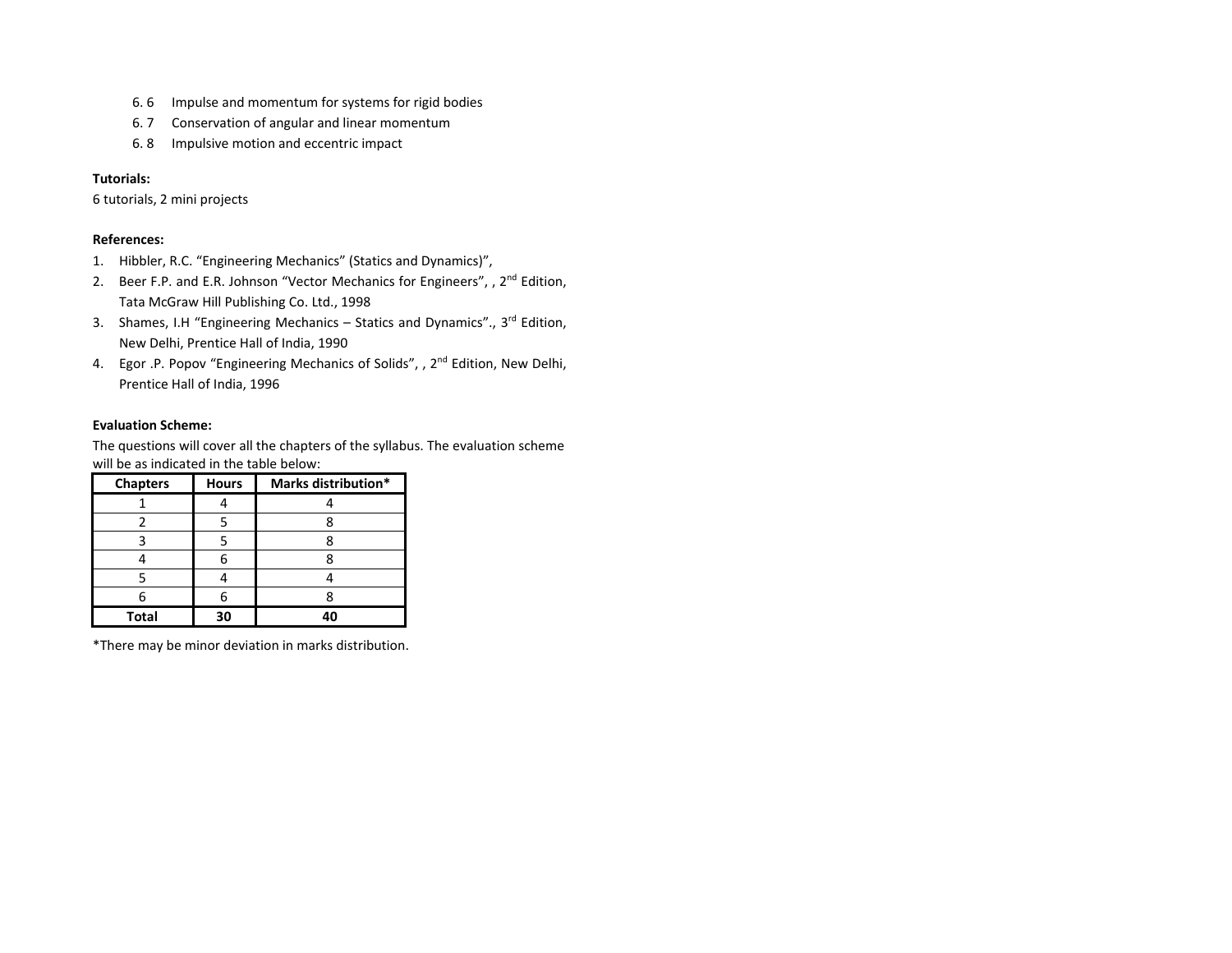## **STRENGTH OF MATERIALS** CE 502

**Lecture : 3**

### **Tutorial : 1Practical : 1**

### **Course Objectives:**

The purpose of the course is to provide the students for basic knowledge in material behavior, stress‐strain relations and their analysis. During the course, students will review on mechanics first and obtain knowledge in stress‐strain relations, their types. At the end students will have basic concept on theory of flexure and column buckling.

### **1.Axial Forces, Shearing Forces and Bending Moments (8 hours)**

- 1.1 Plotting shearing force, bending moment and axial force diagrams for determinate structures (beams and frames)
- 1.2 Concept of superposition for shear forces, bending moments and axial forces due to various combinations of loads
- 1.3Maximum shear force and bending moments and their positions
- 1.4Relationship between loads, shear forces, bending moment

#### **2.Geometrical Properties of Sections (7 hours)**

- 2.1Axes of symmetry
- 2.2Centre of gravity of built‐up plane figures
- 2.3Centre of gravity of built‐up standard steel sections
- 2.4Moment of inertia of standard and built‐up sections
- $2.5$ Polar moment of inertia
- 2.6Radius of gyration
- 2.7Product of inertia
- 2.8Principle moment and principle axes of inertia
- 2.9Moher's circle for moment of inertia

#### **3.Simple Stress and Strain (8 hours)**

- 3.1Definitions: deformable Bodies, internal forces, stress, strain
- 3.2Analysis of Internal forces
- 3.3Simple stress and strain
- 3.4 Hook's law: axial and typical stress strain diagram for characteristics of mild steel
- 3.5Poisson's ratio
- 3.66 Stress-strain diagram

 **Year : II Part : I**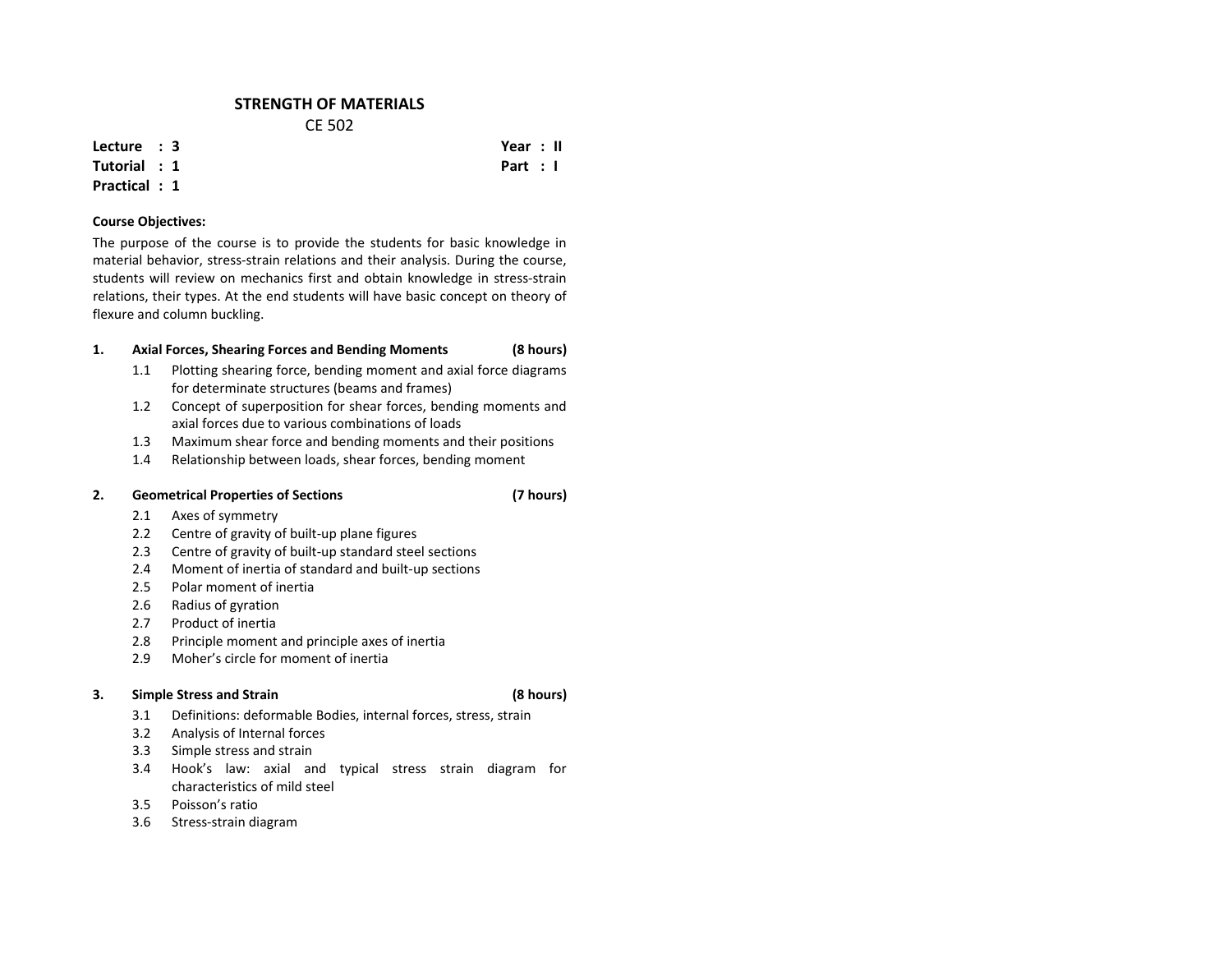|    | 3.7<br>3.8<br>3.9<br>3.10<br>3.11<br>3.12<br>3.13 | Axial stress and strain<br>Shear stress and strain<br>Shear deformation and shear angle<br>Hook's law for shearing deformations<br>Allowable stresses and factor of safety<br>Stress concentrations<br>Relationships between elastic constants |           |
|----|---------------------------------------------------|------------------------------------------------------------------------------------------------------------------------------------------------------------------------------------------------------------------------------------------------|-----------|
| 4. |                                                   | <b>Stress and Strain Analysis</b>                                                                                                                                                                                                              | (6 hours) |
|    | 4.1                                               | Stresses in inclined plane: normal and shear stress                                                                                                                                                                                            |           |
|    | 4.2                                               | Principle stresses and principle planes                                                                                                                                                                                                        |           |
|    | 4.3                                               | Relationships between normal and shear stress                                                                                                                                                                                                  |           |
|    | 4.4                                               | Maximum shear stress and corresponding plane                                                                                                                                                                                                   |           |
|    | 4.5                                               | Mohr's circle for stress                                                                                                                                                                                                                       |           |
| 5. |                                                   | <b>Thin Walled Vessels</b>                                                                                                                                                                                                                     | (3 hours) |
|    | 5.1                                               | Definition and characteristics of thin walled vessels                                                                                                                                                                                          |           |
|    | 5.2                                               | Types of stresses in thin walled vessels                                                                                                                                                                                                       |           |
|    | 5.3                                               | Calculation of stresses in thin walled vessels                                                                                                                                                                                                 |           |
| 6. | <b>Torsion</b>                                    |                                                                                                                                                                                                                                                | (4 hours) |
|    | 6.1                                               | Introduction and assumptions                                                                                                                                                                                                                   |           |
|    | 6.2                                               | Derivation of torsion formulas                                                                                                                                                                                                                 |           |
|    | 6.3                                               | Torsional moments in shaft                                                                                                                                                                                                                     |           |
|    | 6.4                                               | Torsional stress in shaft                                                                                                                                                                                                                      |           |
|    | 6.5                                               | Angle of twist                                                                                                                                                                                                                                 |           |
| 7. |                                                   | <b>Theory of Flexure</b>                                                                                                                                                                                                                       | (5 hours) |
|    | 1.1                                               | Coplanar and pure bending                                                                                                                                                                                                                      |           |
|    | 1.2 <sub>2</sub>                                  | Elastic curve                                                                                                                                                                                                                                  |           |
|    | 1.3                                               | Angle of rotation                                                                                                                                                                                                                              |           |
|    | 1.4                                               | Radius of curvature, flexural stiffness                                                                                                                                                                                                        |           |
|    | 1.5                                               | Small deflection theory                                                                                                                                                                                                                        |           |
|    | 1.6                                               | <b>Bending stress</b>                                                                                                                                                                                                                          |           |
|    | 1.7                                               | Flexural formula, differential equation of deflected shape                                                                                                                                                                                     |           |
|    | 1.8                                               | Introduction to deflection                                                                                                                                                                                                                     |           |

### **8.Column Theory (4 hours)**

8.1Theory of columns according to support systems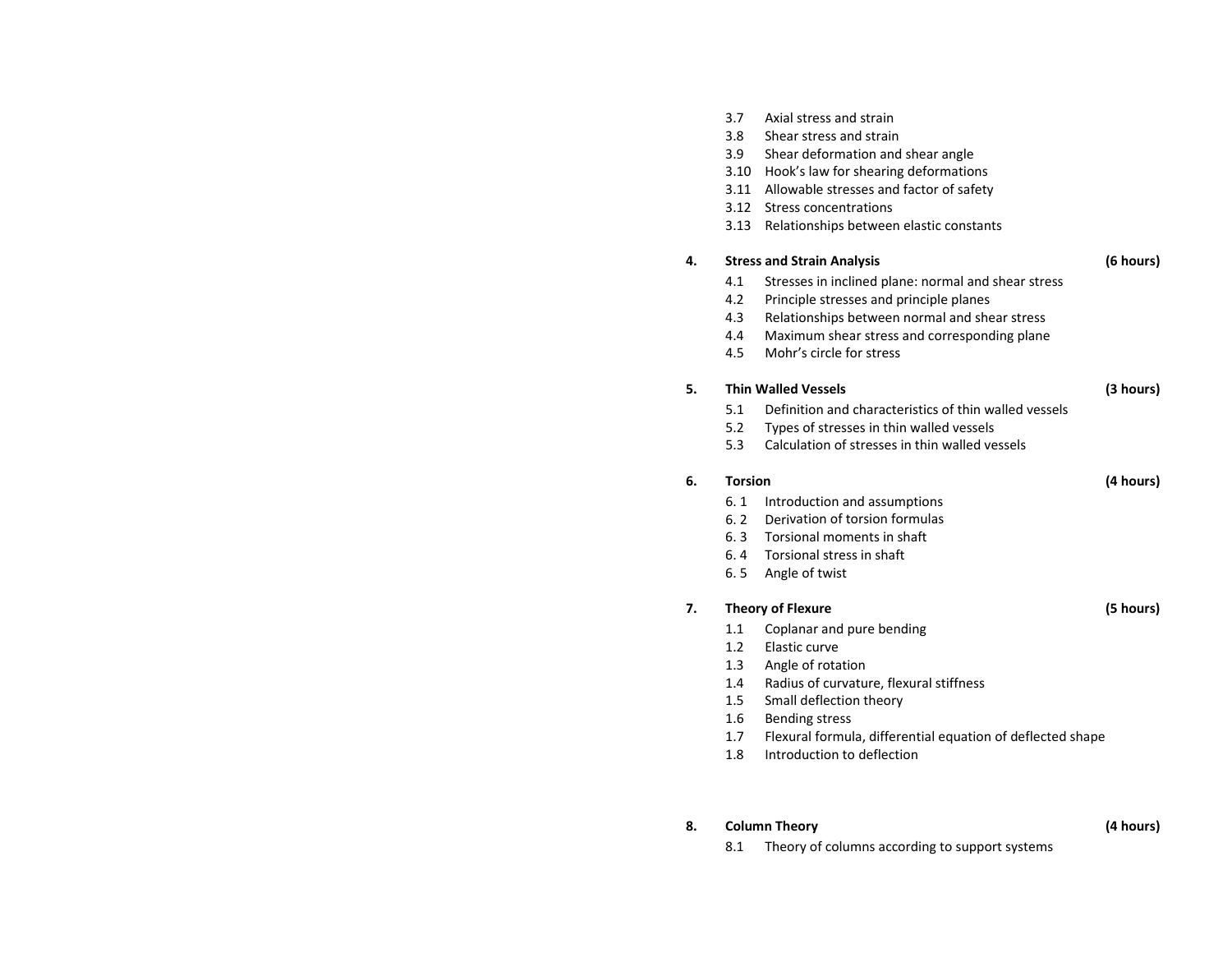- 8.2 Critical load
- 8.3Long column by Euler's formula
- 8.4 Limitations of Euler's formula
- 8.5Intermediate columns; empirical formulas

### **Practical:**

- 1. Stress‐Strain Curve in tension
- 2. Torsion test to determine modules of rigidity
- 3. Column behavior due to buckling
- 4. Deflection of simple beam

### **Tutorials:**

8 tutorials, 2 mini projects

### **References:**

- 1. Timoshenko and Gere 'Mechanics of Materials",
- 2. Beer F.P. and E.R. Johnston "Mechanics of Material",
- 3. E.P. Popov "Mechanics of Material", , 2<sup>nd</sup> Edition, New Delhi, Prentice Hall of India
- 4. A.Pytel, F.L. Singer 'Strength of Materials", 4<sup>th</sup> Edition, Harper Collins, India, 1998

### **Evaluation Scheme:**

The questions will cover all the chapters of the syllabus. The evaluation scheme will be as indicated in the table below:

| <b>Chapters</b> | <b>Hours</b> | Marks distribution* |
|-----------------|--------------|---------------------|
| 1               | 8            | 16                  |
| 2               | 7            | 12                  |
| 3               | 8            | 16                  |
| 4               | 6            | 8                   |
| 5               | 3            | 6                   |
| 6               | 4            | 6                   |
|                 | 5            | 8                   |
| 8               |              | 8                   |
| <b>Total</b>    | 45           | 80                  |

\*There may be minor deviation in marks distribution.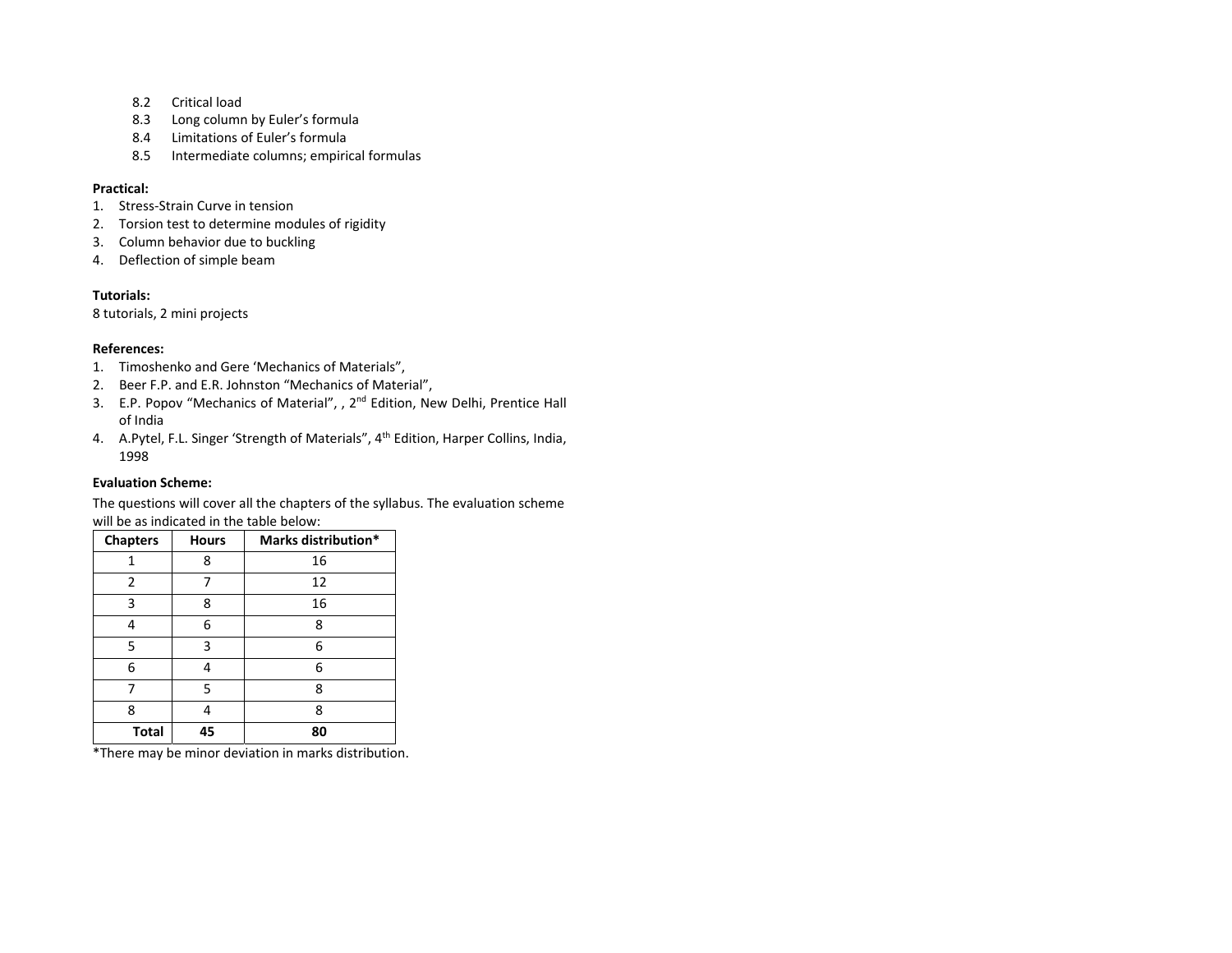## **ENGINEERING GEOLOGY I CE 503**

**Lecture : 2**

### **Tutorial : 0Practical : 1**

## **Course Objective:**

This course has been designed to provide basic knowledge of geology to the students of civil engineering. It would be helpful for them to understand how to identify the different types of rocks, minerals, geological structures, geological processes and their impacts on engineering structures etc. Furthermore, the course will help students to know about geological setting of Himalaya, geological structures for development of infrastructures.

#### **1.Geology and Civil Engineering (2 hours)**

- 1.1 Geology and different branches of science: Introduction and their interrelationships, geology, geography, geophysics, geochemistry, geodetic, climatology, and meteorology, oceanography and astronomical aspects of the earth‐ moon system.
- 1.2Different branches of geology and their interrelations
- 1.3Scope, objective and importance of geology in civil engineering
- 1.4 Definition of engineering geology (according to IAEG), role and tasks of an engineering geologist, scope, objectives and its importance in the context of Nepal

#### **2.Basic Reviews of the Earth**

- 2.1The Earth: its origin, age, components, structure
- 2.22 Introduction to history of the Earth: Geological time scale, origin and evolution of life
- 2.3 Physical features of the earth surface: Continental & oceanic features, mountains, plateau and shields
- 2.4Internal structure of the Earth
- 2.5 Plate tectonics and mountain building process and formation of the Himalayas

### **3.Crystallography & Mineralogy (4 hours)**

- 3.1 Introduction and crystal morphology, symmetry elements, crystal form & habits and crystal system
- 3.2Physical, chemical and optical properties of minerals

## **(3 hours)**

 **Year : II Part : I**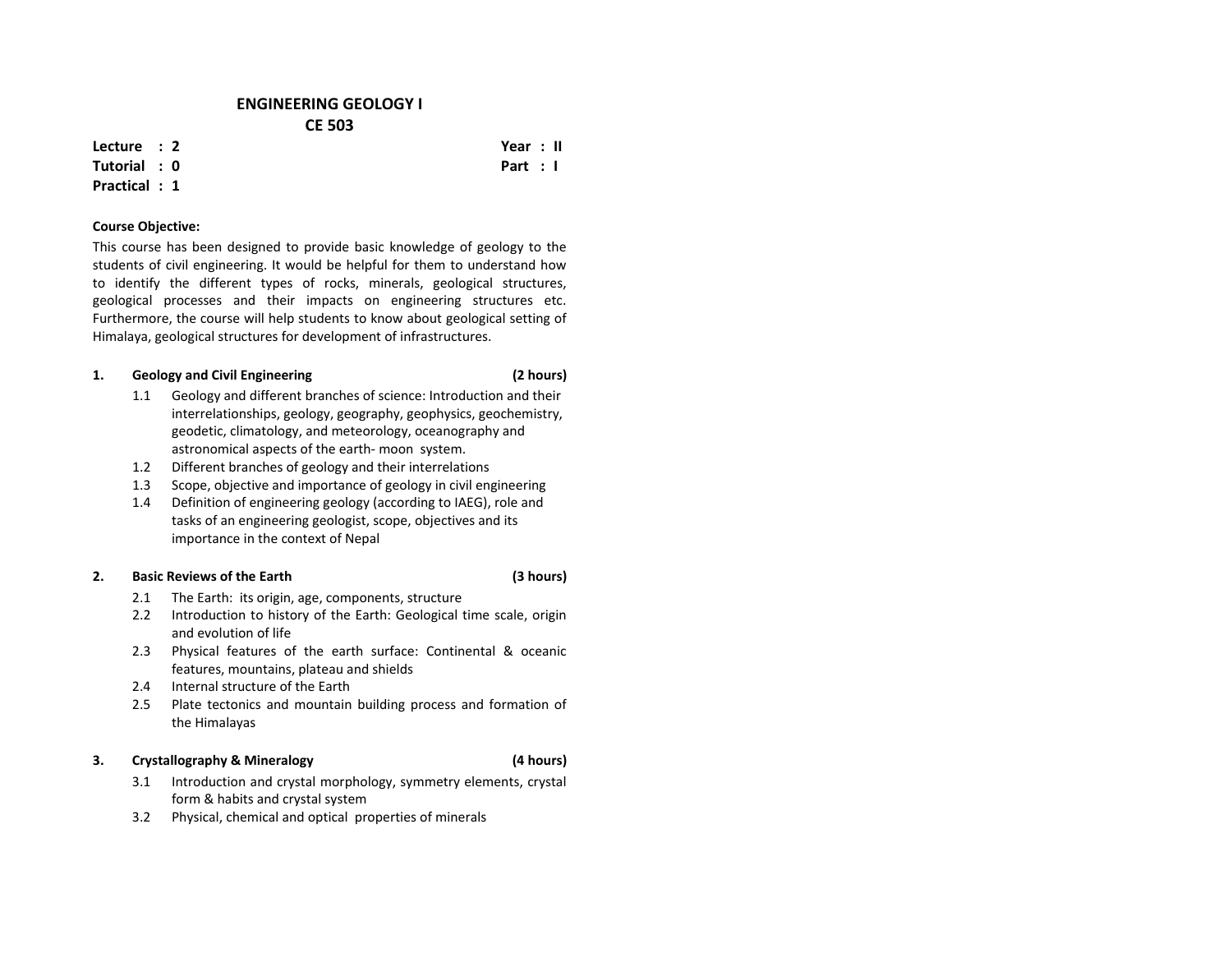3.3Classification and identification of common rock forming minerals

### **4.Petrology (6 hours)**

- 4.1Introduction: Petrology, petrography and petrogenesis
- 4.22 Rock and rock cycle: Introduction
- 4.3Classification, structure, textures of rocks
- 4.4Engineering Significance of three rock classes
- 4.5 Macroscopic study of rocks on the basis of physical and engineering properties of following common rock types found in earth crust: Granite, Ryhyollite, Gabbro, Basalt, Pegmatite, Syenite Shale, Siltstone, limestone, Sandstone, Conglomerate, Breccia, slate, Phyllite, Schist, Gneiss, Quartzite, Marble

### **5.Structural Geology (5 hours)**

- 5.11 Rock deformations and reasons
- 5.2Attitude of geological structures: Dip, strike, trend, plunge
- 5.3 Measurement of orientation of geological strata using geological maps, geological compass and plotting of data on map.
- 5.4 Geological structures: Primary sedimentary structures (bedding plane, lamination, cross bedding, graded bedding ripple marks, mud cracks etc.)
- 5.5 Secondary (deformation) structures: Continuous (lineation, foliation, boudinage, crenulation cleavage, folds) and discontinuous (cracks fractures, joints, faults & thrusts)
- 5.6Field identification criteria of geological structures
- 5.7Engineering significance of geological structures

### **6.Physical Geology (8 hours)**

- 6.1Introduction: Definition, different geological agents
- 6.2Geomorphological processes : Weathering and erosion
- 6.3Geological cycle
- 6.4 Geological agents : Running water, glaciers, groundwater, wind and sea water, and various landforms produced by the geomorphological agents
- 6.5Volcanism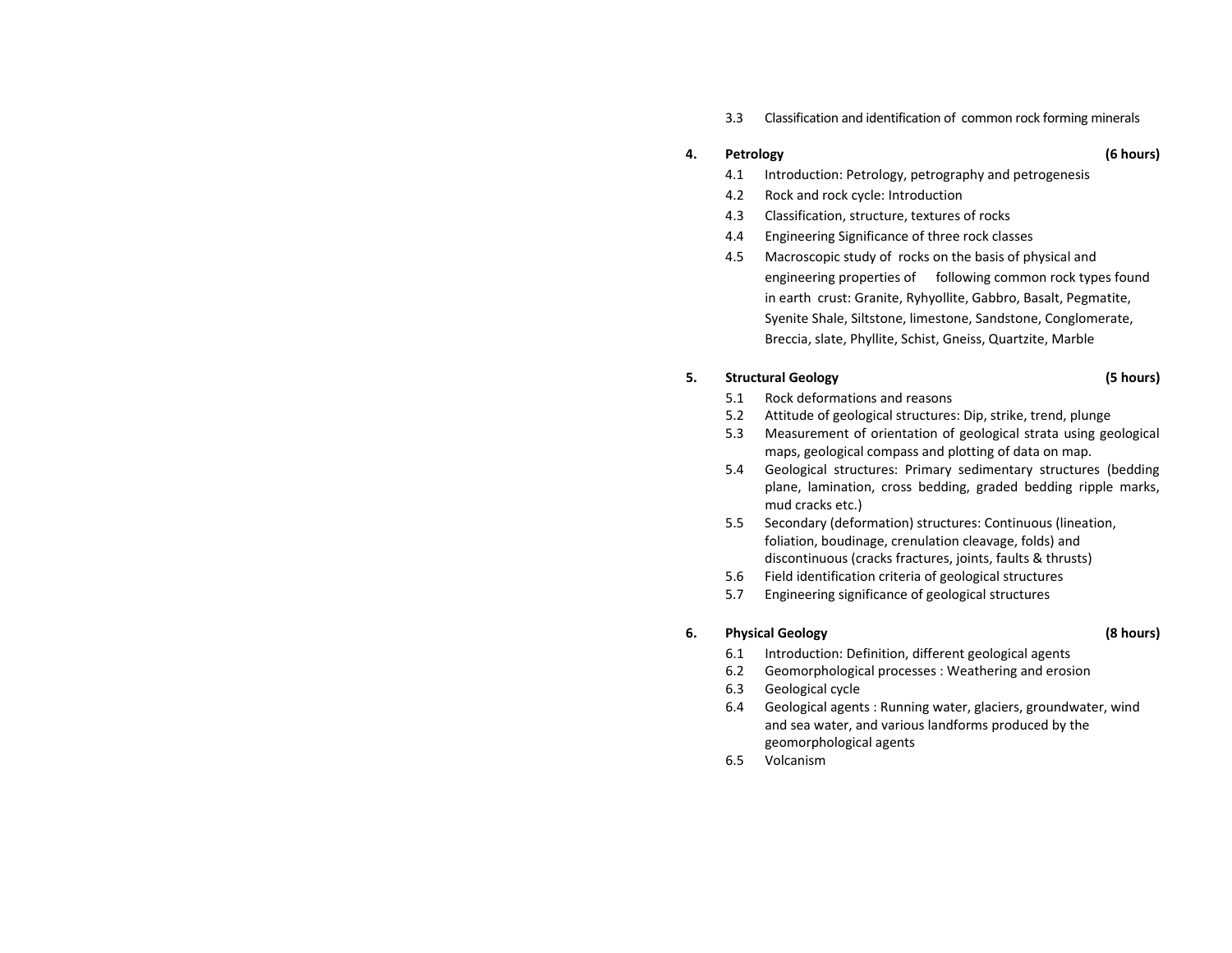### **7.Geology of Nepal (2 hours)**

- 7.1 Introduction to the physiography and tectonic division of the Nepal Himalaya
- 7.2Geology of the Terai Zone
- 7.3Geology of the Siwalik Zone
- 7.4Geology of the Lesser Himalaya Zone
- 7.5Geology of the Higher Himalaya Zone
- 7.6Geology of the Tethys Himalaya Zone
- 7.7Study of Geological Units: Complex, group, formation, member

## **Practical:**

- 1.Identification of common rock forming minerals : Quartz, Plagioclase, Orthoclase,Muccovite,Biotite,Chlorite,Calcite,Dolomite,Mangnesite,Pyro xene,Tourmaline,Pyrite,Gypsum,Talc,Fluorite,Apatite,Topaz,Corundum,D iamond,Kyanite,Silliminite,Garnet and clay minerals
- 2.. Identification of rocks: Granite,Ryhyollite,Gabbro,Basalt,Pegmatite,SyeniteShale,Siltstone,Limes tone,Sandstone,Conglomerate,Breccia,Slate,Phyllite,Schist,Gneiss,Quartz ite,Marble
- 3.Study of geological structures in block diagrams
- 4. Study of Maps: Topographic and geological maps, construction of geological cross‐sections and their interpretations

## **Fieldwork (2 Days)**

Demonstration of the use of Geological Compass for the dip/ strike and trend/ plunge measurement, Identification of rocks, study of geological structures in field (*Attendance in fieldwork is compulsory)*

## **References:**

- 1. A. Holmes "Principles of Physical Geology", ELBS English Language Society
- 2. M.P. Billings "Principles of Structural Geology", Prentice Hall of India, New Delhi
- 3.Dr. C.K. Sharma "Geology of Nepal", Educational Enterprises
- 4.P.C. Ghimire and M.S. Dhar "Engineering Geology"
- 5.Dr. R.K. Dahal "Geology for Technical Students", Bhirkuti Publications
- 6.Blyth, F.G.H. , Freitas, "M.H.Geology For Engineers", ELBS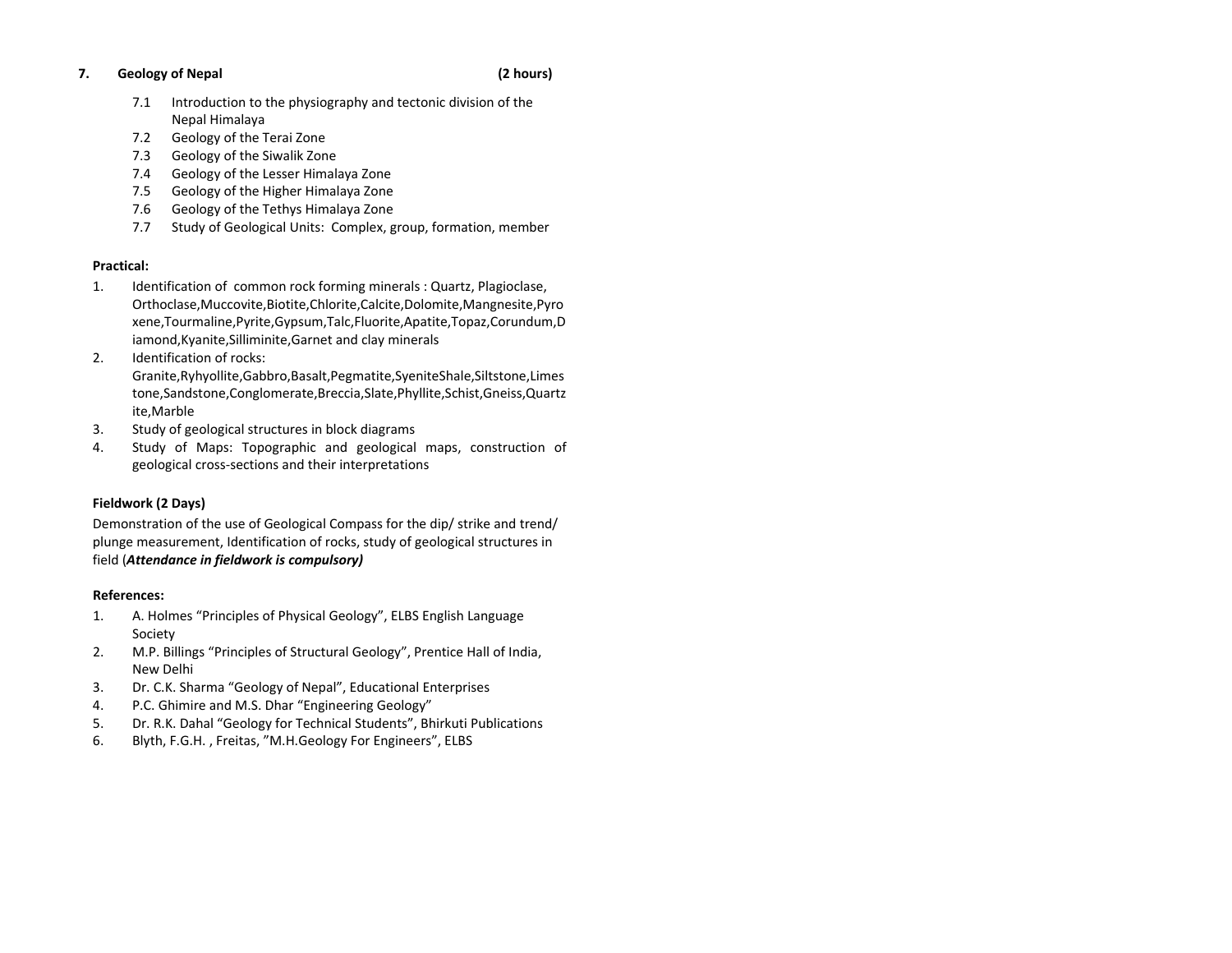## **Evaluation Scheme:**

The questions will cover all the chapters of the syllabus. The evaluation scheme will be as indicated in the table below:

| <b>Chapters</b> | <b>Hours</b> | Marks distribution* |
|-----------------|--------------|---------------------|
|                 | 2            | 2                   |
| 2               | 3            | 2                   |
| 3               |              | 3                   |
|                 | 6            | 10                  |
| 5               | 5            | 10                  |
| 6               | 8            | ጸ                   |
|                 | 2            | 5                   |
| <b>Total</b>    | 30           | 40                  |

\*There may be minor deviation in marks distribution.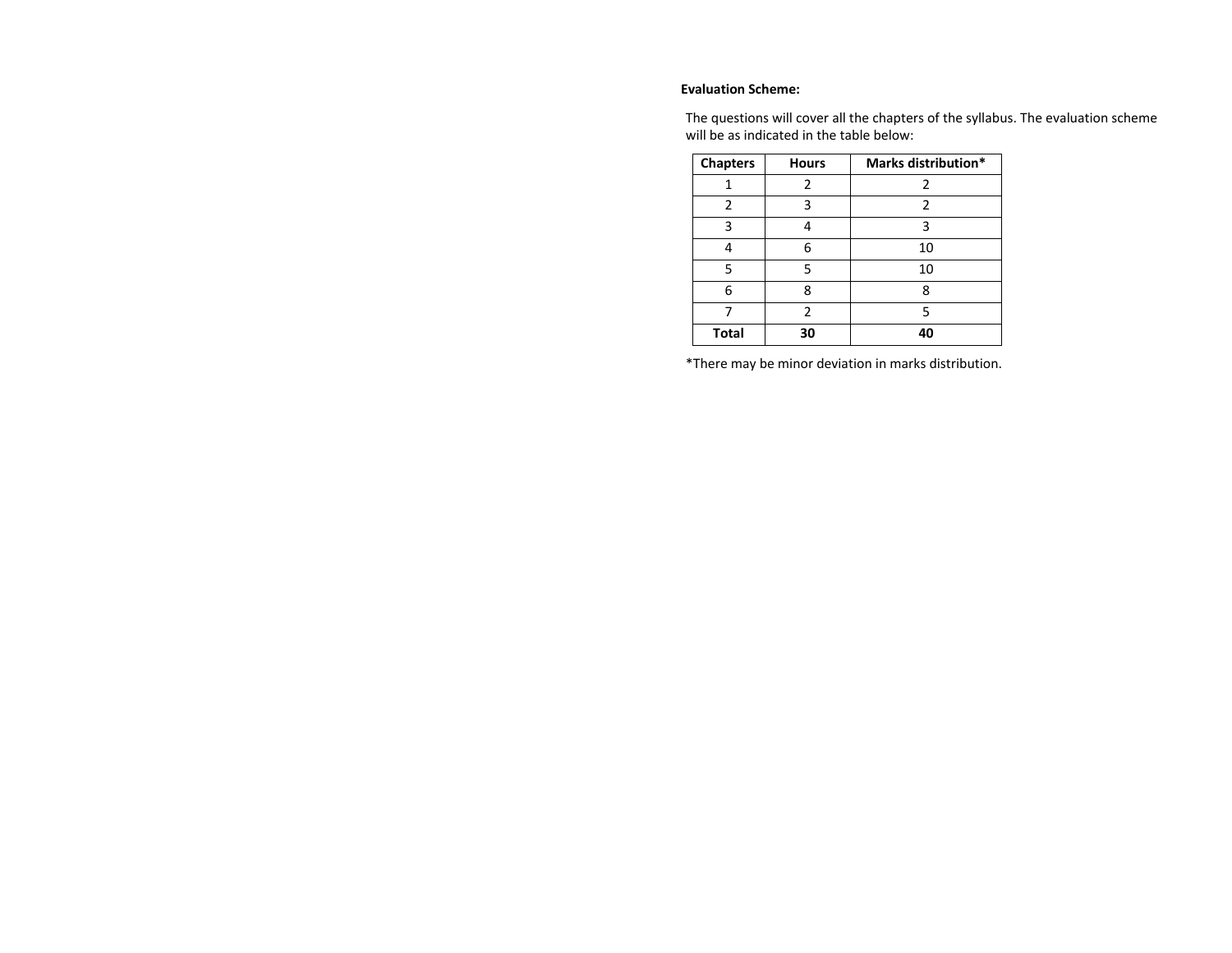## **FLUID MECHANICS CE 505**

**Lecture: 3Tutorial: 2Practical: 1**

**Course Objective:**

A proper understanding of fluid mechanics is extremely important in many areas of civil engineering. This course is aimed at teaching students the concept of water resources engineering and their application in the field of civil engineering. Fundamentals of fluid mechanics are taught in this semester to procede in the application phase covered in the irrigation and hydropower engineering courses.

#### **1.Fluid and its physical properties (3 hours)**

- 1.1 Basic concept and definition of fluid, application in civil engineering
- 1.2 Shear stress in <sup>a</sup> moving fluid; difference between solids and fluids
- **1.3**Concept of control volume and continuum in fluid mechanics
- 1.4 Mass density, specific weight, specific gravity, specific volume, viscosity, compressibility, capillarity, surface tension, cavitation and vapour pressure (relations, their dimension, units as well as values for different materials).
- 1.5Newton's law of viscosity, causes of viscosity in liquid and gases.
- 1.6Variation of viscosity with temperature for different fluids
- 1.7Method for finding viscosity of fluids by viscometer.
- 1.8 Ideal and Real fluids, Newtonian and non‐Newtonian fluids, compressible and incompressible fluids with examples

#### **2.Pressure and**

- 2.1 Introduction, application in civil engineering, concept about the absolute and relative equilibrium.
- 2.2Atmospheric, gauge and absolute pressure.
- 2.3Pascal's law
- Hydrostatics law of pressure distribution 2.4(pressure‐ depth relationship)

## **Year : II Part : I**

### **Head (4 hours)**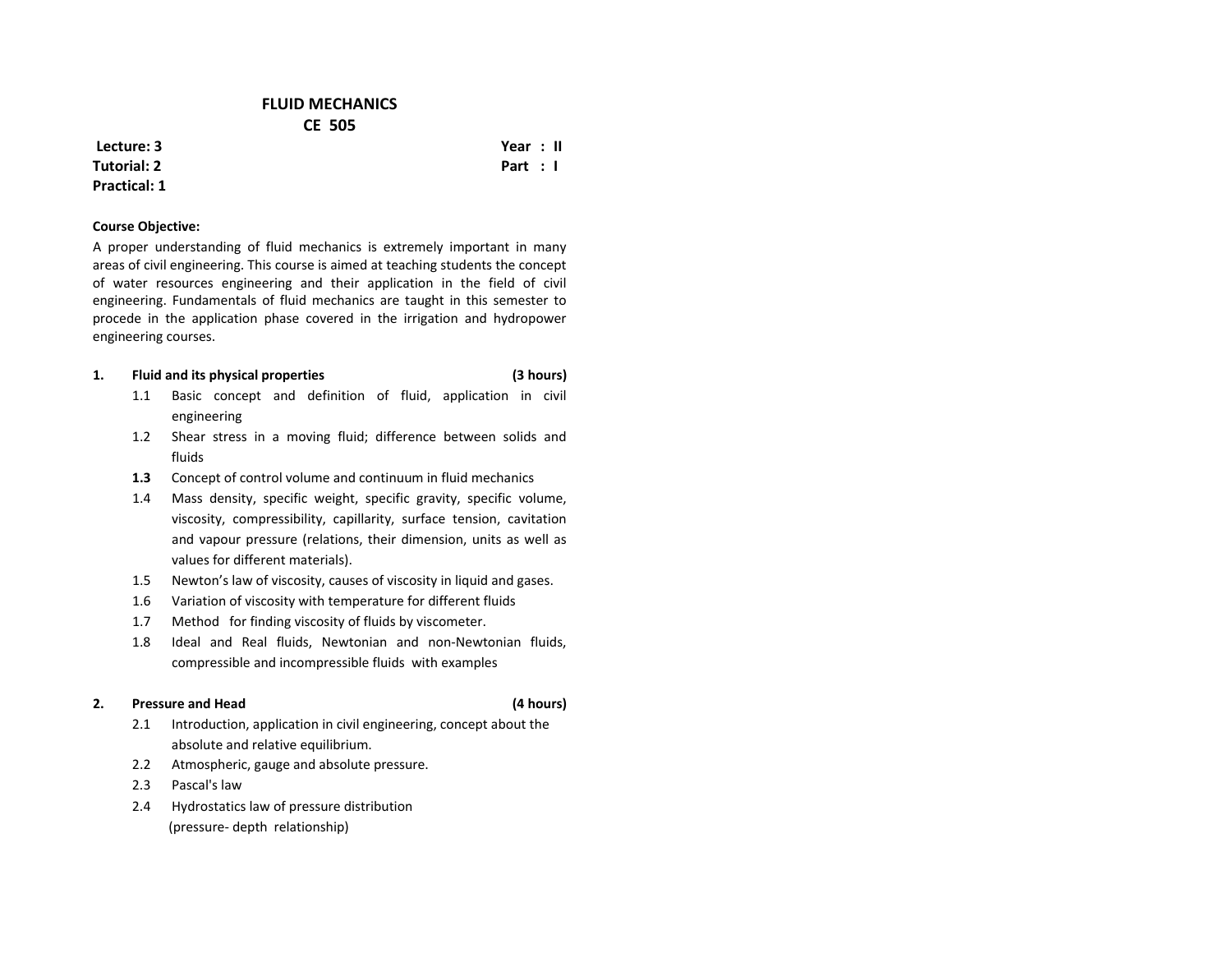2.5 Measurement of pressure, simple manometer as piezometer, U‐ tube manometer, single column vertical and inclined manometers, differential manometer, inverted U‐tube differential manometer, bourden gauge

### **3.Hydrostatics (10 hours)**

- 3.1 Pressure force and centre of pressure on submerged bodies (plane and curve Surfaces)
- 3.2 Computation of pressure forces on gates (plane and curve), dams, retaining structures and other hydraulic structures; pressure diagrams
- 3.3 Buoyancy, flotation concept, thrust on submerged and floating bodies, hydrometer
- 3.4The stability of floating and submerged bodies.
- 3.5Metacentre, determination of metacentric height.
- 3.6 Liquid in relative equilibrium (pressure variation in the case of uniform linear and radial acceleration)

#### **4.Hydrokinematics (4 hours)**

- 4.1Lagragian and Eulerain approaches of describing fluid flow
- 4.2 One, two and three dimensional flow.
- 4.3 Classification of fluid motion (uniform and non‐uniform, steady and unsteady, laminar and turbulent )
- 4.4 Rotational and Irrotational motion, stream function and potential function.
- 4.5 Description of streamline, streak line, path line and stream tube and their drawing procedures.
- 4.6 Conservation principle of mass and continuity equation in Cartesian and cylindrical polar coordinates (one , two and three dimensional)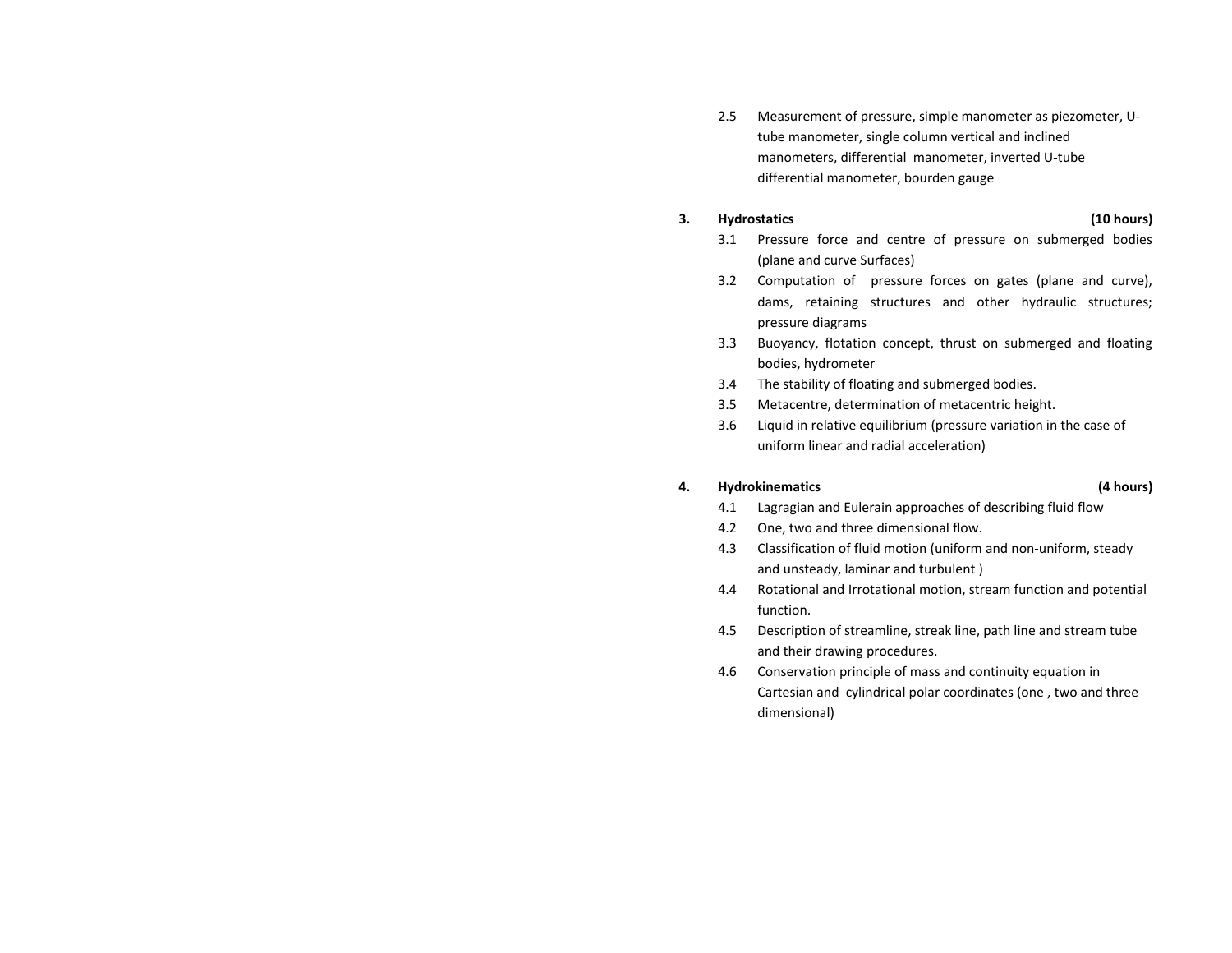#### **5.Hydrodynamics (2 hours)**

- 5.1 Forces acting on <sup>a</sup> fluid in motion (gravitational, pressure, viscous, turbulent, surface tension, and compression forces)
- 5.2Reynolds's, Euler's and Navier‐Stoke's equation of motions
- 5.3Development of the Euler's Equation of motion
- 5.4Bernoulli's equation and its physical meaning

### **6.Flow measurement (7 hours)**

- 6.1Venturimeter, orifice meter, nozzle meter and Pitot tube.
- 6.2 Flow through orifice (small orifice, large orifice, partially submerged orifice as well as submerged orifice)
- 6.3 Different hydraulic coefficients (Cv, Cc and Cd) and their determination.
- 6.4 Notches and Weirs(classification, discharge through rectangular, triangular trapezoidal , and Cipoletti notches, Sharp crested weir, narrow crested weir, broad crested as well as ogee shaped weirs)
- 6.5 Emptying and filling of reservoirs without inflow (cylindrical, hemispherical and conical), emptying and filling of reservoir with inflow (cylindrical case).
- 6.6Computer programme coding for simple problems

### **7.Momentum principle and flow analysis (6 hours)**

- 7.1Momentum principle and equations
- 7.2 Application of equations to calculate forces (pipe in bends, enlargements and reducers).
- 7.3 Forces exerted by the jet on stationary and moving vanes of different shapes.
- 7.4Concept of angular momentum with examples.

### **8.Boundary Layer theory (3 hours)**

- 8.1Boundary layer concept and definition.
- 8.2 Boundary layer concept along <sup>a</sup> thin plate (laminar zone, turbulent zone, transition zone as well as laminar sub layer)
- 8.3 Application of this concept (hydraulically smooth and rough boundary)
- 8.4 Boundary layer thickness (Boundary layer thickness, momentum thickness, and displacement thickness)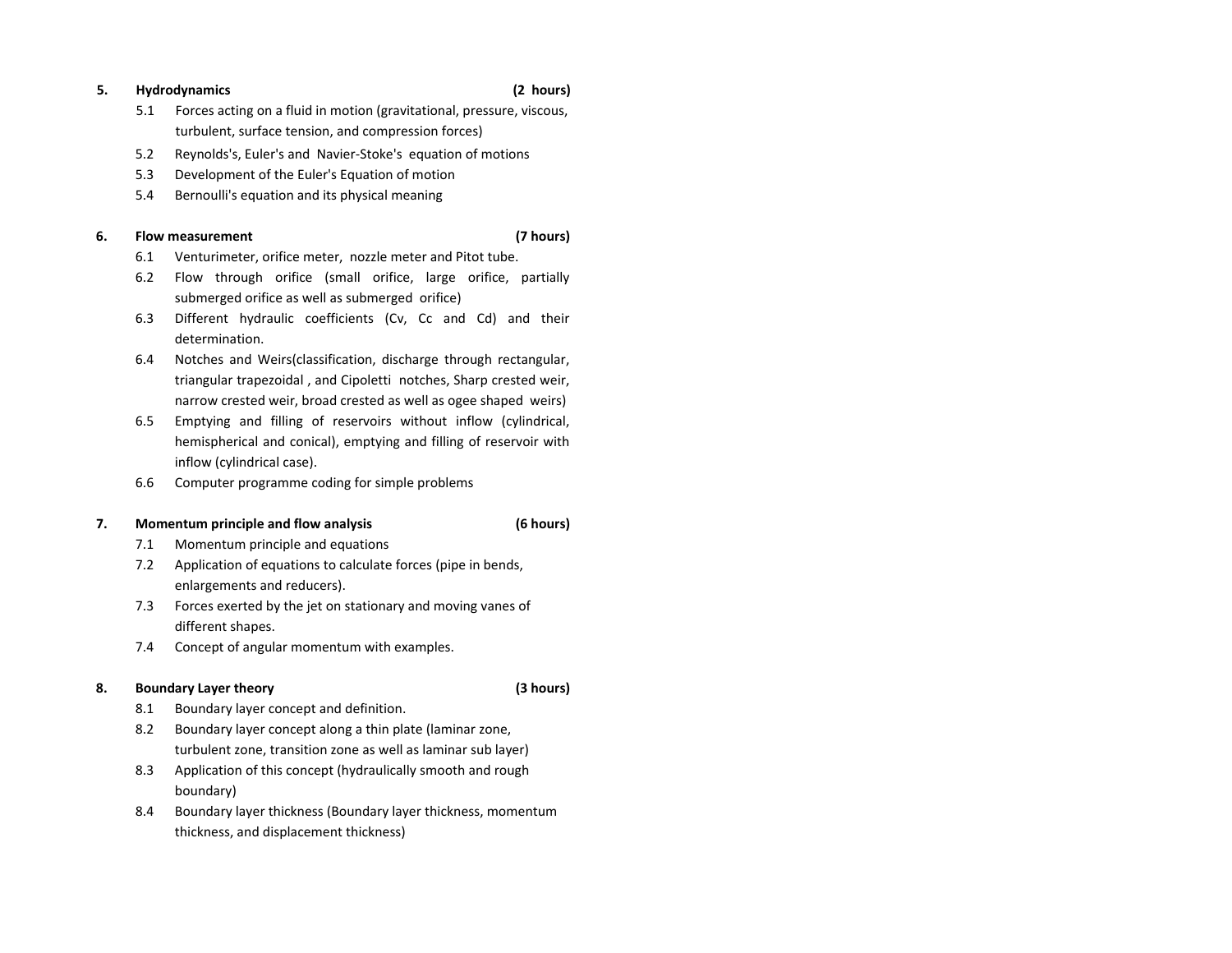#### **9.Flow past through submerged bodies (3 hours)**

- 9.1Introduction to the drag and lift forces acting on <sup>a</sup> body
- 9.2Expression for drag and lift forces
- 9.3Pressure and friction drag; drag coefficients
- 9.4Drag on <sup>a</sup> flat plate, cylinder and sphere
- 9.5Concept of aerofoil.

### **10.Similitude and physical modeling (3 hours)**

- 10.1 Introduction to dimensional analysis (physical quantities and their dimensions)
- 10.2 Methods of dimensional analysis (Rayleigh and Buckingham π-Theorem)
- 10.3 Similitude, laws of similarity, distorted and undistorted model Physical model and modeling criteria (Reynolds, Froude, Euler, Weber and Mach's model laws with some examples.)

## **Practical:**

The following exercises will be performed in this course. These are:

- 1.Hydrostatic force on submerged body
- $2<sub>1</sub>$ Stability of <sup>a</sup> floating body
- 3.Verification of Bernoulli's equation
- 4.Impact of jet
- 5.Flow through edged orifice
- 6.Flow over broad‐crested weir

## **Tutorials:**

There shall be related tutorials exercised in class and given as regular homework exercises. Tutorials can be as following for each specified chapters.

| 1. | <b>Physical Properties of Fluids</b>                               | (2 hours) |
|----|--------------------------------------------------------------------|-----------|
|    | - Practical examples, numerical examples                           |           |
| 2. | <b>Pressure and Head</b>                                           | (3 hours) |
|    | - Practical examples, numerical examples                           |           |
| З. | <b>Hydrostatics</b>                                                | (6 hours) |
|    | - Practical examples, and numerical examples                       |           |
|    | - Use of computer programme (studied in I/I) for solving exercises |           |
| 4. | <b>Hydrokinematics</b>                                             | (2 hours) |
|    | - Practical examples, numerical examples and derivation            |           |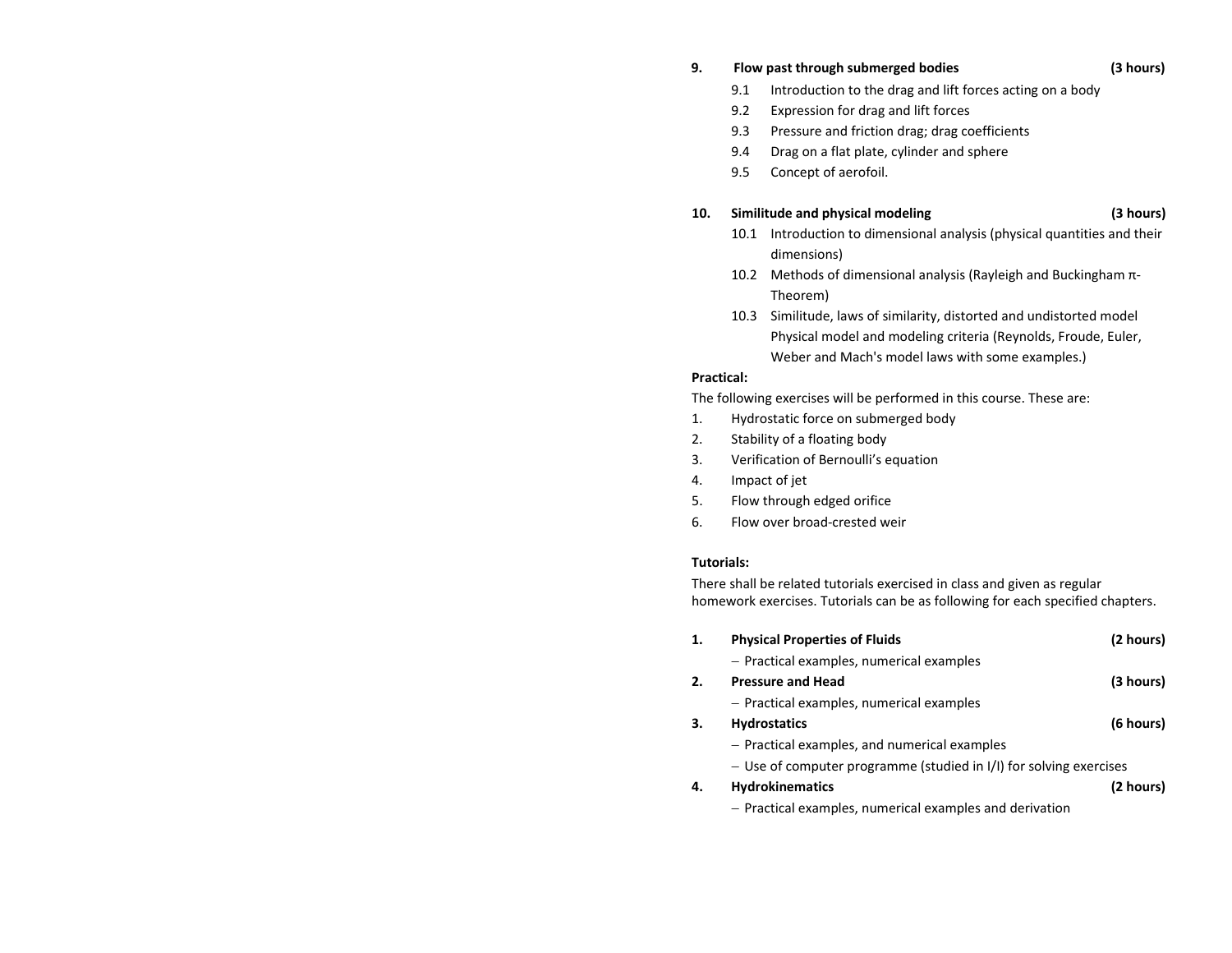| 5.  | <b>Hydrodynamics</b>                                     | (3 hours) |
|-----|----------------------------------------------------------|-----------|
|     | - Practical examples, numerical examples and derivation  |           |
| 6.  | <b>Flow measurements</b>                                 | (4 hours) |
|     | Practical examples, numerical examples and derivation    |           |
|     | Use of computer programme (studied in I/I) to solve some |           |
|     | problems                                                 |           |
| 7.  | Momentum principle and flow analysis                     | (3 hours) |
|     | Practical examples, numerical examples and derivation    |           |
|     | Use of computer programme (studied in I/I) to solve some |           |
|     | problems                                                 |           |
| 8.  | Flow past submerged bodies                               | (2 hours) |
|     | Practical examples, numerical examples and derivation    |           |
| 9.  | <b>Boundary layer theory</b>                             | (2 hours) |
|     | Practical examples, numerical examples and derivation    |           |
| 10. | Similtude and physical modeling                          | (2 hours) |
|     | Practical examples, numerical examples and derivation    |           |

### **References:**

- 1. P.N. Modi and S. M. Seth "Fluid Mechanics and Hydraulics, Standard Book House, 2009
- 2. "Fluid Mechanics for Civil Engineers", Webber, N.B. 1995, Chapman and Hall.
- 3. "Victor and Street, Elementary fluid mechanics", sixth edition, John Wiley and sons inc. 605, third avenue, New York
- 4. D.S. Kumar "Fluid Mechanics and Fluid power Engineering", S.K. Kataria and Sons, sixth edition, 2005
- 5. K. L. Kumar "Engineering Fluid Mechanics", , Eurasia Publishing house (P) Ltd. Ram Nagar New Delhi, 2000.
- 6.. S Ramamrutham "Hydraulics fluid mechanics and fluid machines",. Dhanpat Rai Publishing Company (P) Ltd. New Delhi Seventh Edition 2006
- 7. D. P. Sangroula "Fundamentals of Fluid Mechanics", , Nepal Printing Support, Anamnagar, Kathmandu, 2008
- 8.P.K. Bansal "A text book of fluid Mechanics" Laxmi Publishers, 2005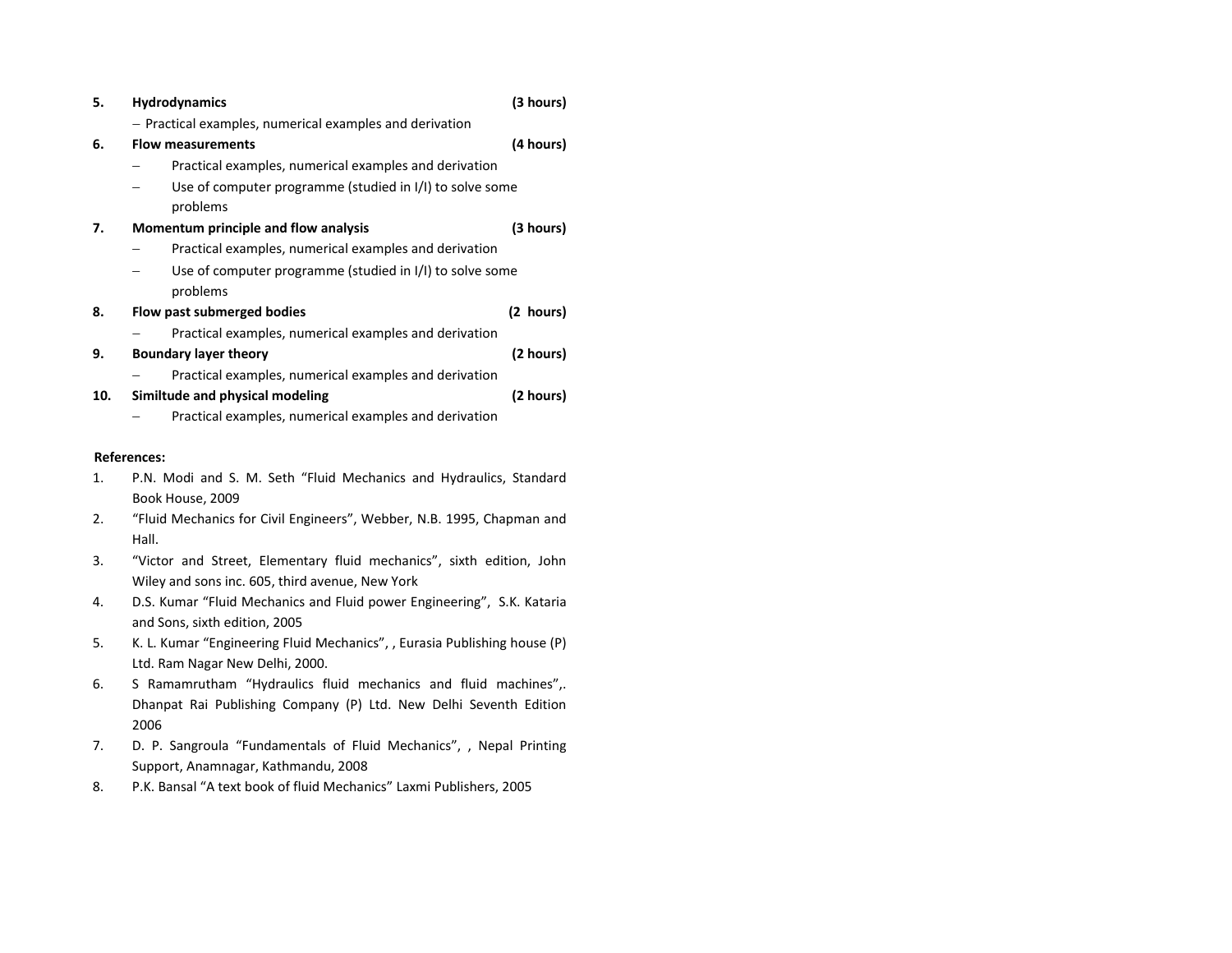Evaluation Scheme:

The question will cover all the chapters of the syllabus. The evaluation scheme will be as indicated in the table below:

| <b>Chapters</b> | <b>Hours</b> | Marks distribution* |
|-----------------|--------------|---------------------|
| 1               | 3            | 6                   |
| 2               | 4            | 6                   |
| 3               | 10           | 15                  |
| 4               | 4            | 6                   |
| 5               | 2            | 4                   |
| 6               | 7            | 12                  |
|                 | 6            | 8                   |
| 8               | 3            | 7                   |
| 9               | 3            | 8                   |
| 10              | 3            | 8                   |
| <b>Total</b>    | 45           | 80                  |

\*There may be minor deviation in marks distribution.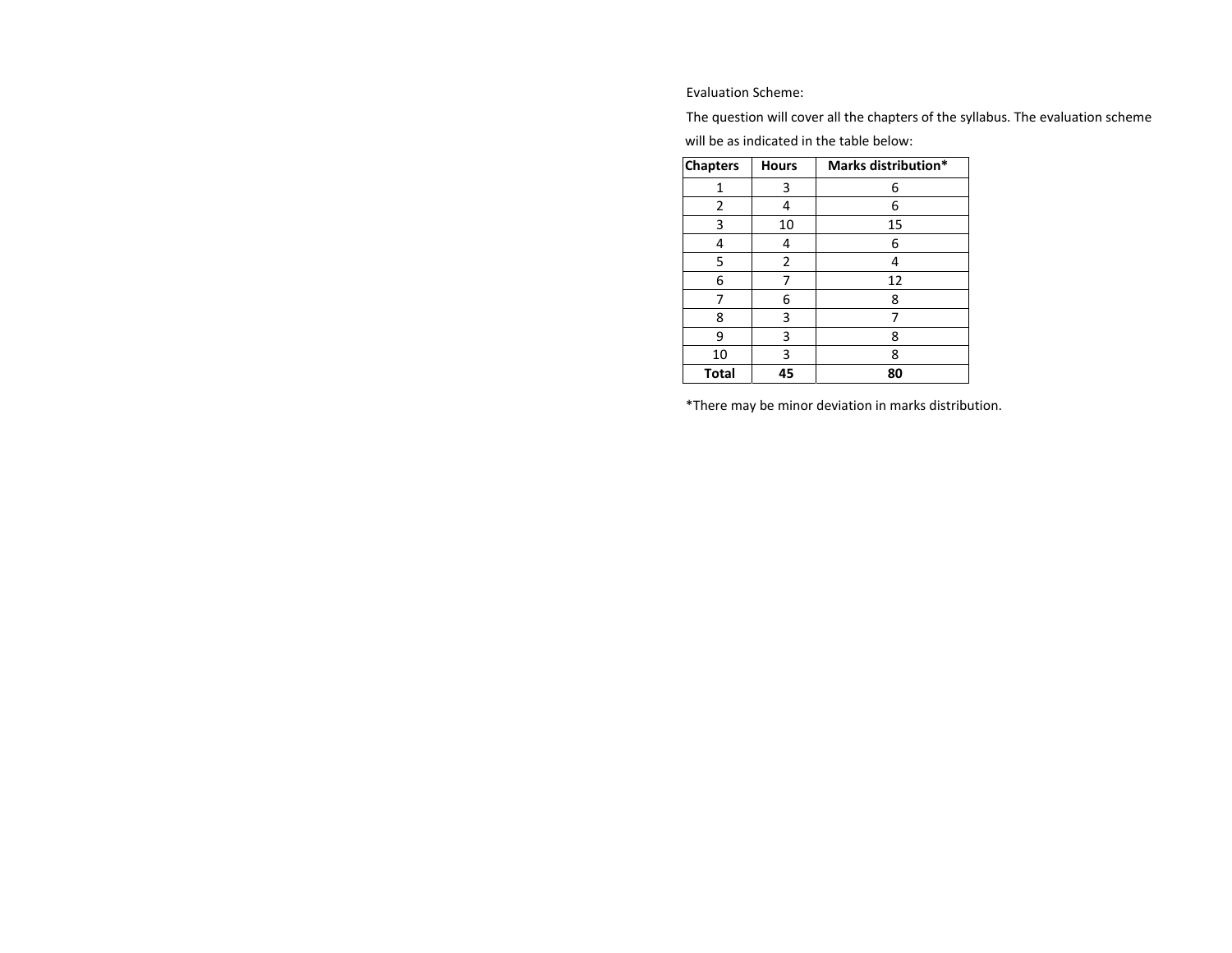## **SURVEYING I CE 504**

**Lecture : 3**

**Tutorial : 0Laboratory : 3**

## **Objectives:**

The objective of this course is to introduce civil engineering students with the basic knowledge of land measurement and surveying techniques. The overall course is designed to make the students able to learn and understand the theory and field procedure by applying suitable surveying methods to produce map.

#### **1.Introduction**

- 1.1History of Surveying
- $1.2$ Principle of surveying
- 1.3Disciplines of surveying and their significance

#### **2.Distance Measurements (5 hours)**

- 2.1Types of Measurements.
- 2.2 Units of measurements, System of units, significant figures, rounding of numbers
- $2.3$ Distance measurements techniques and instruments used.
- 2.4 Errors, type of errors and sources of errors in making measurements, precision and accuracy,
- 2.55 Introduction o f scales used in surveying
- 2.6Various corrections for linear distance measurements

### **3.Chain Survey (2hours)**

- 3.1Introduction
- 3.2 Principle and methods of chain survey, terms used in chain surveying
- 3.3Field instruction of chain survey

### **4.The Compass (7 hours)**

- 4.1Introduction
- 4.2The Brunton Compass, The bearings, azimuth
- 4.3Local attraction, magnetic declination, typical compass problem.
- 4.4Compass travesing, errors and adjustment.
- 4.5Traverse plotting

## **Year : II Part : I**

**(2 hours)**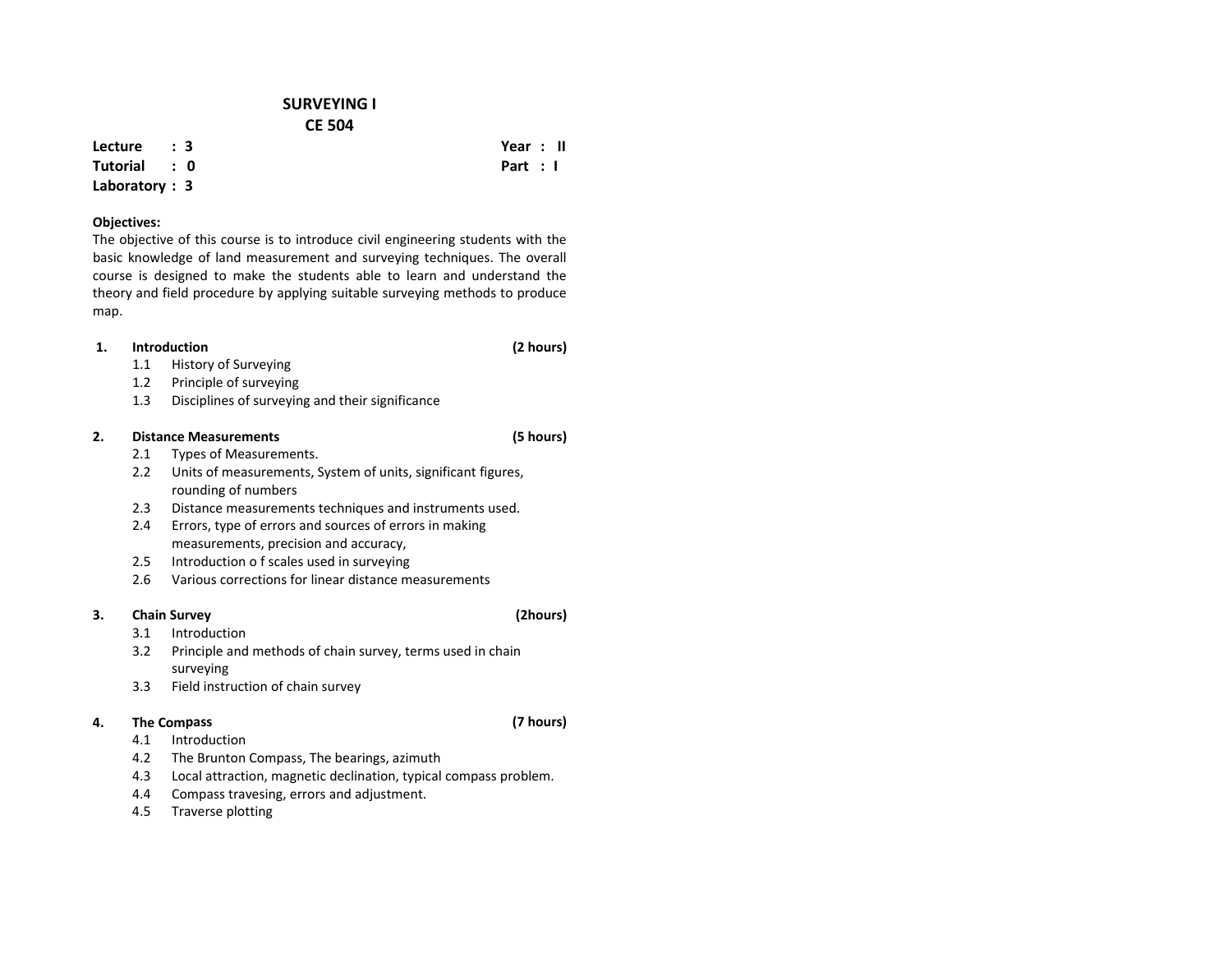### **5.**

5.1Introduction

### 5.2Basic principle and importance of leveling

- 5.3Use of hand level
- 5.4Level and level rods, turning point/turning plate, rod bubbles
- 5.5Two peg test
- 5.6Temporary and permanent adjustment of level
- 5.7Booking and calculation of reduced level
- 5.8Balancing back sight and fore sight
- 5.99 Curvature and refraction
- 5.10 Classification of leveling: differential leveling, fly leveling, profile leveling
- 5.11 Cross sectioning, reciprocal leveling, precise leveling
- 5.12 Adjustment of level circuits
- 5.13 Sources of errors in leveling

### **6.Plane Table Survey (2 hours)**

- 6.1Principles and methods of plane tabling
- 6.2Advantages and disadvantages of plane tabling

### **7.Transit and Theodolite (5 hours)**

- 7.1Basic definition
- 7.2Construction principle and parts of transit and theodolite
- 7.3Temporary adjustment of transit and theodolite
- 7.4Reading the transit and theodolite vernier and micrometer
- 7.5 Measurement of horizontal and vertical angles by direction and repetition methods.
- 7.66 Errors in transit and theodolite
- 7.7Introduction on field application

### **8.Triangulation and Trilateration (5 hours)**

- 8.1Basic definition
- 8.2Principles of triangulation and tri‐lateration
- 8.3Classification of triangulation system
- 8.44 Introduction on field application

### **9.Computation of Area and Volume (5 hours)**

- 9.1Basic definition
- 9.2Area by division into simple figures
- 9.3Area by coordinates, area by double‐meridian distance method.
- 9.4Trapezoidal rule, Simpson's 1/3 rule

## **Leveling (6 hours)**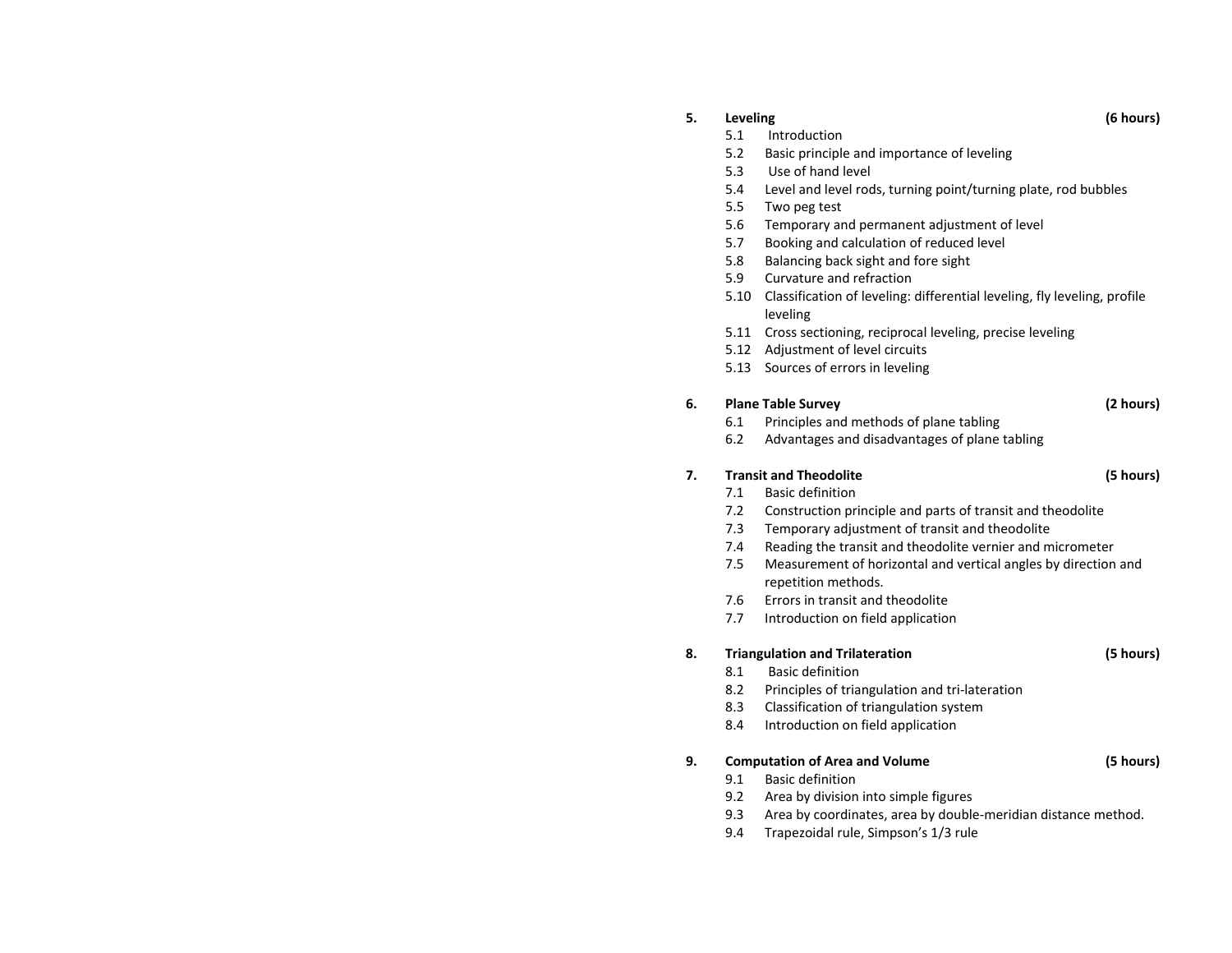- 9.5 Volume by average end area, prismoidal formula, prismoidal correction, curvature correction, volume by transition area.
- 9.6 The mass diagram, overhaul, limit of economic overhaul and determination of overhaul.

#### **10.Measurement (EDM)**

- 10.1Basic Introduction
- 10.2 Classification of EDM instruments
- 10.3 Propagation of electromagnetic Energy
- 10.4 Principle of Electronic Distance measurement
- 10.5 Electro optical, microwave and total station instruments.

|     | <b>Field/Practical:</b>                                              | <b>Hours</b> |
|-----|----------------------------------------------------------------------|--------------|
| 1.  | Horizontal, Vertical and slope distance measurement                  | 3            |
| 2.  | Area measurement by using chain, tape and compass.                   | 6            |
| 3.  | Two peg test and differential leveling                               | 6            |
| 4.  | profile and cross section Leveling                                   | 9            |
| -5. | Measuring horizontal and vertical angles by direction and repetition |              |
|     | methods.                                                             | 12           |
| 6.  | Two sets of horizontal angles by direction of a polygon figures.     | 3            |
| 7.  | EDM demo                                                             | 3            |
| 8.  | Area measurement computation of practical no 2                       | 3            |

### **References:**

- 1.Surveying – A. Banister and S. Raymond, ELBS
- 2. Elementary Surveying – Paul R. Wolf, Russel C. Brinker – Harper Collins College Publishers
- 3. BC Punmia Surveying, Laxmi Publication, New Delhi
- 4.. SK Duggal – Surveying – Tata Mc Graw Hill Education Private Limited New Delhi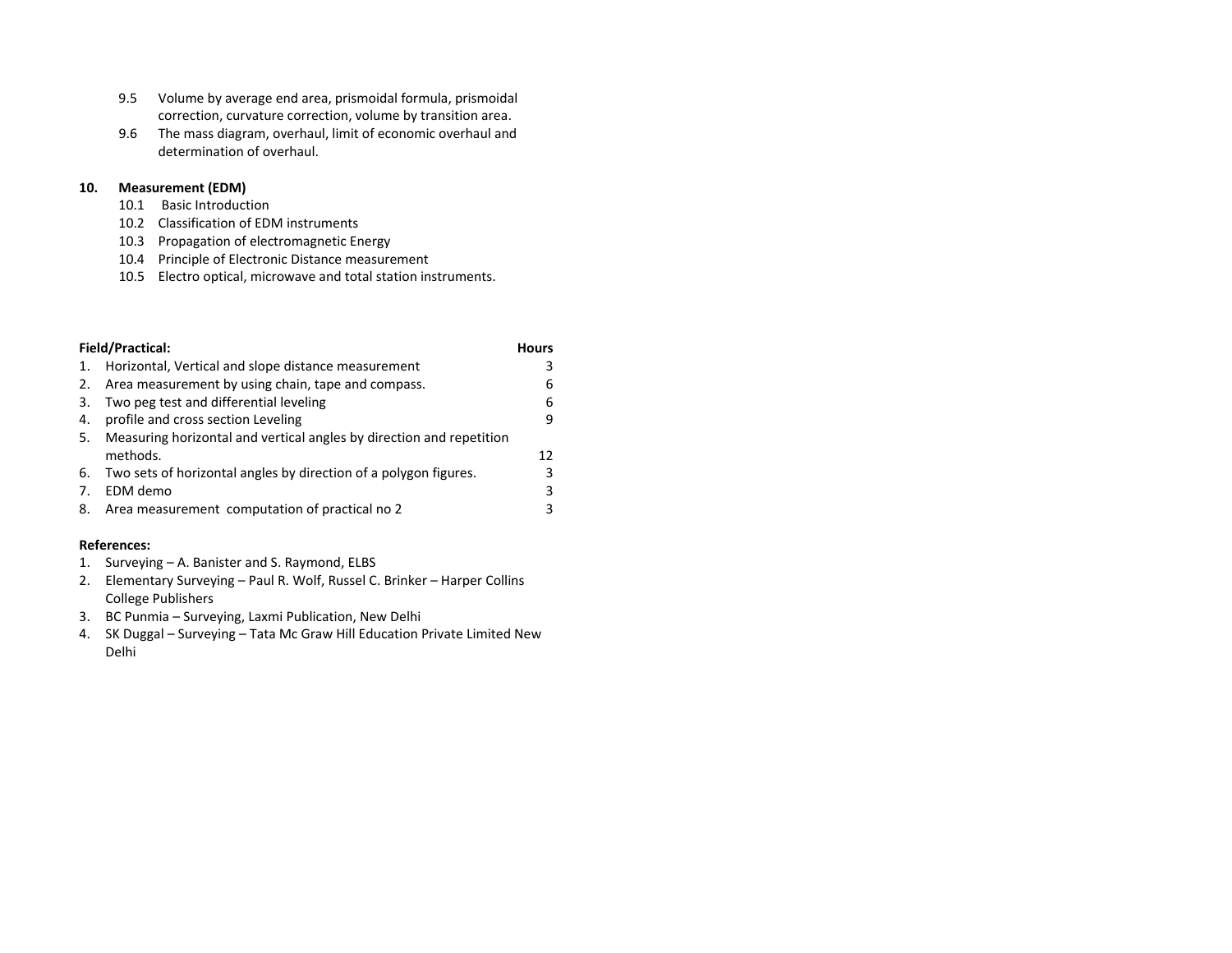### **Evaluation Scheme**

There will be questions covering all the chapters in the syllabus. The evaluation schemes for the question will be as indicated in the table below

| Chapter        | <b>Hours</b> | <b>Marks Distribution</b> * |
|----------------|--------------|-----------------------------|
| 1              | 3            |                             |
| $\overline{2}$ | 6            | 12                          |
| 3              | 3            |                             |
|                |              | 16                          |
| 5              | 8            | 16                          |
| 6              | 3            |                             |
|                | 5            | 10                          |
| 8              |              | 6                           |
| 9              | 6            | 8                           |
| Total          | 45           | 80                          |

\* There may be minor deviation in marks distribution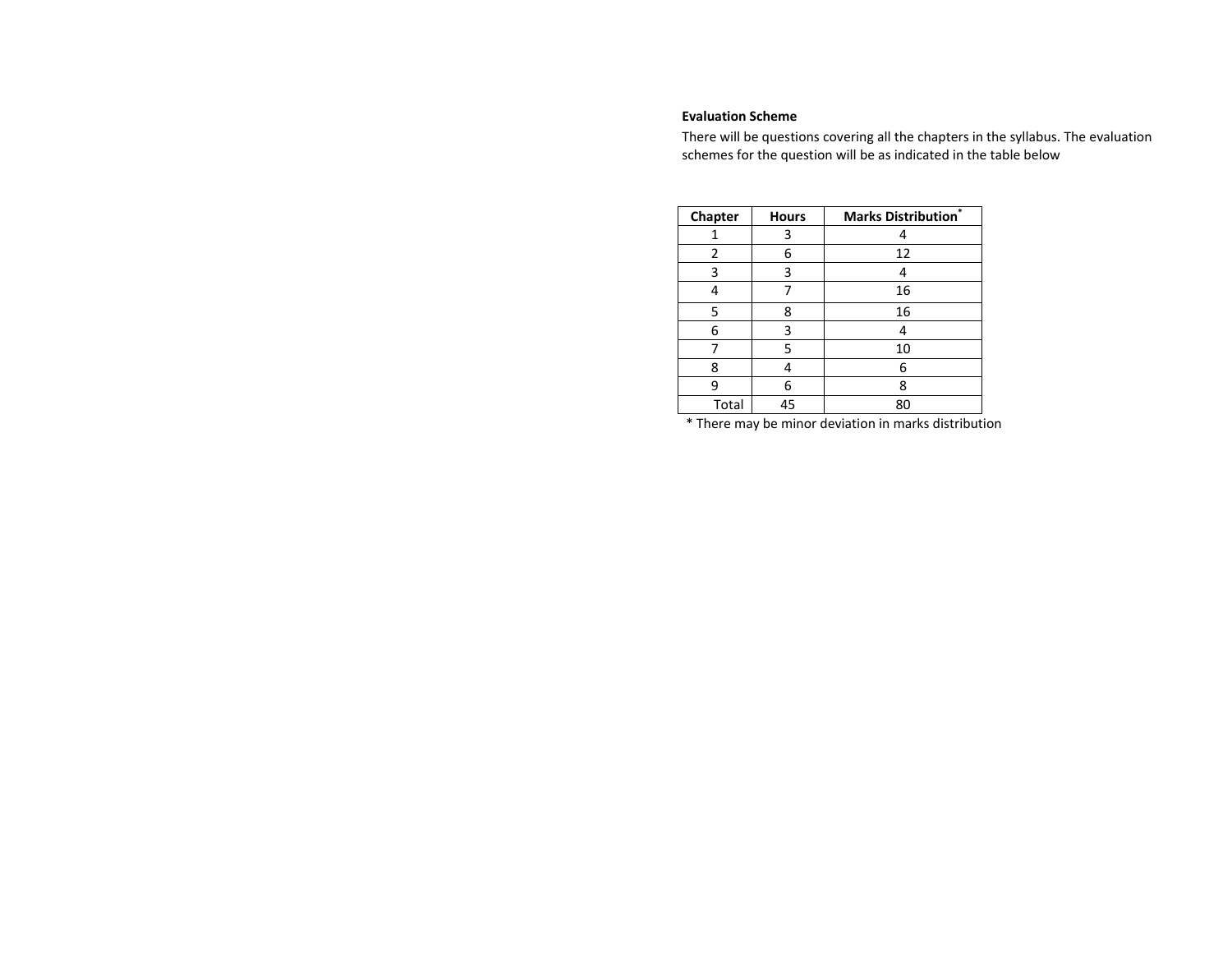## **CIVIL ENGINEERING MATERIALS CE 506**

## **Year : II Part : I**

## **Lecture : 2**

**Tutorial : 0**

## **Practical : 1**

## **Course objectives:‐**

The Course in Civil Engineering Material are intended to introduce the students to <sup>a</sup> wide range of materials that can be used in construction and maintenance of civil engineering project. Emphasis in the course is placed on the properties and uses of the construction material. This would help in selecting suitable material for each particular project. This would allow adequate consideration and precautions during the design and construction phase.

| 1. |               | <b>Introduction to Civil Engineering Material</b>   | (2 hours) |
|----|---------------|-----------------------------------------------------|-----------|
|    | 1.1           | Scope of the Subject                                |           |
|    | 1.2           | Selection Criteria of Construction Material         |           |
|    | 1.3           | <b>Classification of Civil Engineering Material</b> |           |
|    | 1.4           | Properties of Civil Engineering Material            |           |
| 2. |               | <b>Building Stones</b>                              | (3 hours) |
|    | 2.1           | Introduction                                        |           |
|    | 2.2           | Characteristics of good building stones             |           |
|    | 2.3           | Selection and use of stone                          |           |
|    | 2.4           | Deterioration and preservation of stone             |           |
|    | 2.5           | Natural bed of stone                                |           |
|    | 2.6           | Dressing of stone                                   |           |
| 3. |               | <b>Clay Products</b>                                | (3 hours) |
|    | 3.1           | Introduction                                        |           |
|    | 3.2           | Constitutents of brick earth                        |           |
|    | 3.3           | Manufacture of bricks                               |           |
|    | 3.4           | Good qualities of bricks                            |           |
|    | 3.5           | Classification of bricks                            |           |
|    | 3.6           | Standard test for bricks                            |           |
|    | 3.7           | Tiles and their type                                |           |
|    | 3.8           | Earthen ware and Glazing                            |           |
| 4. | Lime          |                                                     | (2 hours) |
|    | 4.1           | Introduction                                        |           |
|    | 4.2           | Type, Properties and Uses of lime                   |           |
|    | 4.3           | Properties and uses of Pozzolanic material          |           |
| 5. | <b>Cement</b> |                                                     | (4 hours) |
|    | 5.1           | Introduction                                        |           |
|    | 5.2           | Type, Properties and Uses of cement                 |           |
|    | 5.3           | Ingredients of cement                               |           |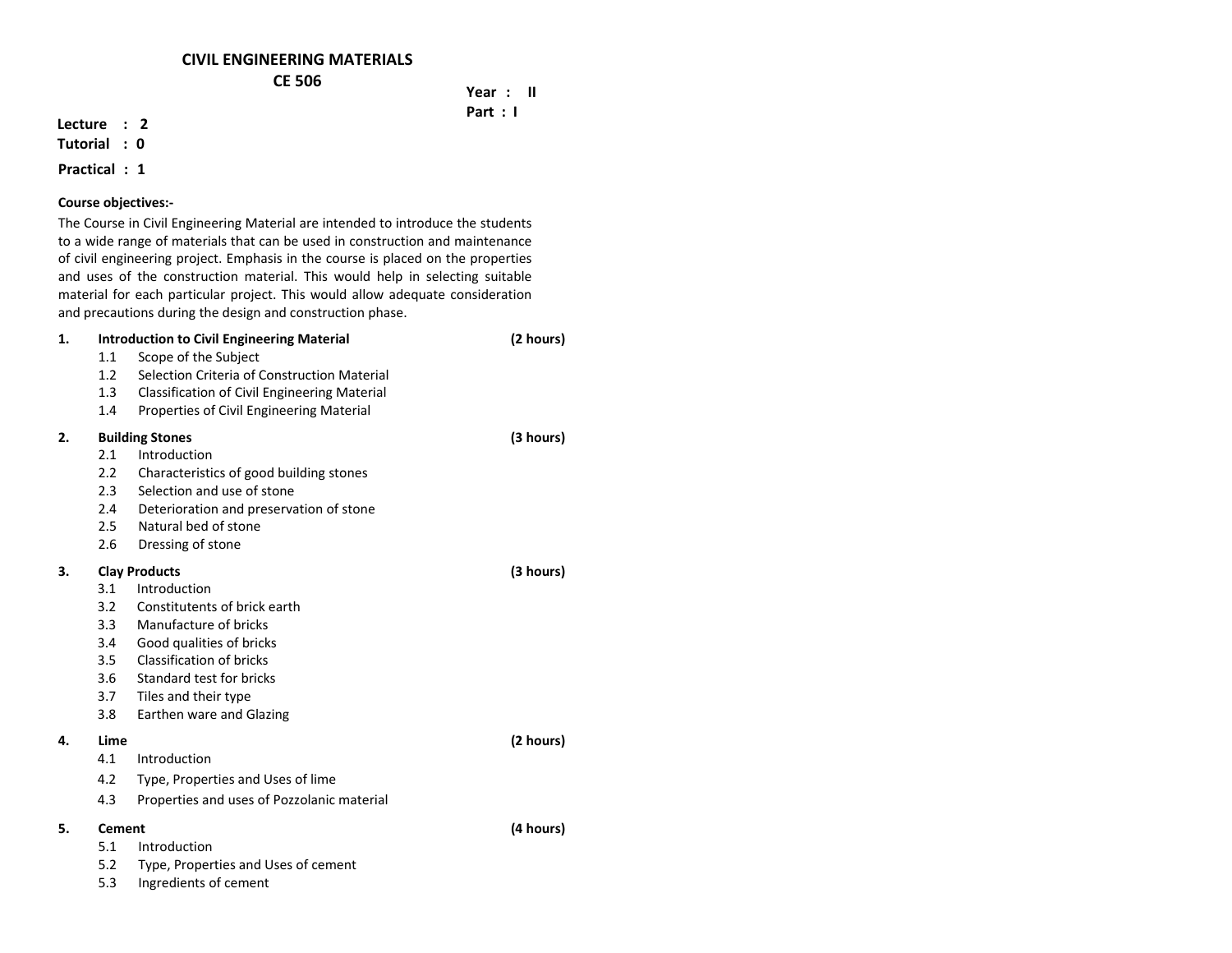|     | 5.4<br>5.5<br>5.6<br>5.7<br>5.8 | Manufacture of cement (Flow Diagram)<br>Composition and function of cement clinker<br>Standard test of cement<br><b>Cement water Proofers</b><br>Admixtures |           |
|-----|---------------------------------|-------------------------------------------------------------------------------------------------------------------------------------------------------------|-----------|
| 6.  | <b>Mortar</b>                   |                                                                                                                                                             | (2 hours) |
|     | 6.1                             | Introduction                                                                                                                                                |           |
|     | 6.2                             | Classification of mortar                                                                                                                                    |           |
|     | 6.3                             | Function of mortar                                                                                                                                          |           |
|     | 6.4                             | Selection of mortar for civil engineering works                                                                                                             |           |
| 7.  | <b>Timber</b>                   |                                                                                                                                                             | (3 hours) |
|     | 7.1                             | Introduction                                                                                                                                                |           |
|     | 7.2                             | Growth and structure of tree                                                                                                                                |           |
|     | 7.3                             | Classification of tree                                                                                                                                      |           |
|     | 7.4                             | Characteristics of good timber                                                                                                                              |           |
|     | 7.5                             | Defect of timber                                                                                                                                            |           |
|     | 7.6                             | Seasoning of timber                                                                                                                                         |           |
|     | 7.7                             | Deterioration and Preservation of timber                                                                                                                    |           |
|     | 7.8                             | Commercial product of Timber                                                                                                                                |           |
| 8.  | <b>Metals and Alloys</b>        |                                                                                                                                                             |           |
|     | 8.1                             | Introduction                                                                                                                                                |           |
|     | 8.2                             | Type, Properties and Uses of iron                                                                                                                           |           |
|     | 8.3                             | Composition and Properties of steel                                                                                                                         |           |
|     | 8.4                             | <b>Heat Treatment Process</b>                                                                                                                               |           |
|     | 8.5                             | Alloy of Steel                                                                                                                                              |           |
|     | 8.6                             | Non ferrous Metals                                                                                                                                          |           |
|     | 8.7                             | <b>Commercial product of Metals</b>                                                                                                                         |           |
| 9.  |                                 | <b>Paint and Varnishes</b>                                                                                                                                  | (3 hours) |
|     | 9.1                             | Function, ingredient, Type and Uses of Paint and Varnishes                                                                                                  |           |
|     | 9.2                             | Distemper                                                                                                                                                   |           |
|     | 9.3                             | Anti - termite treatment                                                                                                                                    |           |
| 10. |                                 | Asphalt, Bitumen, Tar and Miscellaneous Materials                                                                                                           | (4 hours) |
|     |                                 | 10.1 Type, Properties and Uses of Asphalt, Bitumen and Tar                                                                                                  |           |
|     | 10.2                            | Type, Properties and Uses of glass                                                                                                                          |           |
|     | 10.3                            | <b>Plastic Materials</b>                                                                                                                                    |           |
|     | 10.4                            | <b>Insulating Materials</b>                                                                                                                                 |           |
|     | 10.5                            | <b>Gypsum Products</b>                                                                                                                                      |           |
|     | 10.6                            | <b>Composite Materials</b>                                                                                                                                  |           |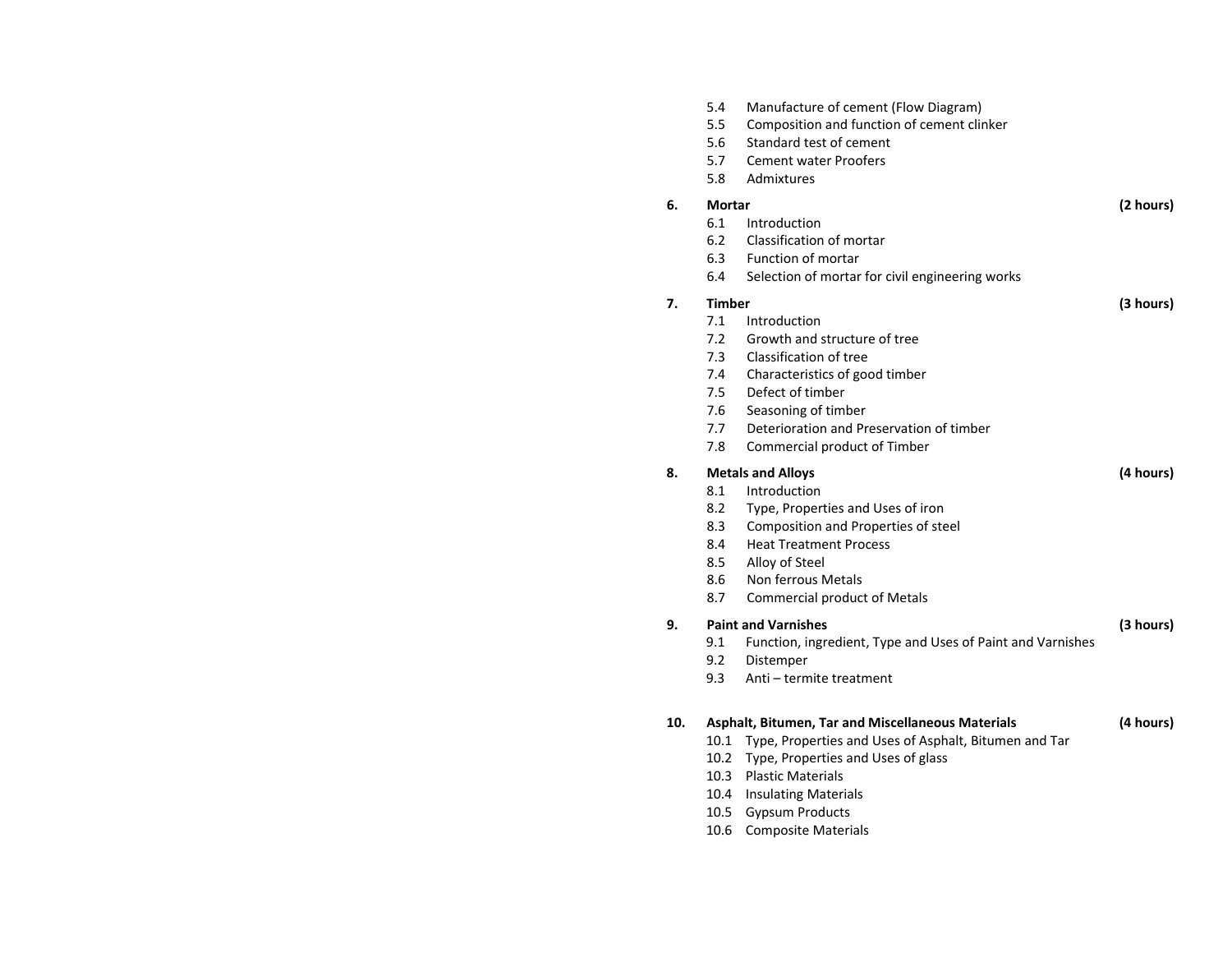### **Practical**

- 1.Water absorption test and bulk specific gravity test on brick sample
- 2. Compressive strength test of brick
- 3. Consistency test of cement
- 4. Setting time test of cement
- 5. Soundness test of cement
- 6. Compressive strength of cement

### **Reference:‐**

- 1. Peter A. Thornton and Vito J. Colangela Prentice "Fundamental of Engineering Materials", Hall Publishing Company, 1985.
- 2.Parbin Singh "Civil Engineering Material", , Katson Books,2008.
- 3.R.K.Rajput "Engineering Material", , S. Chand & Company Ltd,2004.

### **Evaluation Scheme**

There will be questions covering all the chapters in the syllabus. The evaluation schemes for the question will be as indicated in the table below

| <b>Chapters</b> | <b>Hours</b>   | Marks distribution* |  |
|-----------------|----------------|---------------------|--|
| 1               | 2              | 3                   |  |
| 2               | 3              | 4                   |  |
| 3               | 3              | 4                   |  |
| 4               | $\overline{2}$ | 3                   |  |
| 5               | 4              | 5                   |  |
| 6               | 2              | 3                   |  |
| 7               | 3              | 4                   |  |
| 8               | 4              | 5                   |  |
| 9               | 3              | 4                   |  |
| 10              | 4              | 5                   |  |
| <b>Total</b>    | 30             | 40                  |  |

\* There may be minor deviation in marks distribution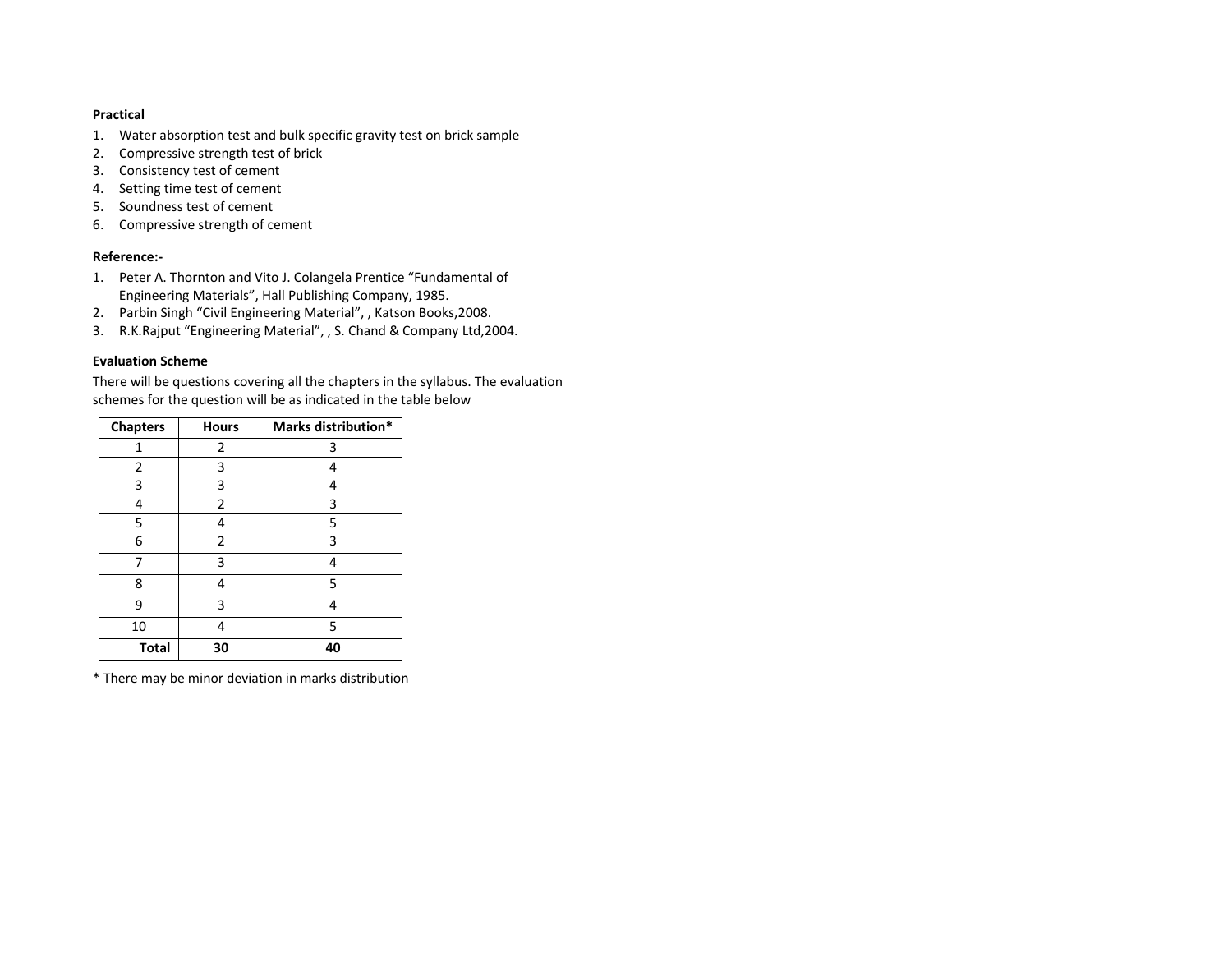## **THEORY OF STRUCTURES I CE 551**

**Lecture : 4**

**Tutorial : 2Practical : 1**

## **Course objectives:**

The purpose of this course is to provide concept and knowledge of structural analysis with the emphasis of statically determinate structure. By the end of this course, it is expected that the students will be able to perform analysis of determinate structures both by manual calculation as well as matrix method of analysis using computer application.

#### **1.Introduction**

- 1.1Types of Structures Based on Material Used
- 1.2Structural Mechanics
- 1.3Two Basic Approaches of Structural Analysis
- 1.4Linearly Elastic Structures
- 1.5Non‐linearity in Structural Analysis
- 1.6Computer Based Methods
- 1.7Principle of Superposition

### **2.Analysis by the Strain Energy Method (4 hours)**

- 2.11 Strain Energy and Complementary Strain
- 2.2 Strain Energy due to Gradually and Suddenly Applied Direct Load: Dynamic Multipliers
- 2.3Strain Energy due to Bending, shear and Torsion

### **3.Analysis by the Virtual Work Method (6 hours)**

- 3.1Work and Complementary Work
- 3.2Displacement of Beams and Frames by Method of Real Work
- 3.3Calculation of Real Work from Bending
- 3.4Limitations of the Method of Real Work
- 3.5Displacements by the Methods of Virtual Work
- 3.66 Direct Axial and Bending Effects
- 3.7Displacements in Beams due to Temperature Effects
- 3.8 Adjustments and Misfits in Truss Elements and Temperature **Effects**
- 3.9Combination of Different Effects

 **Year : II Part : II**

**(4 hours)**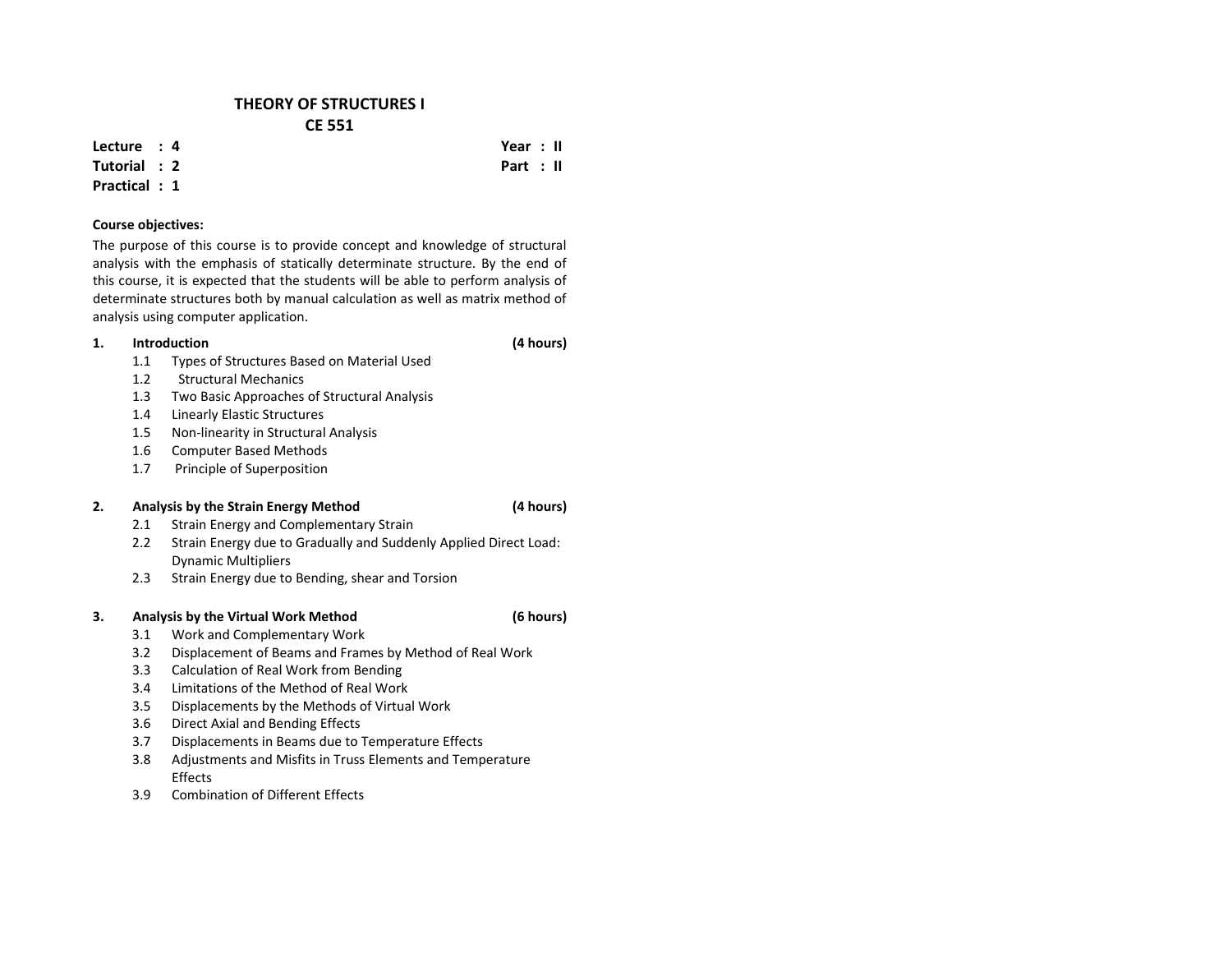#### **4.Deflection**

- 4.1Introduction
- 4.2Differential Equation of Flexure
- 4.3Double Integration method
- 4.4Theorems on Area Moment Method
- 4.5Macaulay's Method
- 4.6Deflection of Cantilever beams
- 4.7Deflections in Simply Supported Beams
- 4.8Mid‐span Deflections
- 4.9Conjugate‐Beam Method
- 4.10 Deflections by the Method of Superposition

#### **5.Influence Lines for Simple Structures (10 hours)**

- 5.1Moving Static Loads and Influence Lines
- 5.2Influence Lines for Statically Determinate structures
- 5.3Moving Loads on Statically Determinate Beams
- 5.4Influence Lines for Statically Determinate Trusses
- 5.5 Influence Line Diagrams for the Case of Indirect Load Applications (Panel Loadings)
- 5.6Influence Lines for Support Reactions
- 5.7Influence Lines for support Moment
- 5.8Influence Lines for Shear Force
- 5.9Influence Lines for bending Moment
- 5.10 Determination of Reactions, bending Moments and Shear Forces from Influence Line Diagrams due to different loadings: Point Load, Distributed Load, Couple
- 5.11 Loading of Influence Line Diagrams using Standard Load Trains
- 5.12 Most Critical Position of <sup>a</sup> Load on <sup>a</sup> Beam Span

#### **6.Statically Determinate Arches (7 hours)**

- 6.1Types of Arches
- 6.2Three‐Hinged Structures with Support at Same and different Level
- 6.3 Determination of Support reactions, Shearing Forces, Normal Forces and Bending Moments by Numerical Methods
- 6.4Analysis of Three‐Hinged Arches by the Graphical Method
- 6.5 Influence Line Diagrams for Reactions, Bending Moments, Shearing Forces and Normal Forces in Three‐Hinged Arches

## **of Beams (7 hours)**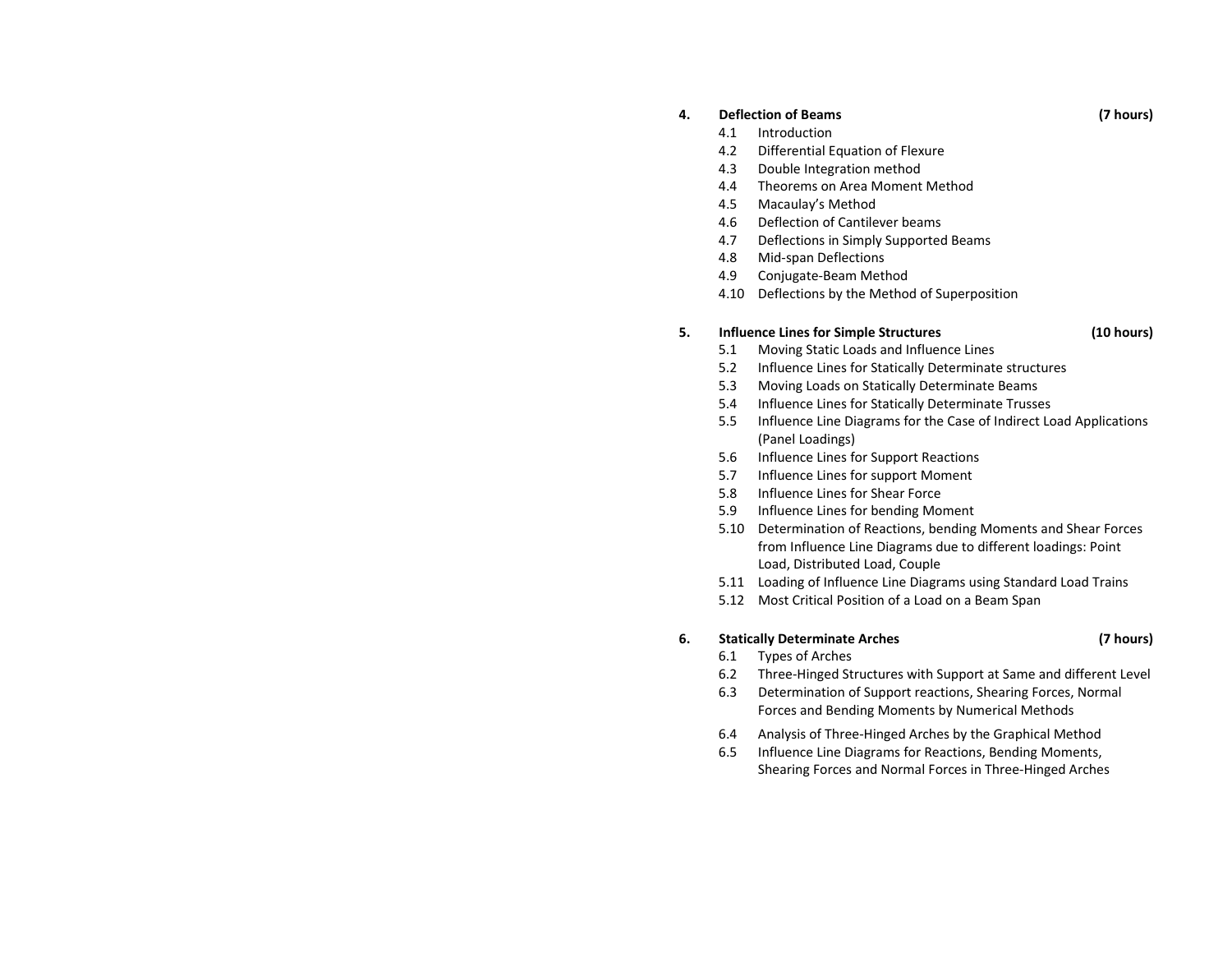### **7.Suspension Cable Systems (7 hours)**

- 7.1Theory of Suspended Structures with Un‐stiffened Cables
- 7.2Catenary and Parabolic Cables
- 7.3General Cases of Parabolic Cables
- 7.4Elements of <sup>a</sup> Simple suspension Bridges
- 7.55 Stress Determination in Three-Hinged Stiffening Girder
- 7.6Influence Line Diagrams
- 7.7Tower structures, Wind Cables and Ties (Introduction only)

## **Practical:**

- 1. Measurement of reactions in three‐hinged arches under different loading arrangements
- $2.$ Deflection of Beam
- 3.Experimental analysis of suspension bridges
- 4.Simulation of Influence lines for beams and girders
- 5. Simulation of displacement measurement in statically determinate plane frame

**Tutorials:** 12 assignments, 2 seminar presentations

## **References:**

- 1. C.H. Norris, J.B. Wilbur and S.Utku "Elementary structural Analysis", 3r<sup>d</sup> Edition, New York: McGraw‐Hill Book Co., 1977
- 2. Wong Y. Yang "Applied Numerical Methods using MATLAB", , et.Al., John Willey & Sons, 2005
- 3. William Weaver, JR., james M. Gere "Matrix Analysis of Frames Structures", , 2<sup>nd</sup> Edition, CBS Publishers and Distributers, India
- 4.A. Darkov and Kuznetsov "Structural Mechanics", , Mir Publishers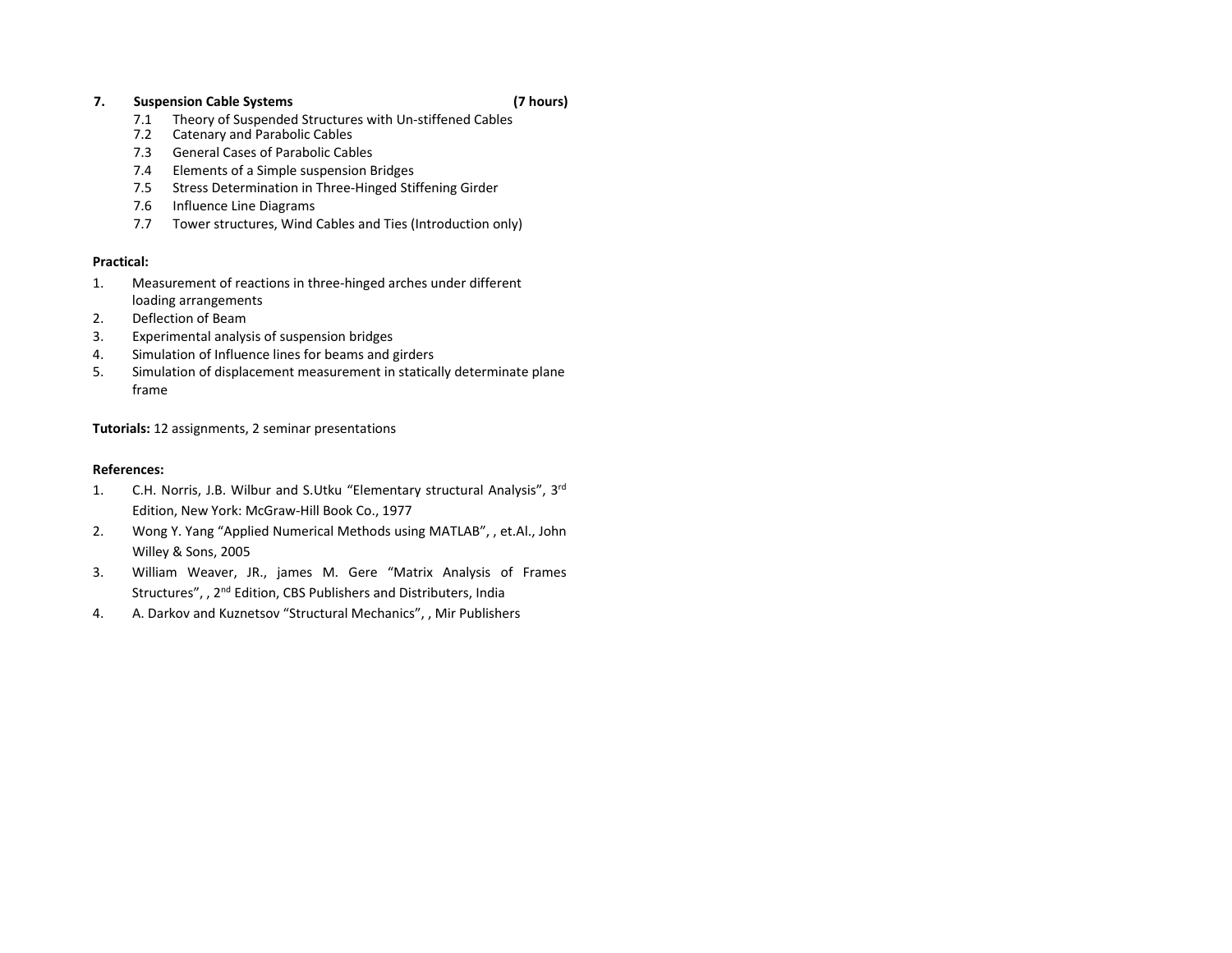### **Evaluation Scheme:**

The questions will cover all the chapters of the syllabus. The evaluation scheme will be as indicated in the table below:

| <b>Chapters</b> | <b>Hours</b> | Mark distribution * |
|-----------------|--------------|---------------------|
|                 | 5            |                     |
| $\overline{2}$  |              | 5                   |
| 3               | 6            | 10                  |
|                 |              | 15                  |
| 5               | 10           | 20                  |
| 6               |              | 15                  |
|                 |              | 10                  |
| <b>Total</b>    | 45           | 80                  |

\* There may be minor deviation in marks distribution.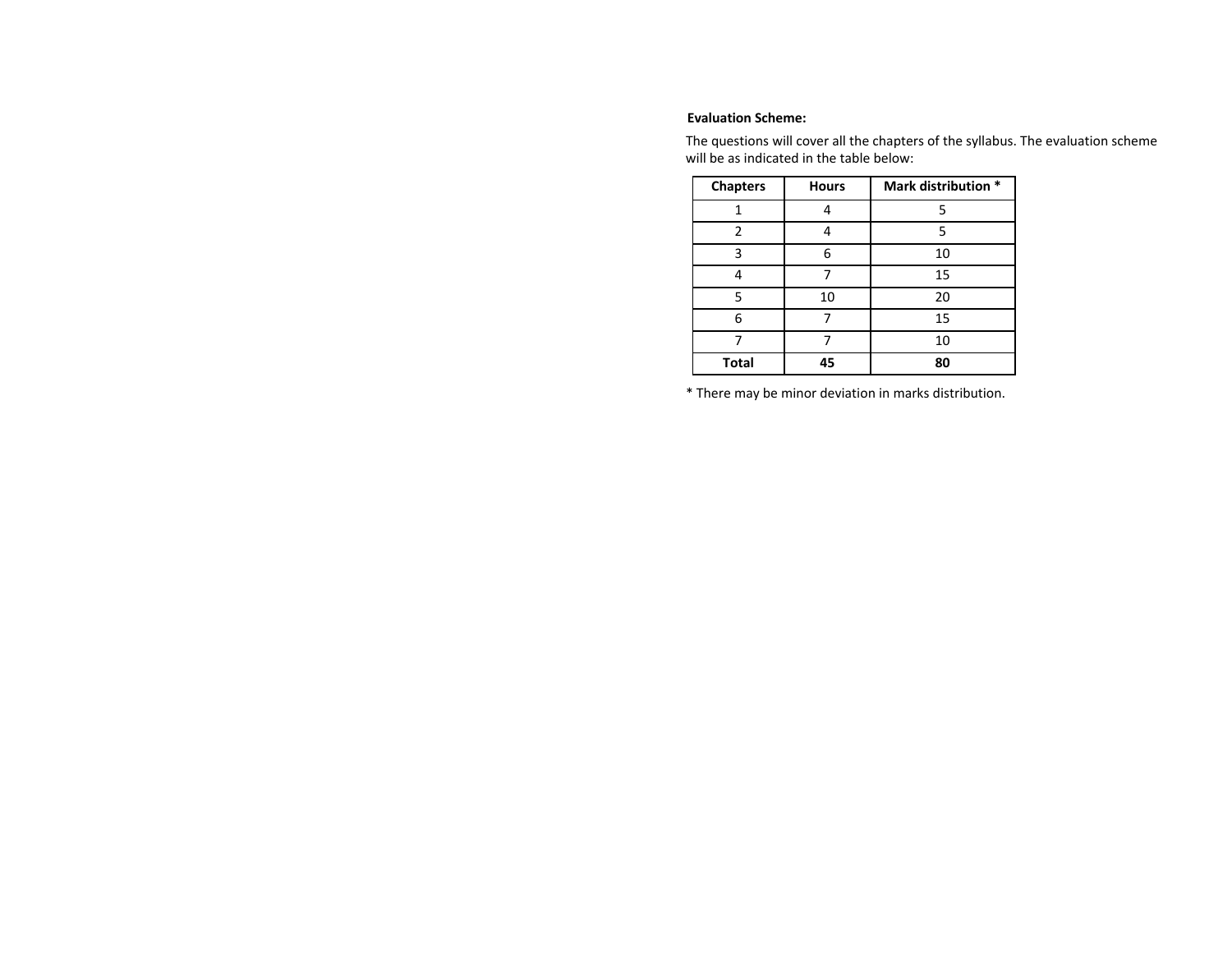## **HYDRAULICSCE 555**

**Lecture : 4**

**Tutorial : 2**

**Practical : 0**

### **Course Objective:**

The knowledge of hydraulics is essential to the design of various hydraulic structures. This course includes fundamental of hydraulics which aims to impart the concept of water resources engineering and their application in the field of civil engineering.

#### **1.Pipe flow (9 hours)**

1.1 Introduction to pipe flow, distinguish between pipe and open channel flow.

Reynolds experiment and flow based on Reynolds's number

- 1.2 Laminar flow (Steady uniform incompressible flow in <sup>a</sup> circular pipe, shear stress, and velocity distribution )
- 1.3Head loss, Hagen Poisseuille equation.
- 1.4 Turbulent flow. Shear stress development, Prandtl's mixing length theory, velocity Distribution, Darcy‐Weisbach equation, Nikuradse's experiments.
- 1.5 Resistance for commercial pipes, variation of friction factor with Reynold number, Colebrook‐White equation, Moody's diagram
- 1.6 Minor head losses in pipes (losses in sudden enlargement, sudden contraction, Exit loss, entry loss, losses in bends and losses due to different fittings).
- 1.7HGL and TEL lines

#### **2.Simple pipe flow problems and solution (5 hours)**

- 2.1Three types of simple pipe flow problems and their solution
- 2.2Pipe in series, Dupuit equation. Concept of equivalent pipe length
- 2.3Pipe in parallel. Different kind of problems and their solution
- 2.4Siphons and its application
- 2.5Computer programme coding for simple problems

#### **3.Three reservoirs problem and Pipe networks (6 hours)**

- 3.1Introduction to three reservoir problems
- 3.22 Solution procedures for possible different cases.
- 3.3Introduction to pipe network problems and application

 **Year : II Part : II**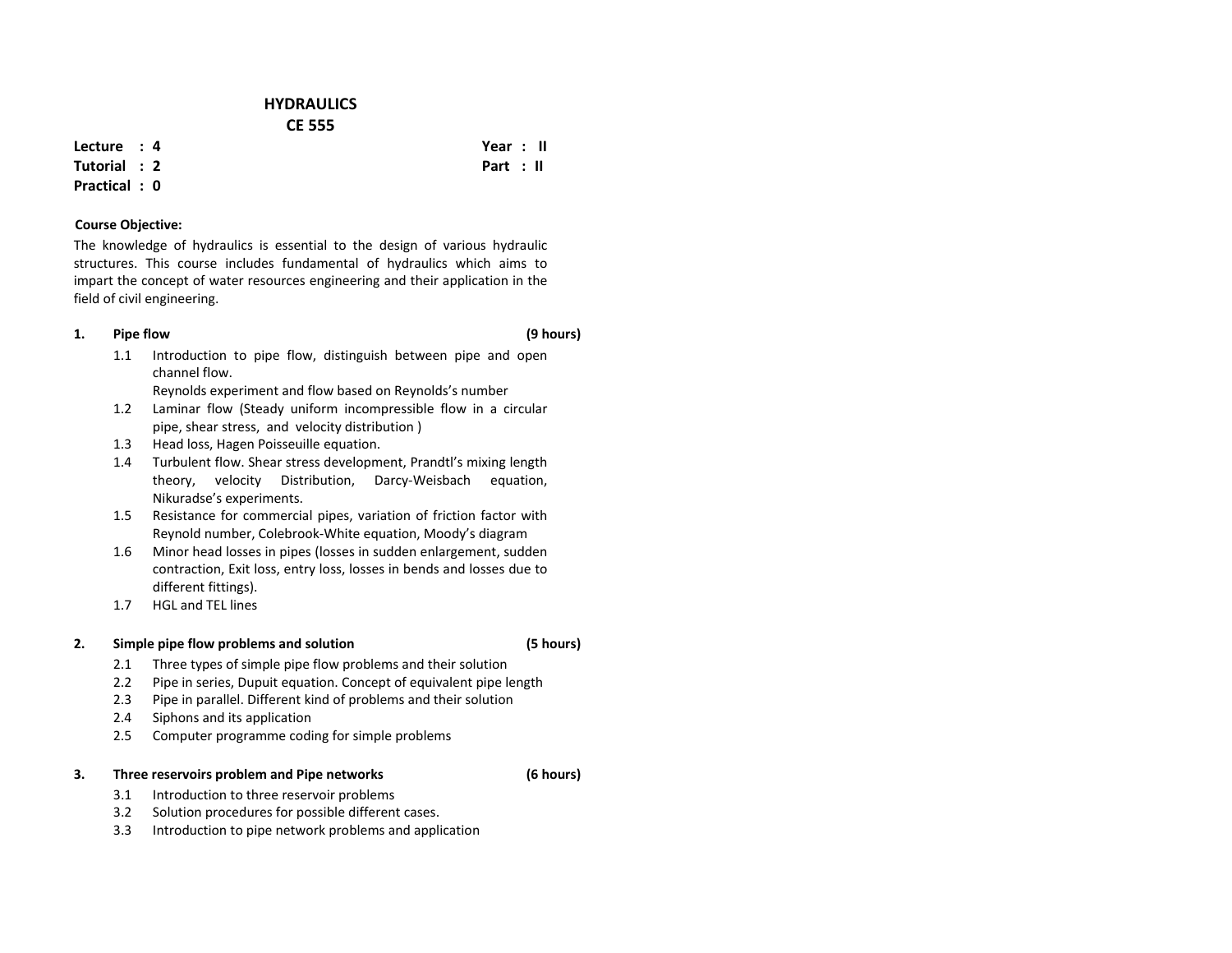- 3.4Hardy‐Cross method of solving of pipe networks problems
- 3.55 Solution procedure by Hardy-Cross method for single and double loops of pipe networks with examples
- 3.6Computer programme coding for simple problems

#### **4.Unsteady flow in pipes (5 hours)**

- 4.1 Basic equations for unsteady flow: celerity, Euler's Equation and continuity equation.
- 4.2water hammer and its effects
- 4.3Propagation of elastic wave in rigid and elastic pipe
- 4.4 Pressure variation due to gradual and sudden closure of pipe. Pressure variation at given point due to sudden closure of pipe.
- 4.5 Relief devices against water hammer ( different types of surge tanks)

### **5.Basics of Open channel flow (2 hours)**

- 5.1 Introduction to open channel flow and its practical application, differences between open and pipe flows.
- 5.2 Classification (natural and artificial channel, prismatic and non‐ prismatic channel, rigid boundary and mobile boundary channel).
- 5.3 Geometric properties (depth of flow, area of flow, top width, wetted perimeter, hydraulic radius, hydraulic depth, bed or longitudinal slope, hydraulic slope, energy slope)
- 5.4 Classification of open channel flow (Steady unsteady; uniform non‐uniform; laminar turbulent; sub‐critical, super critical, critical and super critical flow; gradually varied, rapidly varied and spatially varied flow)

### **6.Uniform flow in open channel (7 hours)**

- 6.1 Condition of uniform flow, expression for the shear stress on the boundary of channel
- 6.2 Flow resistance equations. Darcy‐Weisbach, Chezy and Manning equations and their relationship.
- 6.3 Determination and factors affecting manning's roughness coefficient
- 6.4 Velocity profile for laminar and turbulent flow, velocity distribution
- 6.5Velocity distribution coefficients and their application
- 6.6 Conveyance, section factor, normal depth and hydraulic exponent for uniform flow computation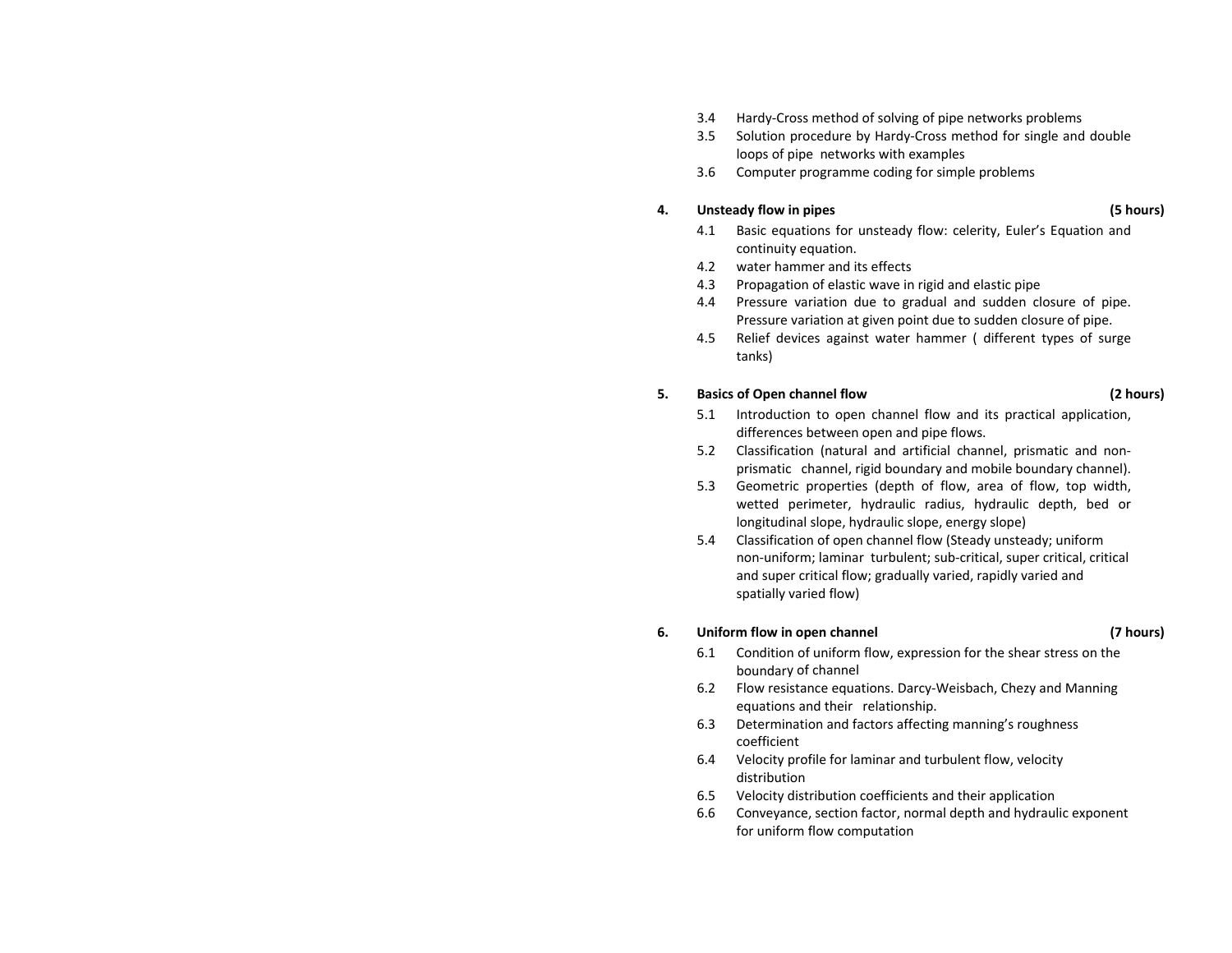- 6.7Problems of uniform flow computation
- 6.8 Best Hydraulic channel sections and determination of section dimensions (rectangular, triangular, trapezoidal and circular section)
- 6.9 Computer programme coding for simple problems

### **7.Energy and Momentum Principles in Open channel flow (10 hours)**

- 7.1 Energy principle, specific energy, specific energy curve, criteria for critical flow
- 7.2 Critical depth computations for all kind of channel sections (prismatic as well as non prismatic) and criteria for critical state of flow.
- 7.3Discharge depth relationship
- 7.4 Application of energy principle and concepts of critical depth concepts (channel width reduction, rise in channel bed, venture flume and broad crested weir)
- 7.5 Momentum principle, specific force, specific force curve, criteria for critical state of flow, conjugate depth.
- 7.6Computer programme coding for simple problems

#### **8.Non‐uniform gradually varied flow (GVF) (8 hours)**

- 8.1 Introduction to GVF. Basic assumptions, Dynamic equation and its physical meaning
- 8.2 Characteristics bed slopes ( mild, critical, steep, horizontal and adverse).
- 8.3Characteristics and analysis of flow profiles
- 8.4 Computation of GVF in prismatic channels by (graphical integration, direct integration and direct step and standard step methods)
- 8.5Computer programme coding for simple problems

#### **9.Non‐uniform rapidly varied flow (RVF) (4 hours)**

- 9.1Characteristics of RVF. Hydraulic jump as an energy dissipater
- 9.2 Hydraulic jump in <sup>a</sup> horizontal rectangular channel. Relationship between hydraulic jump variables (conjugate depth, height of the jump, efficiency jump, length of the jump)
- 9.3Energy loss in jump
- 9.4 Classification of the jump based on the tail water level and Froude number
- 9.5Practical application of jump at spillway toe, falls etc.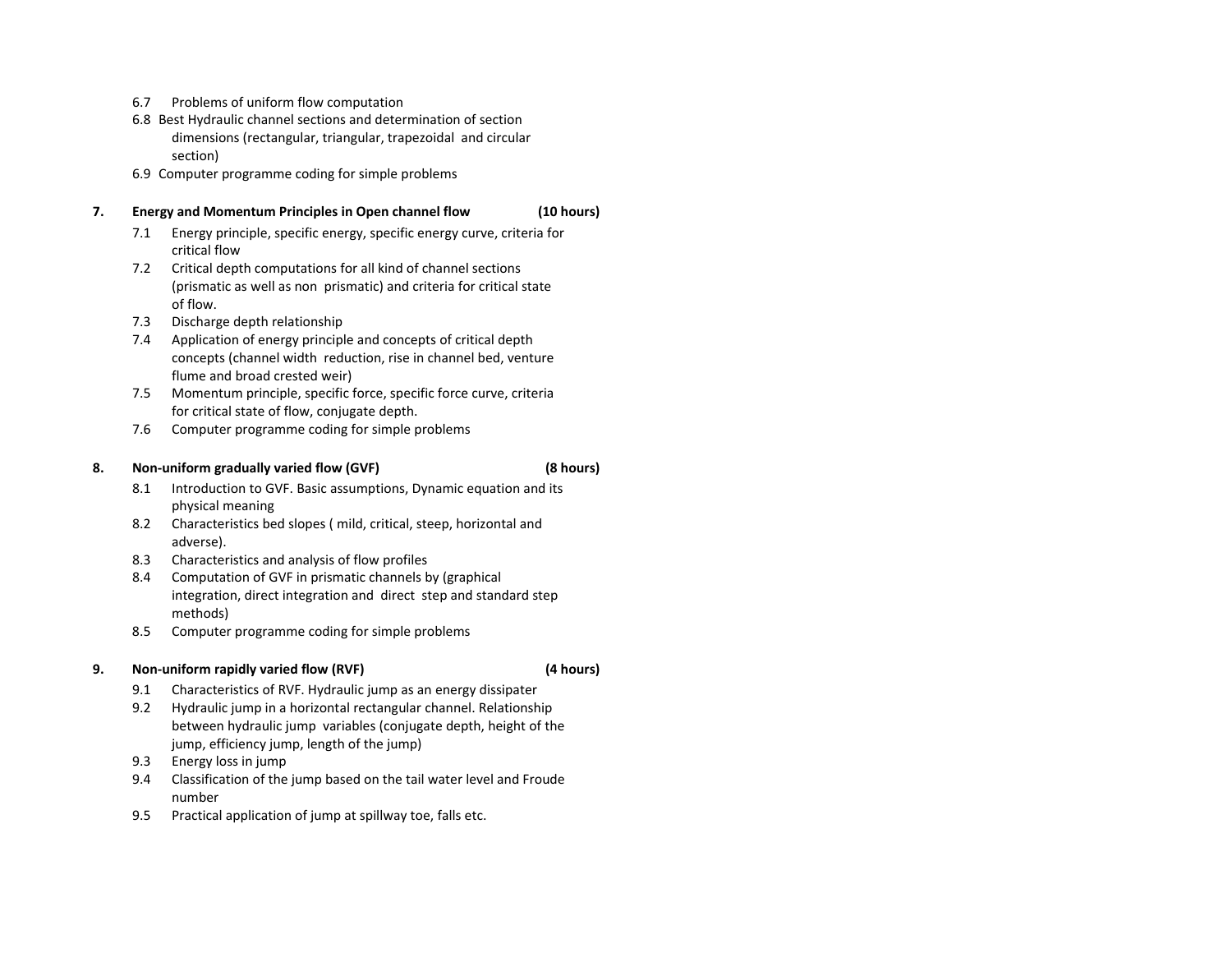9.6computer programme coding for simple problems

### **10.Flow in mobile boundary channel (4 hours)**

- 10.1Introduction to rigid and mobile boundary channel
- 10.2 Rigid boundary channel and its design principle (minimum permissible velocity approach).
- 10.3 Definition of alluvial channel. Shear stress distribution on the channel boundary.
- 10.4 Incipient motion condition
- 10.5 Design of MBC by three approaches (the permissible velocity, tractive force and regime theory approaches)
- 10.6 Introduction to Shied diagram and its application for designing M<sub>RC</sub>
- 10.7 Formation of river beds based on the shear stress.

### **References:**

- 1. Ven Te Chow "Open channel hydraulics". McGraw‐Hill book company limited, 1973
- 2. K G Ranga Raju "Flow through open channel",. Tata McGraw‐Hill Publishing Company Limited, New Delhi, Second Edition,1993.
- 3. D.S. Kumar "Fluid Mechanics and Fluid power Engineering", , S.K. Kataria and Sons, sixth edition, 2005
- 4. K. L. Kumar "Engineering Fluid Mechanics", Eurasia Publishing house (P) Ltd. Ram Nagar New Delhi, 2000.
- 5. S Ramamrutham "Hydraulics fluid mechanics and fluid machines",. Dhanpat Rai Publishing Company (P) Ltd. New Delhi Seventh Edition 2006

### **Practical:**

- 1.. Head loss in Pipe
- 2.Determination of Manning's coefficient for different surfaces.
- 3.Flow through open sluice gate
- 4.Hump and constricted flow analysis
- 5.Hydraulic jump analysis

## **Tutorials:**

There shall be related tutorials exercised in class and given as regular homework exercises. Tutorials can be as following for each specified chapters.

### **1.Pipe flow (3 hours)**

Theory, definition and concept type questions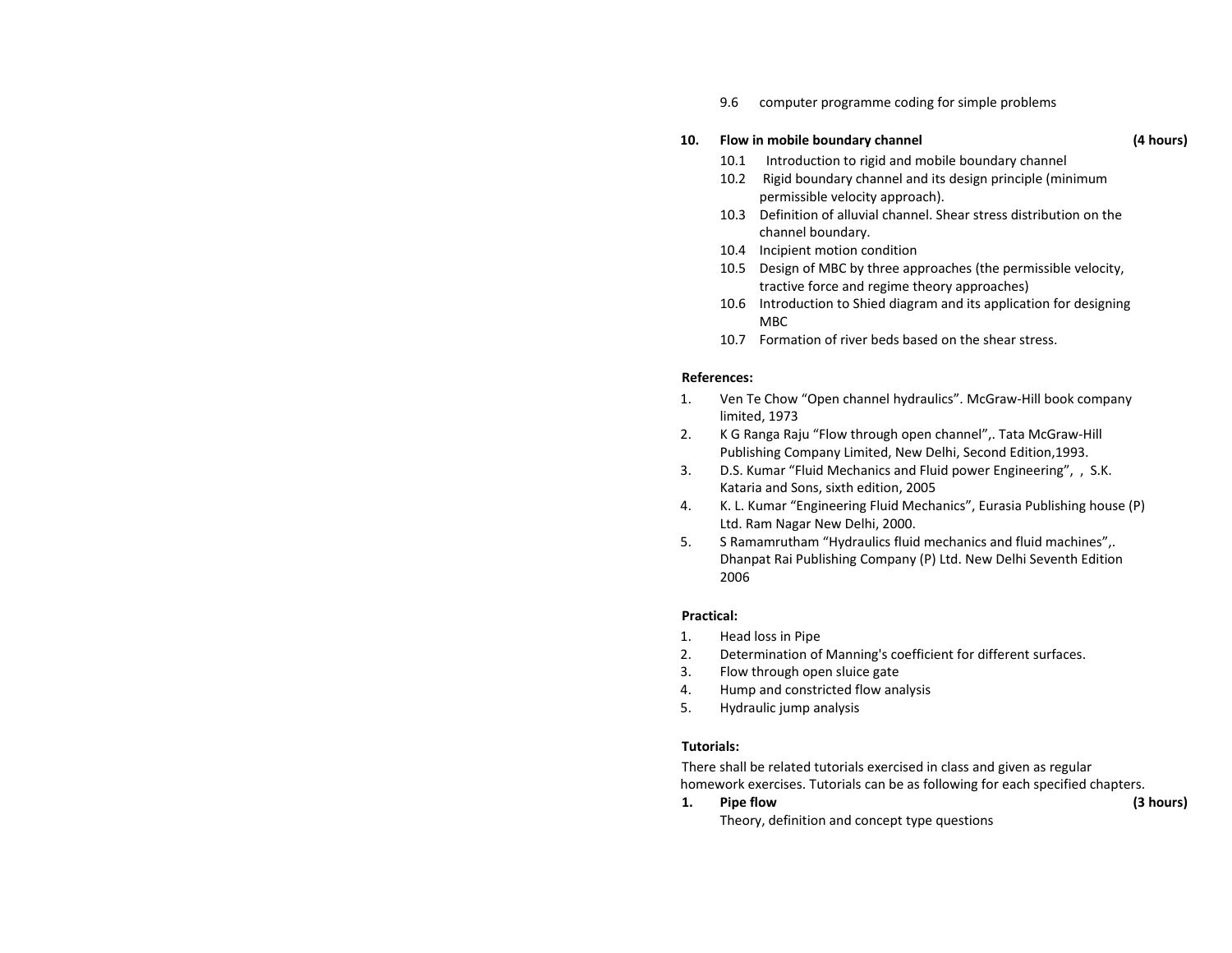Practical examples, numerical examples and derivation type questions There will be tutorial for each sub‐section **2. Simple pipe flow problem and solution (2 hours)** Theory, definition and concept type questions Practical examples, numerical examples and derivation type questions **3. Three reservoir problems and pipe networks (4 hours)** Theory, definition and concept type questions Practical examples, and numerical examples types questions Use of computer programme(studied in I/I) for solving exercises **4. Unsteady flow in pipes (3 hours)** Theory, definition and concept type questions Practical examples, numerical examples and derivation type questions There will be tutorial for each sub‐section **5. Basics of open channel flow (1 hours)** Theory, definition and concept type questions **6. Uniform Flow (3 hours)** Theory, definition and concept type questions Practical examples, numerical examples and derivation type questions There will be tutorial for each sub‐section Use of computer programme (studied in I/I) to solve some problems **7. Energy and momentum principles in open channel flow (4hours)** Theory, definition and concept type questions Practical examples, numerical examples and derivation type questions There will be tutorial for each sub‐section Use of computer programme (studied in I/I) to solve some problems **8. Non‐uniform Gradually varied flow (4 hours)** Theory, definition and concept type questions Practical examples, numerical examples and derivation type questions Drawings for flow profiles There will be tutorial for each sub‐section Use of computer programme (studied in I/I) to solve some problems **9. Non‐uniform Rapidly Varied flow (2 hours)** Theory, definition and concept type questions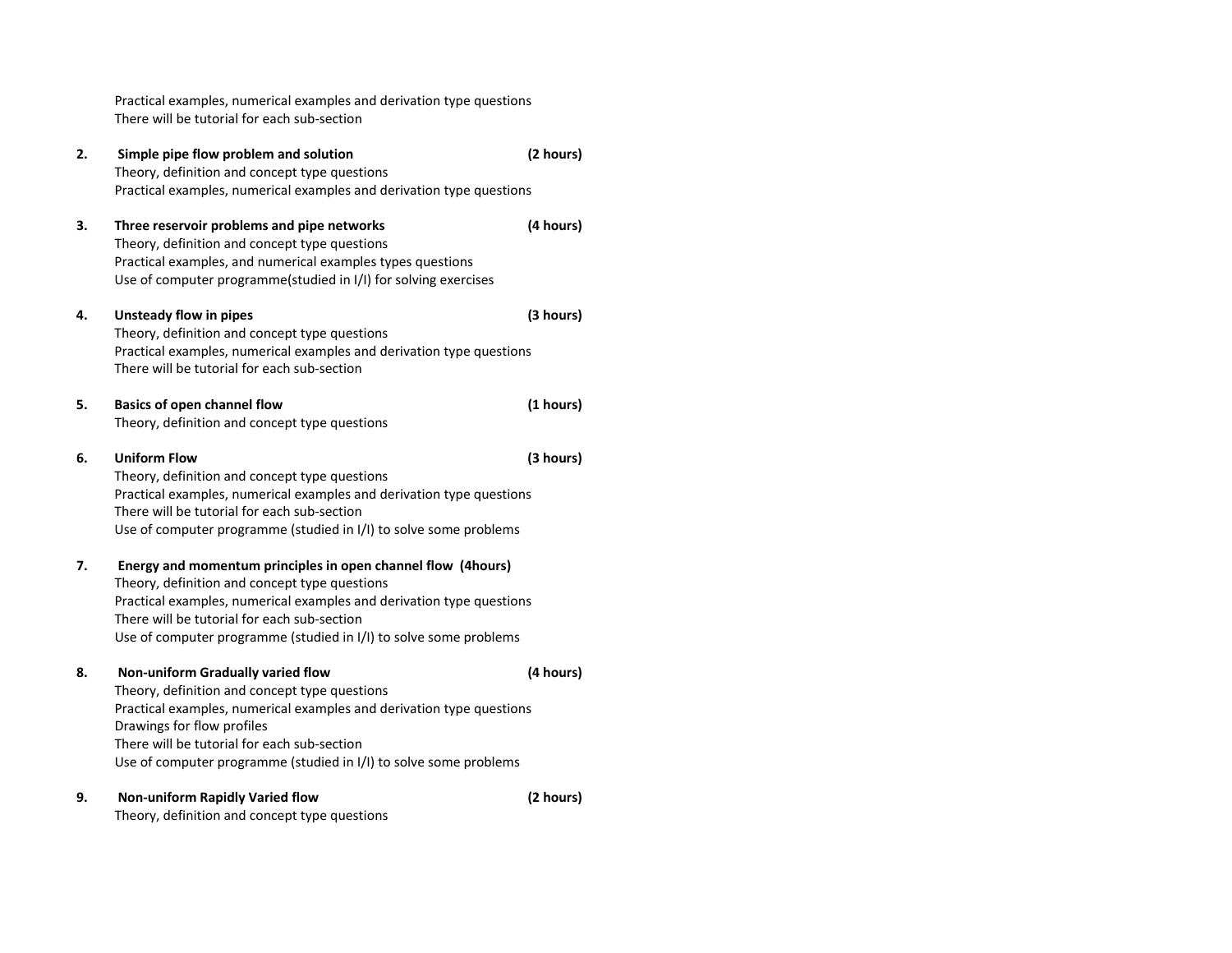Practical examples, numerical examples and derivation type questions There will be tutorial for each sub‐section

#### **10.Flow in mobile boundary channel (2 hours)**

Theory, definition and concept type questions Practical examples, numerical examples and derivation type questions

### **Evaluation Scheme:**

The questions will cover all the chapters of the syllabus. The evaluation scheme will be as indicated in the table below:

| <b>Chapters</b> | <b>Hours</b> | Marks distribution* |
|-----------------|--------------|---------------------|
| 1               | 9            | 8                   |
| 2               | 5            | 8                   |
| 3               | 6            | 10                  |
| 4               | 5            | 8                   |
| 5               | 2            | 4                   |
| 6               | 7            | 10                  |
| 7               | 10           | 12                  |
| 8               | 8            | 8                   |
| 9               | 4            | 6                   |
| 10              | 4            | 6                   |
| <b>Total</b>    | 60           | 80                  |

\*There may be minor variation in marks distribution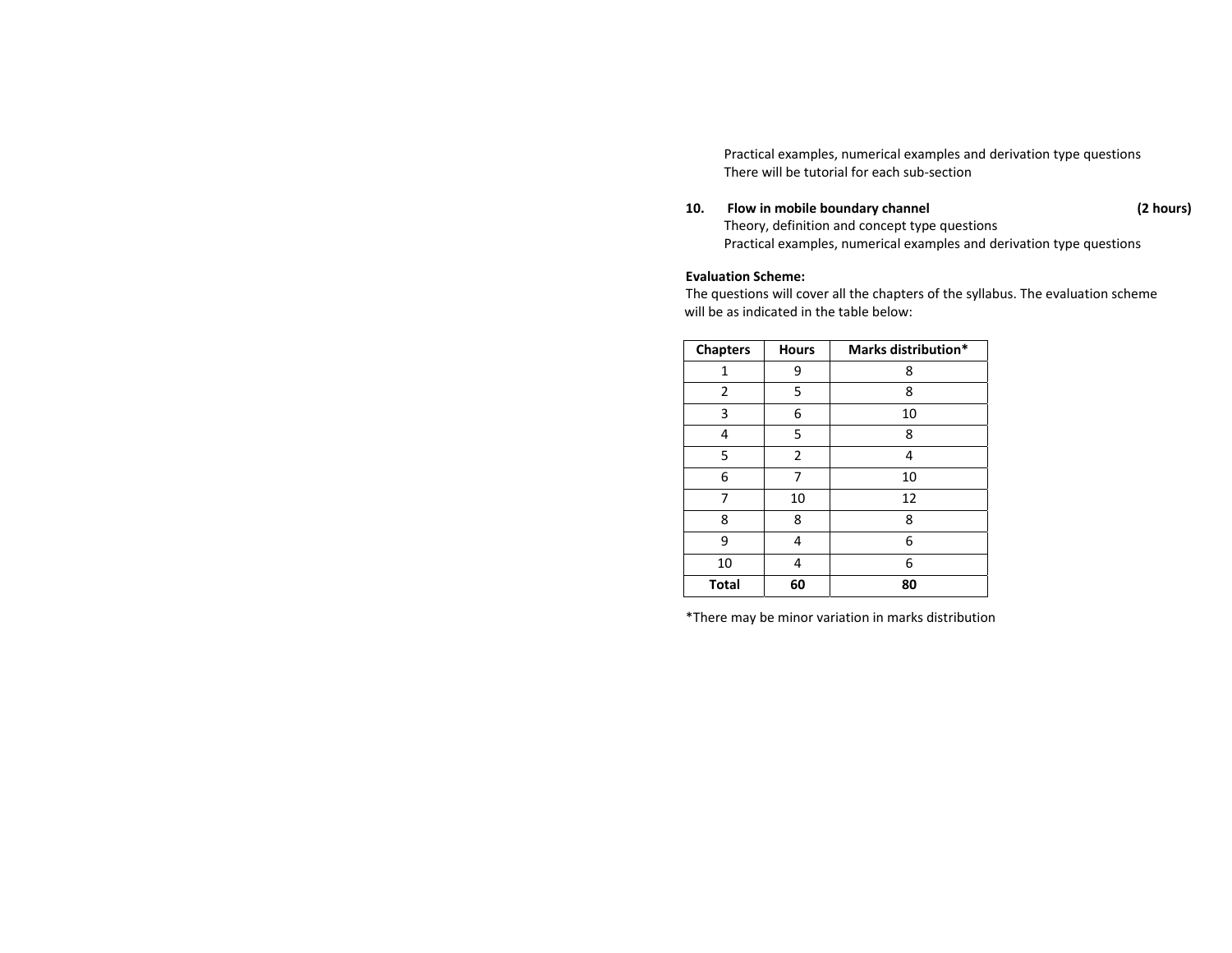## **SURVEYING II CE 554**

**Lecture : 3**

### **Tutorial :1**

## **Laboratory : 3**

### **Objectives:**

The objectives of this course is to introduce fundamental knowledge of land measurement and modern survey application. After completion of this course students will be able to implement modern survey technique in map making and application in relevant to civil engineering projects.

#### **1.Traversing (7 Hours)**

- 1.1Needs and significance of traversing
- $1.2$ Specification for horizontal and vertical control of traverse
- 1.3Field works for traversing, traverse field notes
- 1.4 Traverse computation for closed and link traverse, reduction of reading to angles, balancing of angles, computation of bearings and adjustment of bearings, computation of latitudes and departures, error of closure and relative precision, balancing of consecutive coordinates, computation of independent coordinates and plotting of traverse
- 1.55 Traverse omitted measurements
- 1.6Field problems and instructions

#### **2.Tacheometry (5 hours)**

- 2.1Principle of optical distance measurements
- $2.2<sub>2</sub>$  Stadia method, Tangential method using staff vertical and horizontal distanceusing subtense bar
- 2.3Booking and plotting of details
- 2.4Sources of errors and precision of tacheometric survey
- 2.55 Field problems and instructions

### **3.Trigonometric Leveling (4 hours)**

- 3.1Problems of heights and distances
- 3.2Reciprocal trigonometrical leveling
- 3.3It's signifance and error ratio
- 3.4Determination of heights and distances <sup>o</sup> inaccessible objects
- 3.55 Instruction on field works

 **Year : II Part : II**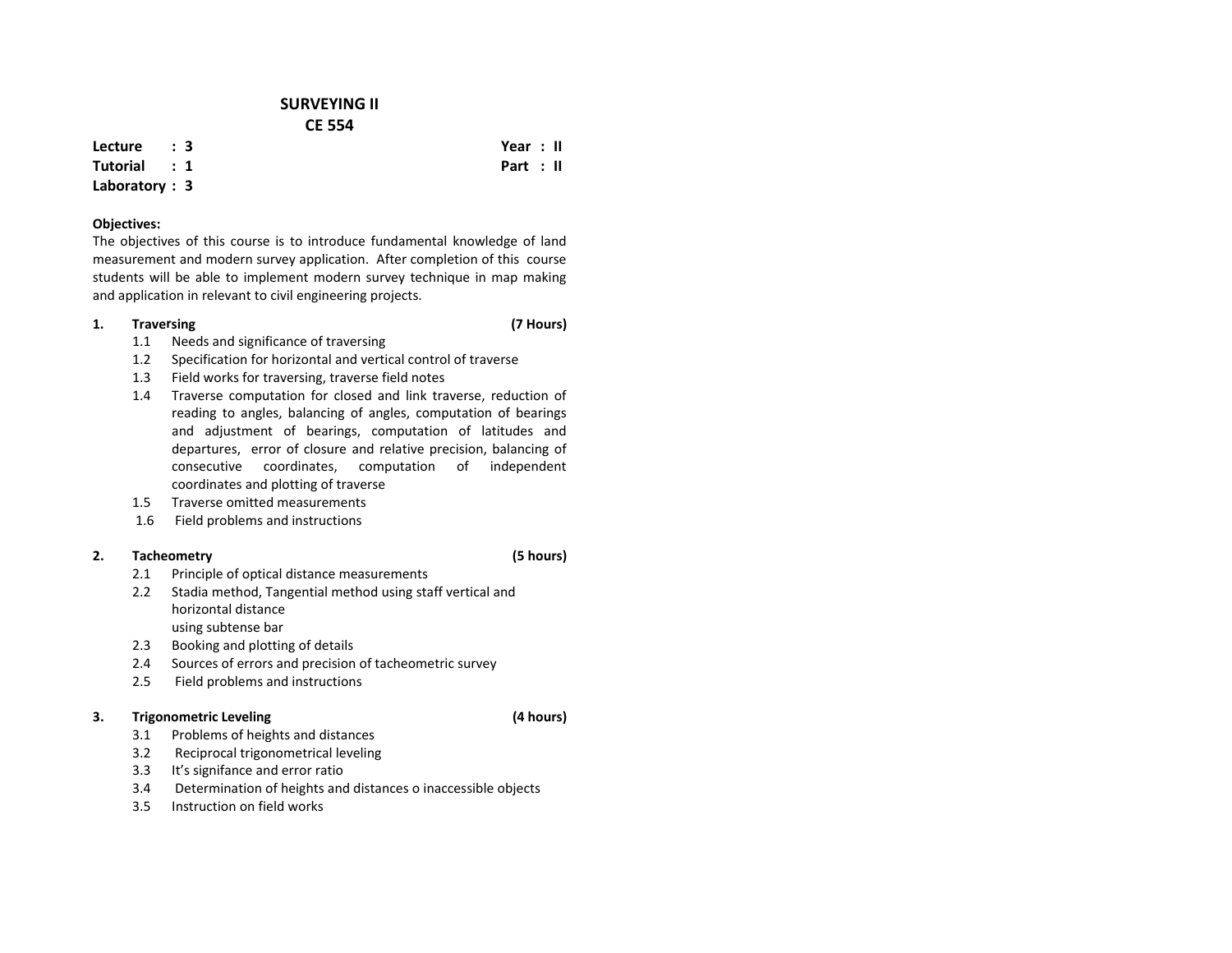#### **4.Contouring (4 hours)**

- 4.1Introduction
- $4.2$ Establishment of controls
- 4.3Contour interval and characteristics of contour
- 4.4Methods of locating contours
- 4.5Interpolation of contours
- 4.6Uses of contour maps

### **5.Orientation**

- 5.1Introduction
- 5.2Analytical intersection and resection
- 5.3Two points and three point resection and their significance
- 5.4 Instruction on field application

#### **6.Curves**

- 6.1 Types of curves and their uses
- 6.2Simple circular curves and their elements
- 6.3 Calculation and setting out of simple circular curve by ordinate from long chord, offsets from tangent and deflection angle methods
- 6.4Geometry of transition curves and their elements
- 6.5Elements of composite curves and setting out techniques
- 6.6 Equation of vertical curves and computation of reduced levels of points on curve
- 6.7Instruction on field application of curves

#### **7.Photogrammetry and Remote Sensing (5 hours)**

- 7.1Introduction of photogrammetric as <sup>a</sup> branch of surveying
- 7.2Scale of vertical photograph
- 7.3Relief displacement
- 7.4Merits and limitation of photogrammetry
- 7.5Types of remote sensing
- 7.6Electromagnetic radiation
- 7.7Interaction of EMR with earth surface features
- 7.8Field application and instruction

#### **8.Field Astronomy and GPS (3 hours)**

- 8.1Introduction, Definition of terms
- 8.2Geographical coordinate system
- 8.3Use of astronomy in surveying and mapping
- 8.44 Introduction of GPS

## **(8 hours)**

**(4 hours)**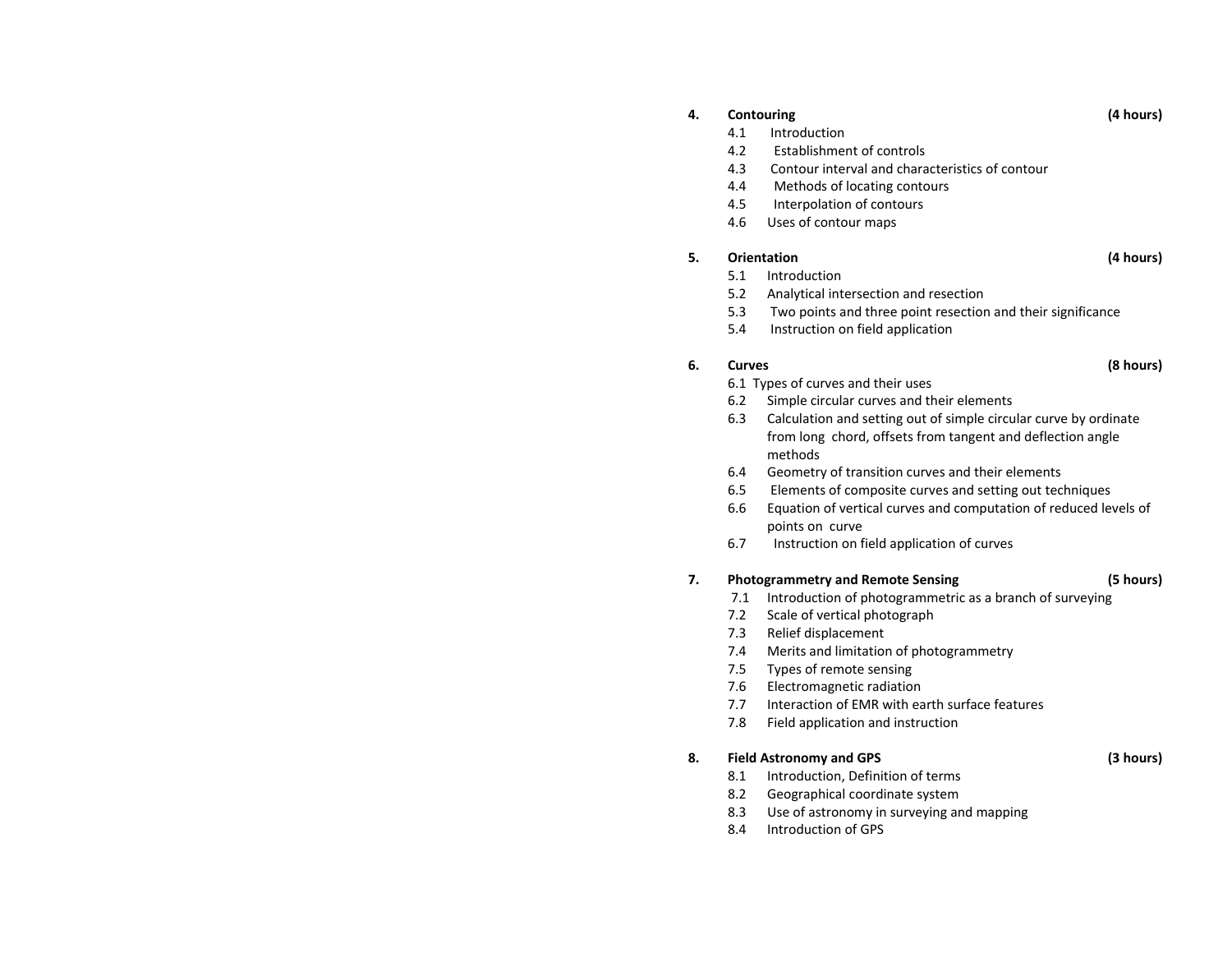|     | 8.5      | Components of GPS                                                   |              |
|-----|----------|---------------------------------------------------------------------|--------------|
|     | 8.6      | Working principles and uses of GPS                                  |              |
|     | 8.7      | Instructions to field applications                                  |              |
| 9.  |          | <b>Total Station</b>                                                | (3 hours)    |
|     | 9.1      | Introduction                                                        |              |
|     | 9.2      | <b>Features of Total Station</b>                                    |              |
|     | 9.3      | Electronic data recording                                           |              |
|     | 9.4      | Summary of Total Station characteristics                            |              |
|     | 9.5      | Field procedures for Total Station in Topographical Surveying       |              |
| 10. |          | <b>Geographic Information System (GIS)</b>                          | (2 hours)    |
|     | 10.1     | Introduction                                                        |              |
|     | 10.2     | Application of GIS to civil engineering projects                    |              |
|     |          | <b>Practical Field Works:</b>                                       | <b>Hours</b> |
| 1.  |          | Traverse survey, computation and plotting                           | 9            |
| 2.  |          | Application of tacheometry to measure distance and elevation        |              |
|     |          | by using stadia system including detailing, computation and         |              |
|     | plotting |                                                                     | 9            |
| 3.  |          | Intersection and resection using theodolite                         | 3            |
| 4.  |          | Trigonometric leveling                                              | 3            |
| 5.  |          | Contouring - Indirect leveling                                      | 6            |
| 6.  |          | Setting out of simple circular curve, transition and vertical curve | 6            |
| 7.  |          | Demonstration and application of Total Station                      | 3            |
| 8.  |          | Demonstration and application of GPS, GIS, Photogrammetry lab visit | 6            |

### **Tutorials:**

### **1.Traversing**

Traverse computation i.e. including Reduction of reading to angles, balancing of angles, computation of bearings, calculation of consecutive coordinates and balancing of consecutive coordinates, calculation of independent coordinates., Finding the missing figures of traverse

### **2.Tacheometry**

Distances and elevation computation from tacheometric observations and calculation of bearings, reduced levels and gradients from computed distances and angles

#### **3.Trigonometrical leveling**

Height and distance measurement practices for distant objects by applying various cases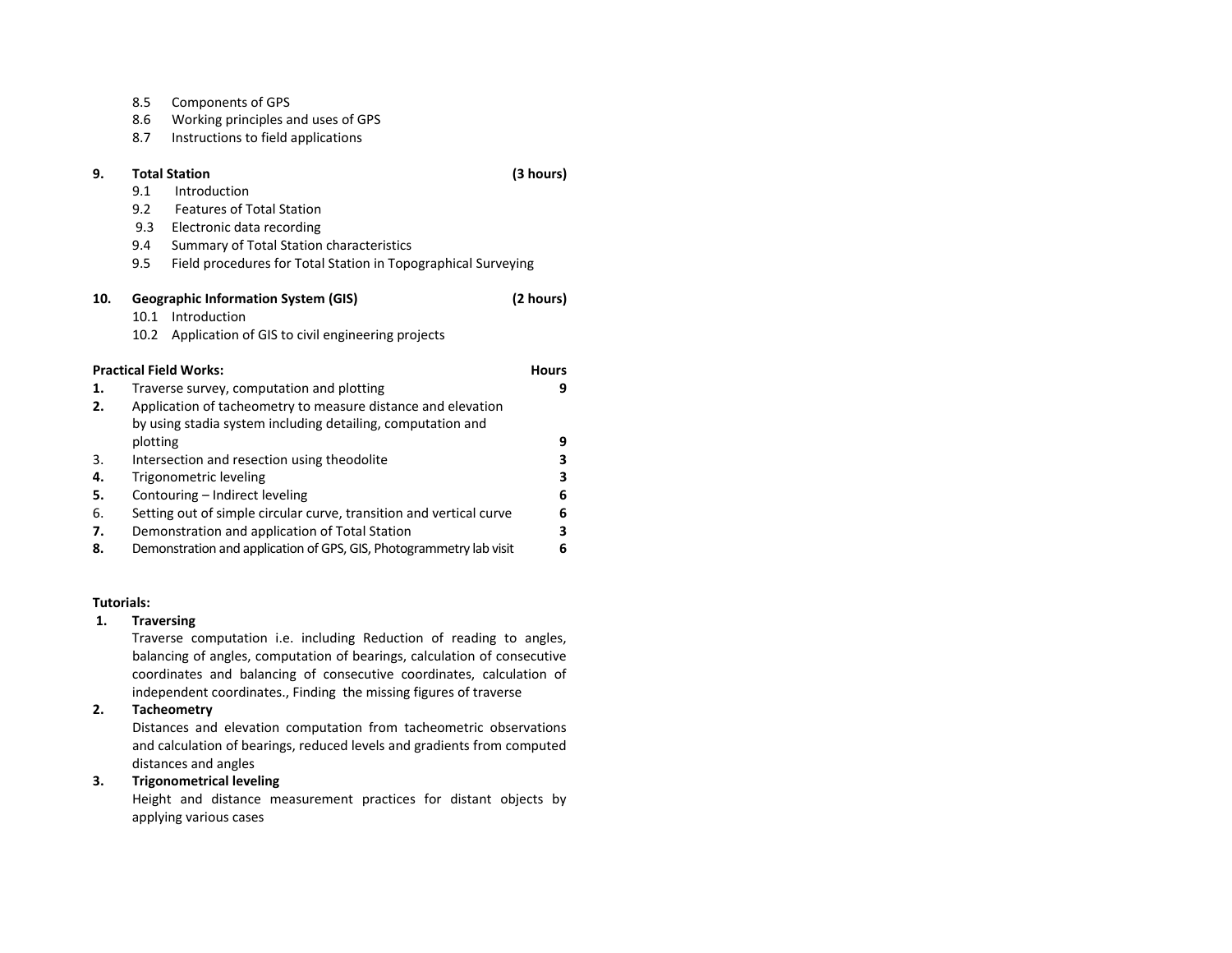#### **4.Contouring**

Interpolation practices from indirect method of contouring

#### **5.Orientation**

Coordinates calculation of unknown points by using resection and intersection processes

#### **6.Curves**

Calculation of various elements of simple circular curves, transition curves, composite curves and vertical curves for setting out procedures

### **References:**

- 1.Surveying – A. Banister and S. Raymond, ELBS
- 2. Elementary Surveying – Paul R. Wolf, Russel C. Brinker – Harper Collins College Publishers
- 3. BC Punmia Surveying, Laxmi Publication, New Delhi
- 4. R.Agor Surveying and Leveling Khanna Publishers, Delhi
- 5. N N Basak – Surveying and Leveling – Tata Mc Graw Hill Publishing Company Limited New Delhi
- 6. SK Duggal Surveying Tata Mc Graw Hill Education Private Limited New Delhi

### **Evaluation Scheme:**

The questions will cover all the chapters of the syllabus. The evaluation scheme will be as indicated in the table below:

| Chapter<br><b>Hours</b> |    | <b>Marks Distribution</b> * |
|-------------------------|----|-----------------------------|
| 1                       |    | 16                          |
| 2                       | 5  | 10                          |
| 3                       |    | 6                           |
| 4                       |    | 8                           |
| 5<br>8                  |    |                             |
| 6                       | 8  | 12                          |
|                         | 5  | 6                           |
| 8                       | 3  | 8                           |
| ٩                       | 5  | 6                           |
| <b>Total</b>            | 45 | 80                          |

\*There may be minor variation in marks distribution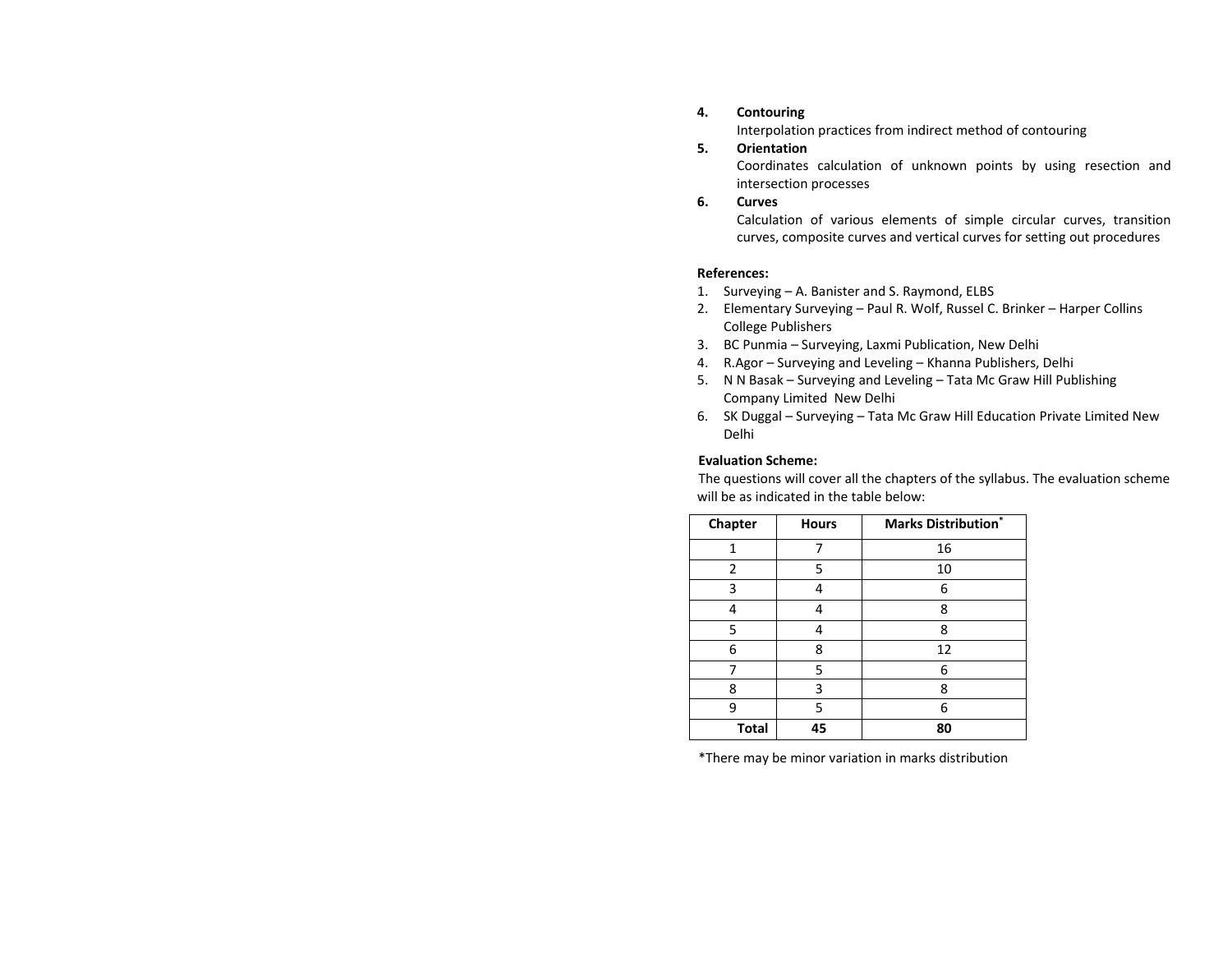## **SOIL MECHANICSCE 552**

**Lecture : 3**

**Tutorial : 1Practical : 1**

# **Course Objective:**

This course is aimed at teaching the students the concepts of soil engineering, including the science and technology of soils and their application to problems in Civil engineering.

The course emphasizes the fundamentals and relevant principles of soil mechanics, gives an overall picture of the behaviour of soils and describes the nature of some of the soil problems encountered in Civil engineering.

#### **1.Introduction**

- 1.1 Preview of Geotechnical problems in civil Engineering and infrastructure Development.
- 1.2Historical development of soil mechanics.
- 1.33 Soil formation and soil type.

### **2. Solids‐ Water –Air Relations and Index properties of soils (5 hours)** 2.1 Phase diagram  $2.2$  Simple definitions and their relationships 2.3 Index properties of soils 2.4 Determinations of various index properties **3. Soil Identifications and Classification (4 hours)** 3.1 Introduction3.2 Field Identification of soil 3.3 Soil classification‐Textural, ISSCS, MIT, BSCS, USCS and AASHTO soil classification system 3.4 Application of soil classification system **4. Soil Structure and Clay Minerals (2 hours)** 4.1 Introduction4.2 Clay minerals 4.3 Clay particle interaction 4.44 Soil structure and fabrics **5. Soil Compaction (3 hours)** 5.1**Introduction** 5.2Laboratory tests

 **Year : II Part : II**

**(1 hour)**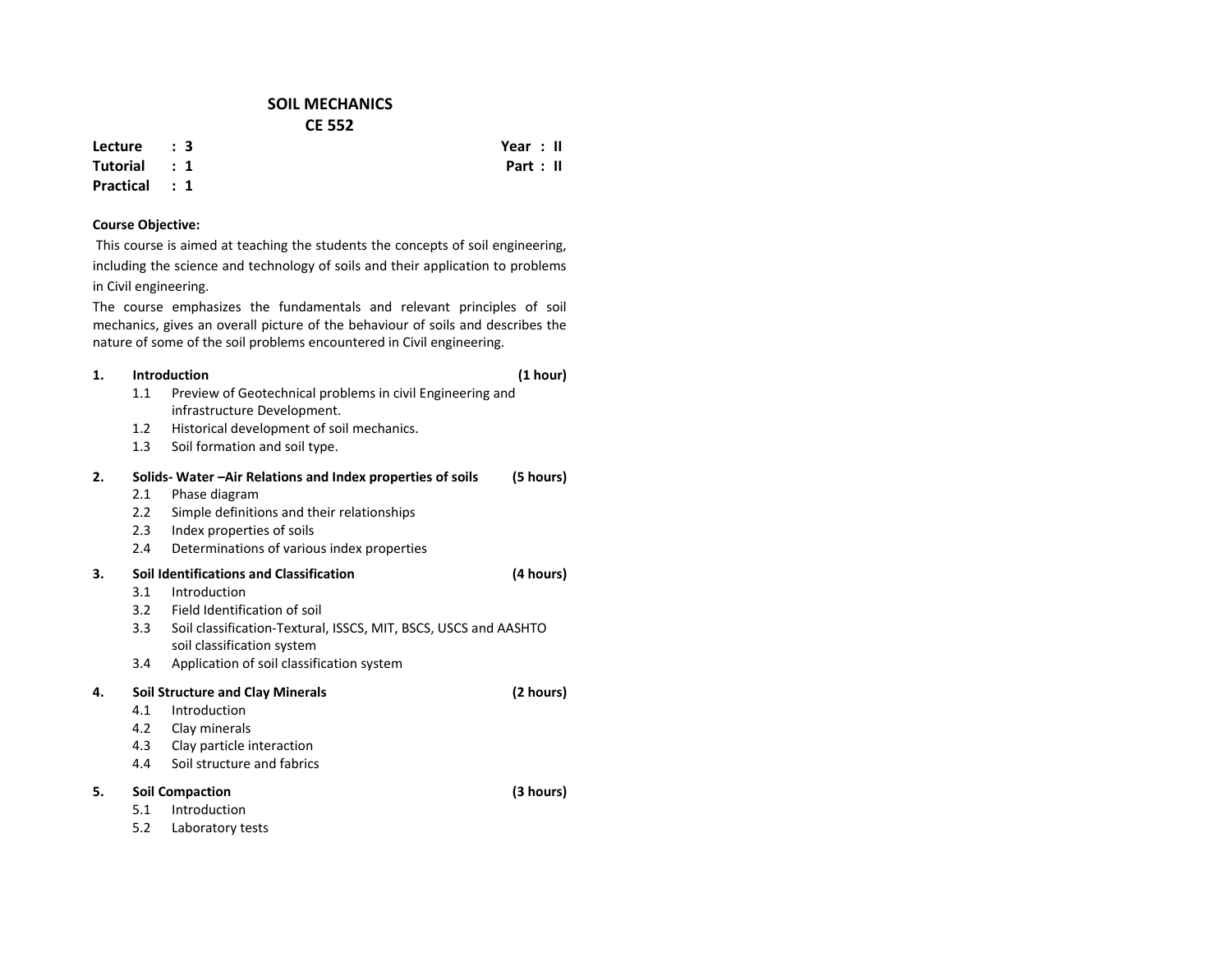- 5.3Factors affecting compaction
- 5.4Structure and Engineering behaviour of compacted cohesive soils
- 5.5Compaction specification and field control.

### **6.Principle of Effective Stress, Capillarity and Permeability (5 hours)**

- 6.1Introduction
- 6.2Principle of effective stress
- 6.3Physical meaning of effective stresses
- 6.4Capillarity in soils
- 6.5Permeability of soils
- 6.6 Determinations of coefficient of permeability: Laboratory and field methods.
- 6.7Types of Head, Seepage forces and quick sand conditions.

### **7.Seepage through Soils (4 hours)**

- 7.1Introduction
- 7.2Two dimensional flow – Lap laces equation
- 7.3Flow nets
- 7.4Unconfined flow
- 7.5Seepage in Anisotropic soil condition
- 7.6Seepage through an earth dam on an impervious base
- 7.7Flow through non – homogeneous sections
- 7.8Prevention of Erosion‐ Protective filters

### **8.Vertical Stresses Below Applied Loads (4 hours)**

- 8.1Introduction
- 8.2Boussinesq equation and Westergaard's equation
- 8.3Vertical Stress Distribution Diagrams
- 8.4Vertical stress beneath loaded Areas
- 8.5New marks influence chart
- 8.6Approximate stress distribution methods for Loaded Areas.

### **9.Compressibility of Soil (6 hours)**

- 9.1Contact pressure and Settlement profile.
- $9.2$ Fundamentals of Consolidation
- 9.3One –Dimensional Laboratory consolidation Test
- 9.4Void Ratio – Pressure plots
- 9.5Normally consolidated and over consolidated clay
- 9.6Effect of Disturbance on Void Ratio –Pressure Relationship
- 9.77 Calculation of Settlement from One – Dimensional Primary Consolidation
- 9.8Compression Index and Swell Index
- 9.9Secondary Consolidation Settlement
- 9.10 Time Rate of Consolidation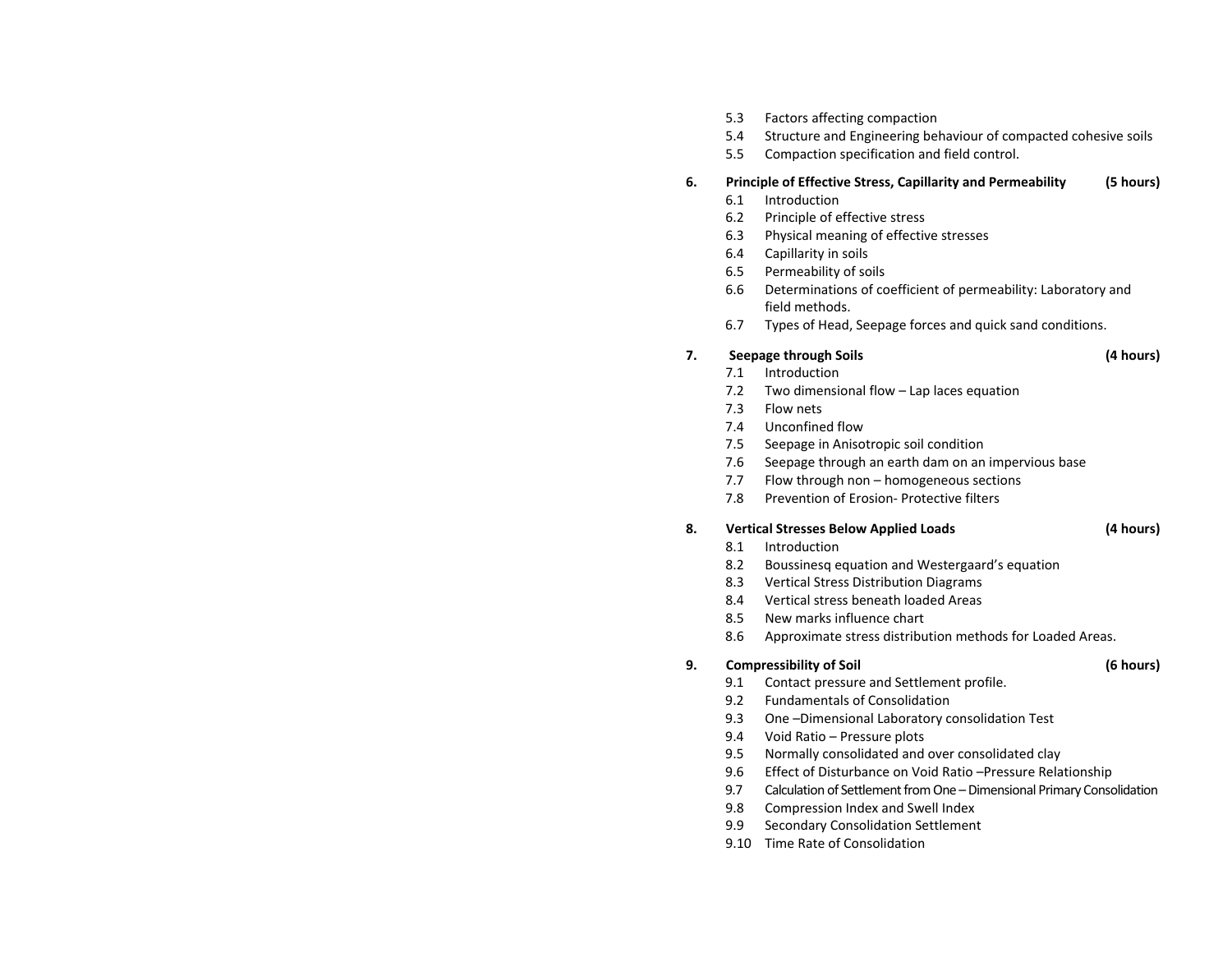- 9.11 Coefficient of Consolidation
- 9.12 Calculation of Consolidation Settlement under <sup>a</sup> Foundation
- 9.13 Method of Accelerating Consolidation Settlement

#### **10.Shear Strength of Soil (6 hours)**

- 10.1 Mohr‐Coulomb failure criterion
- 10.2 Inclination of the Plane of Failure caused by Shear.
- 10.3 Laboratory Tests For Determination of shear strength Parameters.
- 10.4 Direct Shear Test
- 10.5 Triaxial Shear Test‐General
- 10.6 Consolidated drained Triaxial Test
- 10.7 Consolidated undrained Triaxial Test
- 10.8 Unconsolidated undrained Triaxial Test
- 10.9 Unconfined compression Test on Saturated clay.
- 10.10 Stress Path
- 10.11 Vane Shear Test
- 10.12 Empirical Relations between undrained cohesion and effective overburden pressure.
- 10.13 Shear strength of unsaturated Cohesive Soils.
- 10.14 Shear Strength of Sands.

#### **11.Stability of Slopes (5 Hours)**

- 11.1 Introduction
- 11.2 Infinite slopes and Translation slides
- 11.3 Definition of factor of safety
- 11.4 Finite slopes‐ Forms of Slip surface
- 11.5 Ø <sup>=</sup> 0 Analysis (Total stress Analysis)
- 11.6 C Ø Analysis Method of Slices.
- 11.7 Location of the most Critical Circles
- 11.8 Friction Circle Method
- 11.9 Taylors Stability Number
- 11.10 Bishops method of Stability Analysis
- 11.11 Use of Stability Coefficients

## **Tutorials:**

| 1. | <b>Introduction</b>                                      | (0.5 hour)            |
|----|----------------------------------------------------------|-----------------------|
| 2. | Solids-Water-Air Relations and Index properties of soils | $(1.5 \text{ hours})$ |
|    | Numerical examples and derivation                        |                       |
|    | There can be tutorials for each sub-section              |                       |
| 3. | Soil Identifications and Classification                  | $(0.5 \text{ hours})$ |
|    | Practical examples                                       |                       |
|    | There can be tutorials for each sub-section              |                       |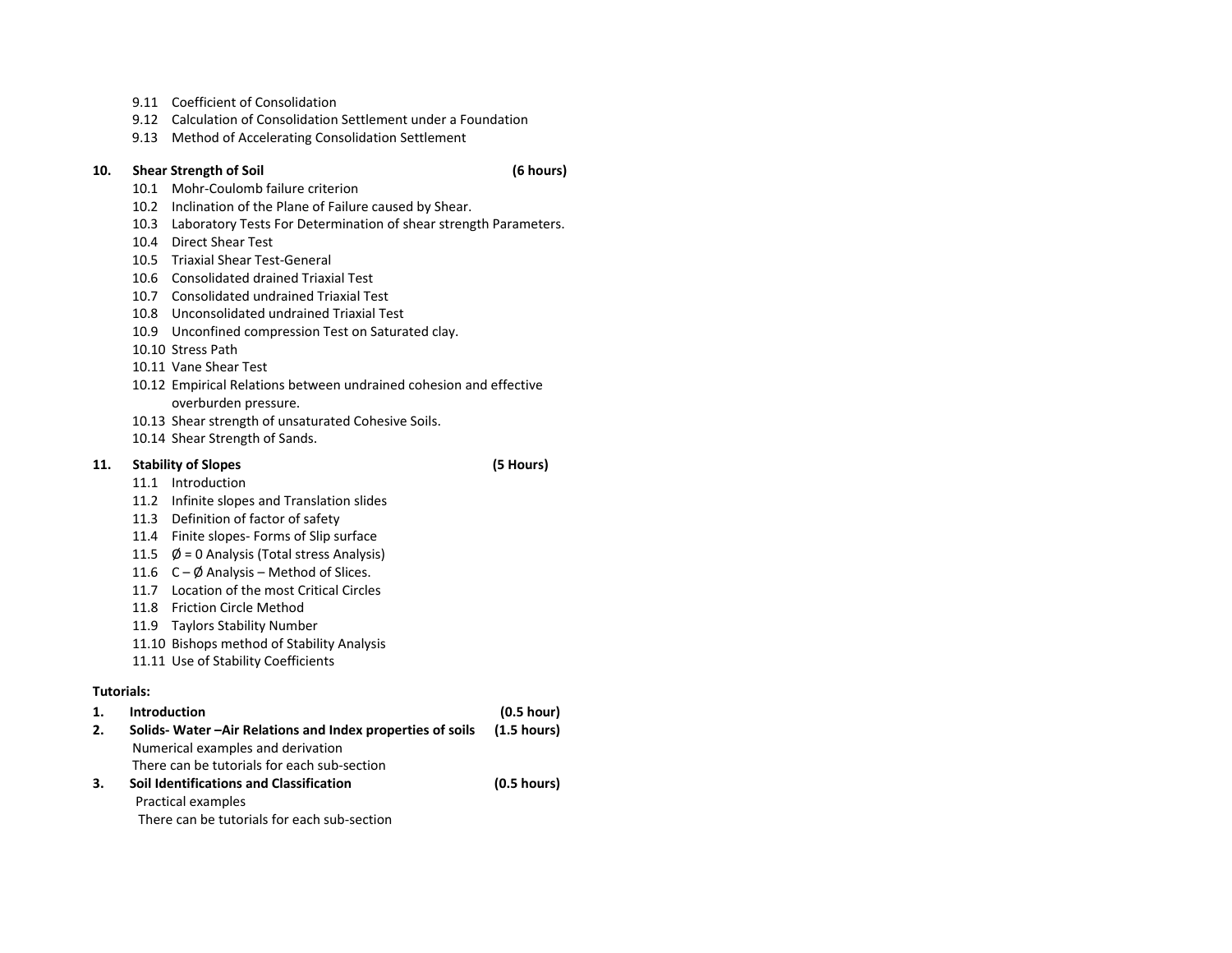| 4.  | <b>Soil Structure and Clay Minerals</b>                            | (0.5 hours) |
|-----|--------------------------------------------------------------------|-------------|
| 5.  | <b>Soil Compaction</b>                                             | (1hour)     |
|     | Practical and numerical examples                                   |             |
| 6.  | <b>Principle of Effective Stress, Capillarity and Permeability</b> | (2 hours)   |
|     | Practical example and numerical examples                           |             |
|     | There can be tutorials for each sub-section.                       |             |
| 7.  | Seepage through Soils                                              | (2 hours)   |
|     | Numerical examples; Practical example                              |             |
|     | There can be tutorials for each sub-section.                       |             |
| 8.  | <b>Vertical Stresses Below Applied Loads</b>                       | (1 hour)    |
|     | Numerical examples type questions.                                 |             |
|     | There can be tutorials for each sub-section.                       |             |
| 9.  | <b>Compressibility of Soil</b>                                     | (2 hours)   |
|     | Numerical and Practical examples                                   |             |
| 10. | <b>Shear Strength of Soil</b>                                      | (2 hours)   |
|     | Numerical and Practical examples                                   |             |
|     | There can be tutorials for each sub-section                        |             |
| 11. | <b>Stability of Slopes</b>                                         | (2 hours)   |
|     | Numerical and Practical examples                                   |             |
|     | There can be tutorials for each sub-section                        |             |

## **Practical:**

- 1.Sieve analysis of coarse and fine grained soils.
- 2.Determination of Atterberg limit of soils
- 3. Determination of In‐situ density by Sand replacement method and Core Cutter Method.
- 4.Determination of OMC and maximum dry density
- 5.Unconfined compression test
- 6.Direct shear Test
- 7.Constant head permeability Test
- 8.UU Triaxial Test

### **References**

- 1. Terzaghi K and Peck.R. B. John Wiley "Soil mechanics in Engineering Practice", 2nd Edition, New York, 1967
- 2. Braja M. Das "Principles of Geotechnical Engineering" Fifth edition. Thomson/Brookscole
- 3. Joseph E Bowles "Physical and Geological properties of soils", , Mc Graw Hill Co. Ltd 2nd Edition 1984.
- 4. Gopal Ranjan and ASR Rao "Basic and Applied soil mechanics ", second edition New Age International publishers,2000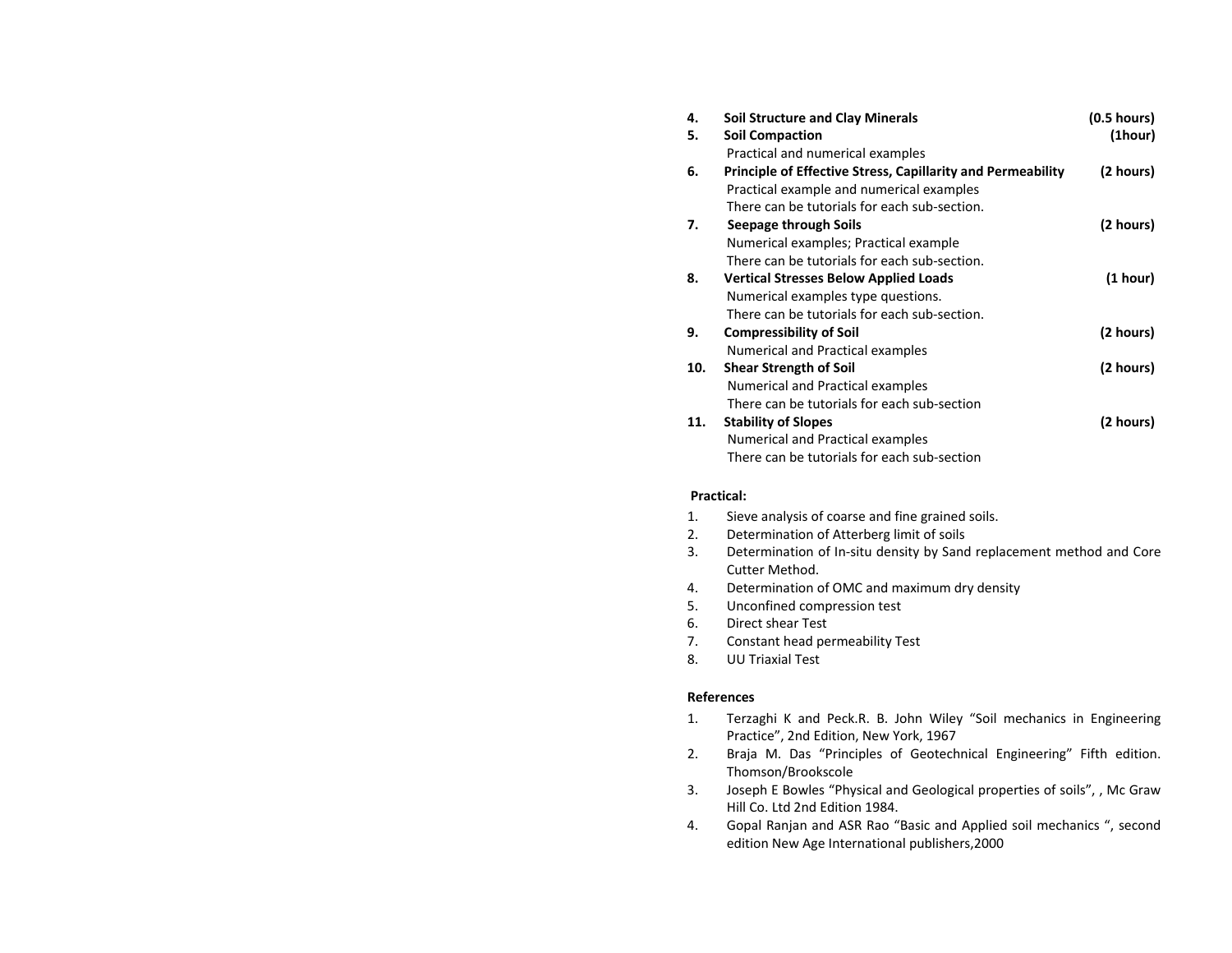- 5.. K. R. Arora "Soil mechanics and foundation Engineering" Standard Publisher Distribution 1997
- 6. S.R. Kaniraj "Design Aids in Soil Mechanics and Foundation Engineering ", Tata Mc Graw Hill Education Limited, 2010
- 7. V.N.S. Murthy "A Text Book of Soil Mechanics and Foundation Engineering in SI units" UBS Publishers Distributors Ltd.Fourth edition 1993
- 8. Dr. Sehgal "A text book of soil mechanics" S.B. CBS Publishers and distributors, New Delhi, 1988

### **Evaluation Scheme:**

The questions will cover all the chapters of the syllabus. The evaluation scheme will be as indicated in the table below:

| <b>Chapters</b> | <b>Hours</b> | <b>Marks</b><br>distribution* |
|-----------------|--------------|-------------------------------|
| 1               | 1            | 2                             |
| $\overline{2}$  | 5            | 8                             |
| 3               | 4            | 8                             |
| 4               | 2            | 4                             |
| 5               | 3            | 6                             |
| 6               | 5            | 10                            |
| 7               | 4            | 8                             |
| 8               | 4            | 8                             |
| 9               | 6            | 10                            |
| 10              | 6            | 10                            |
| 11              | 5            | 6                             |
| <b>Total</b>    | 45           | 80                            |

**\* There may be minor deviation in marks distribution.**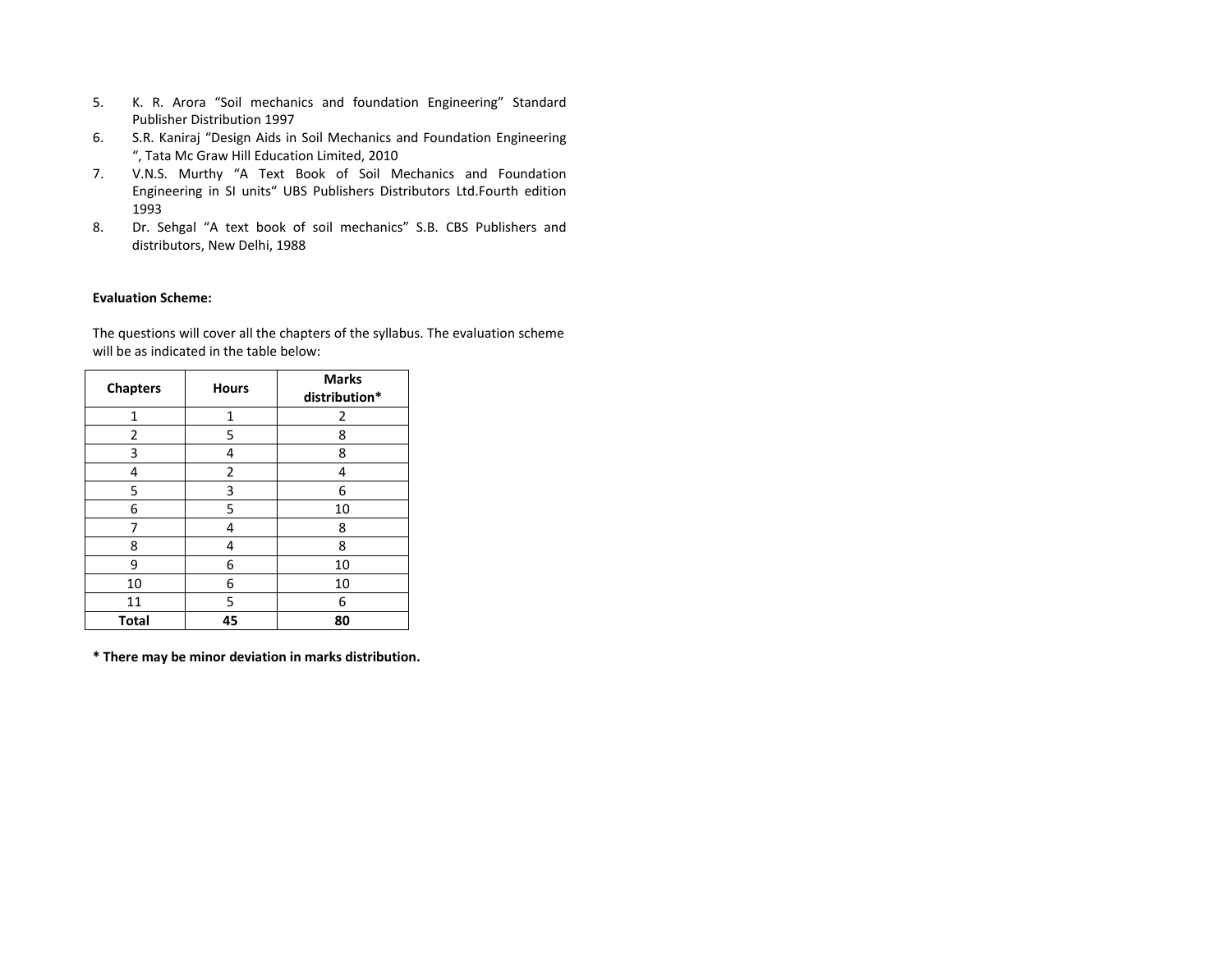## **PROBABILITY AND STATISTICS SH 552**

**Lecture: 3**

**Tutorial :1**

**Practical :0**

## **Course Objective:**

To provide the students with particle knowledge of the principales and concept of probability and statistics and their application in engineering field.

### **1. Descriptive statistics and Basic probability (6 hours)** 1.1.. Introduction to statistics and its importance in engineering 1.2. Describing data with graphs ( bar, pie, line diagram, box plot) 1.3. Describing data with numerical measure( Measuring center, Measuring variability) 1.4. Basic probability, additive Law, Multiplicative law, Baye's theorem.**2. Discrete Probability Distributions (6 hours)**  $2.1$  Discrete random variable  $2.2$  Binomial Probability distribution 2.3. Negative Binomial distribution 2.4. Poison distribution 2.5. Hyper geometric distribution **3. Continuous Probability Distributions (6 hours)** 3.1. Continuous random variable and probability densities 3.2. Normal distribution3.3. Gama distribution3.4.Chi square distribution

### **4.Sampling Distribution (5 hours)**

- 4.1.Population and sample
- 4.2.Central limit theorem
- 4.3.Sampling distribution of sample mean
- 4.4.Sampling distribution of sampling proportion

 **Year : II Part : II**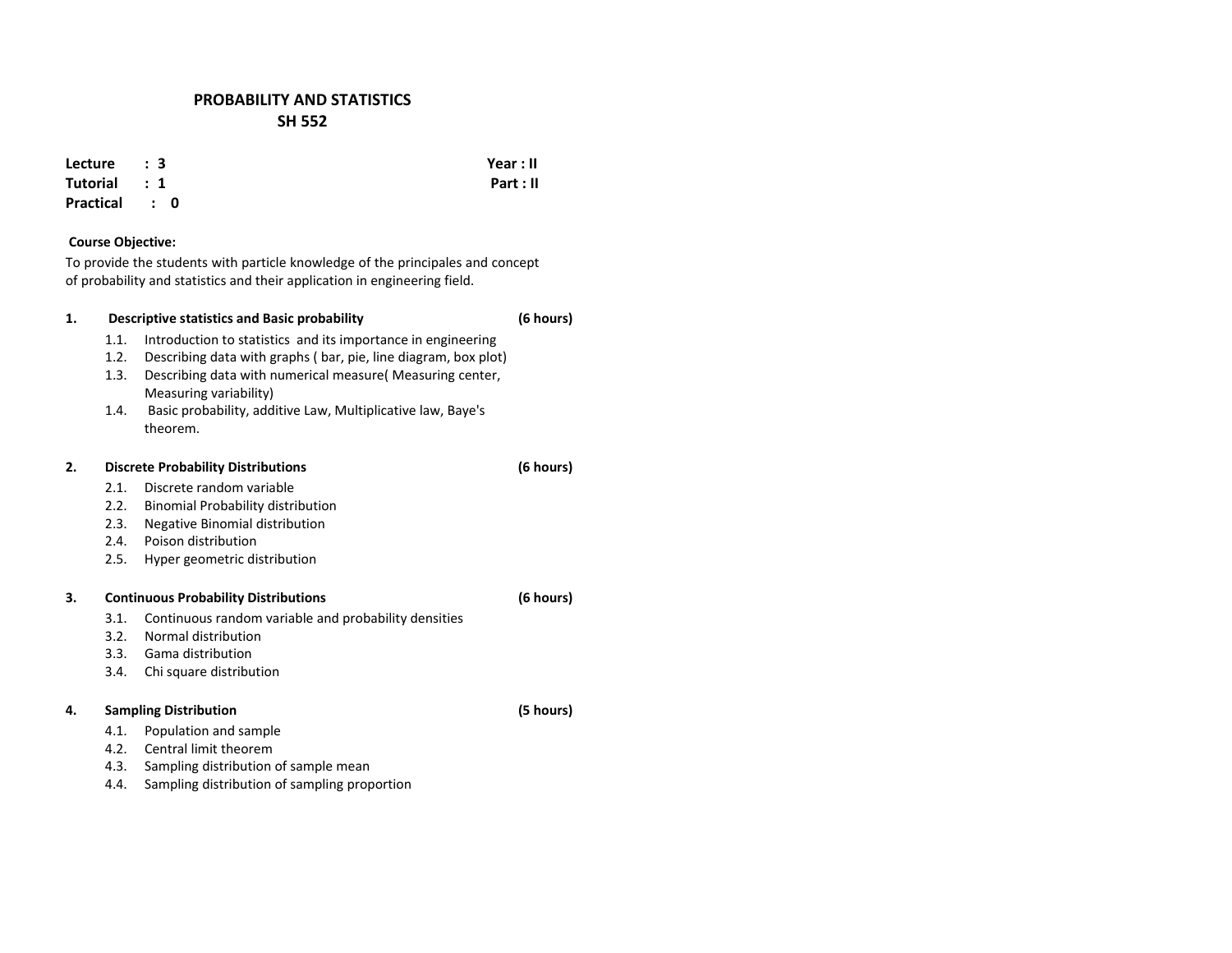| 5. |      | <b>Correlation and Regression</b>                  |           |
|----|------|----------------------------------------------------|-----------|
|    | 5.1. | Least square method                                |           |
|    | 5.2. | An analysis of variance of Linear Regression model |           |
|    | 5.3. | Inference concerning Least square method           |           |
|    | 5.4. | Multiple correlation and regression                |           |
| 6. |      | <b>Inference Concerning Mean</b>                   | (6 hours) |
|    | 6.1. | Point estimation and interval estimation           |           |
|    | 6.2. | Test of Hypothesis                                 |           |
|    | 6.3. | Hypothesis test concerning One mean                |           |
|    | 6.4. | Hypothesis test concerning two mean                |           |
|    | 6.5. | One way ANOVA                                      |           |
| 7. |      | Inference concerning Proportion                    | (6 hours) |
|    | 7.1. | <b>Estimation of Proportions</b>                   |           |
|    | 7.2. | Hypothesis concerning one proportion               |           |
|    | 7.3. | Hypothesis concerning two proportion               |           |

7.4. Chi square test of Independence

### **9.Application of computer on statistical data computing (4 hours)**

8.1 Application of computer in computing statistical problem. *eq* scientific calculator, EXCEL, SPSS , Matlab etc

## **References:**

- 1.. Richard A. Johnson, "Probability and Statistics for Engineers  $7<sup>th</sup>$  edition", Miller and Freund's publication
- 2. Jay L. Devore, " Probability and Statistics for Engineering and the Sciences" , Brooks/Cole publishing Company, Monterey, California,1982
- 3. Richard I. Levin, David S Rubin, " Statistics For Management", Prentice Hall publication
- 4.. Mendenhall Beaver Beaver, " Introduction Probability and statistics  $12^{th}$ edition ", Thomson Brooks/Cole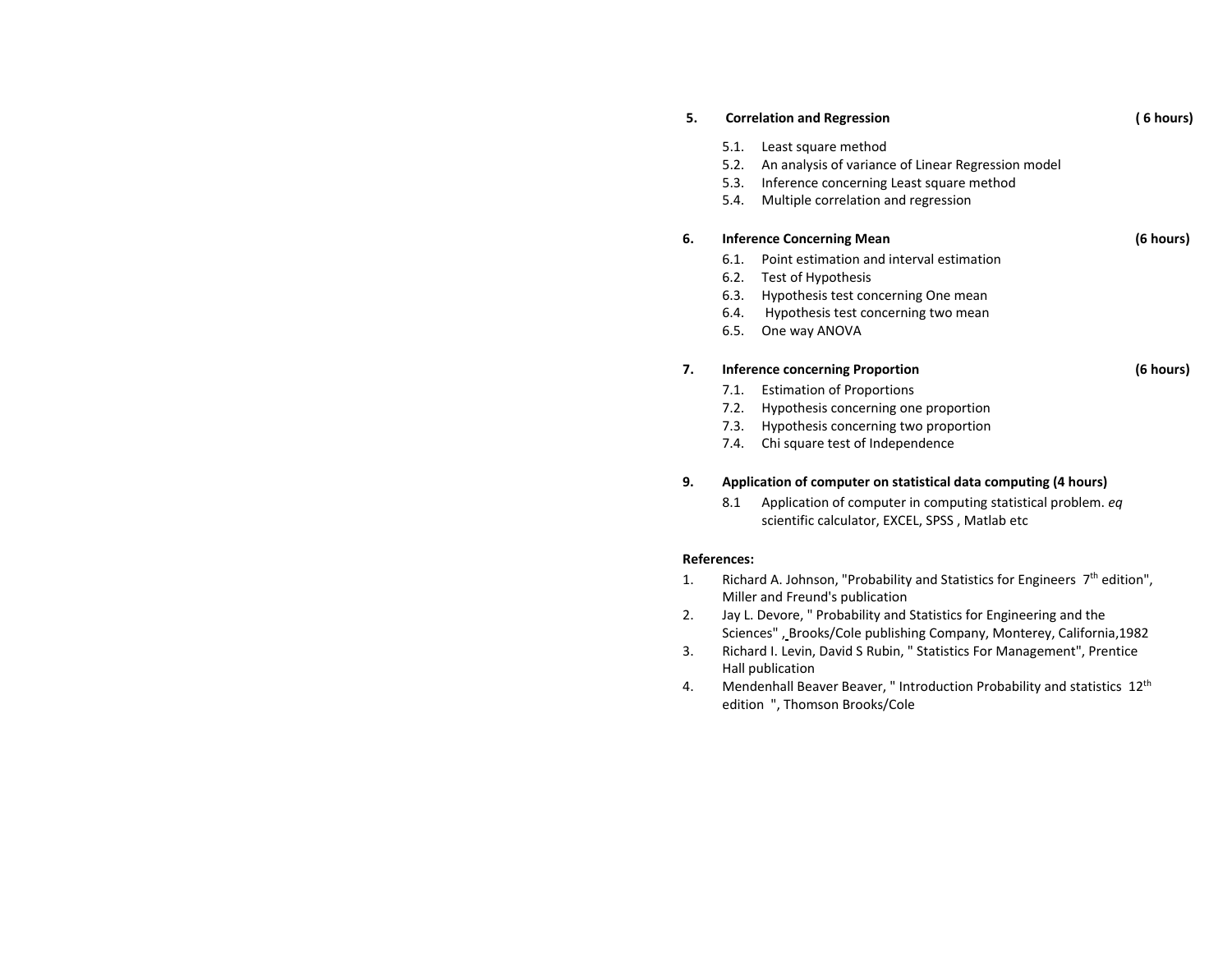## **Evaluation scheme:**

The questions will cover the entire chapter of the syllabus. The evaluation scheme will be as indicated in the table below:

| <b>Chapters</b> | <b>Hours</b> | Mark distribution * |
|-----------------|--------------|---------------------|
| 1               | 6            | 12                  |
| 2               | 6            | 10                  |
| 3               | 6            | 10                  |
| 4               | 5            | 10                  |
| 5               | 6            | 10                  |
| 6               | 6            | 10                  |
|                 | 6            | 10                  |
| 8               | 4            | 8                   |
| <b>Total</b>    | 45           | 80                  |

\*There may be minor deviation in marks distribution.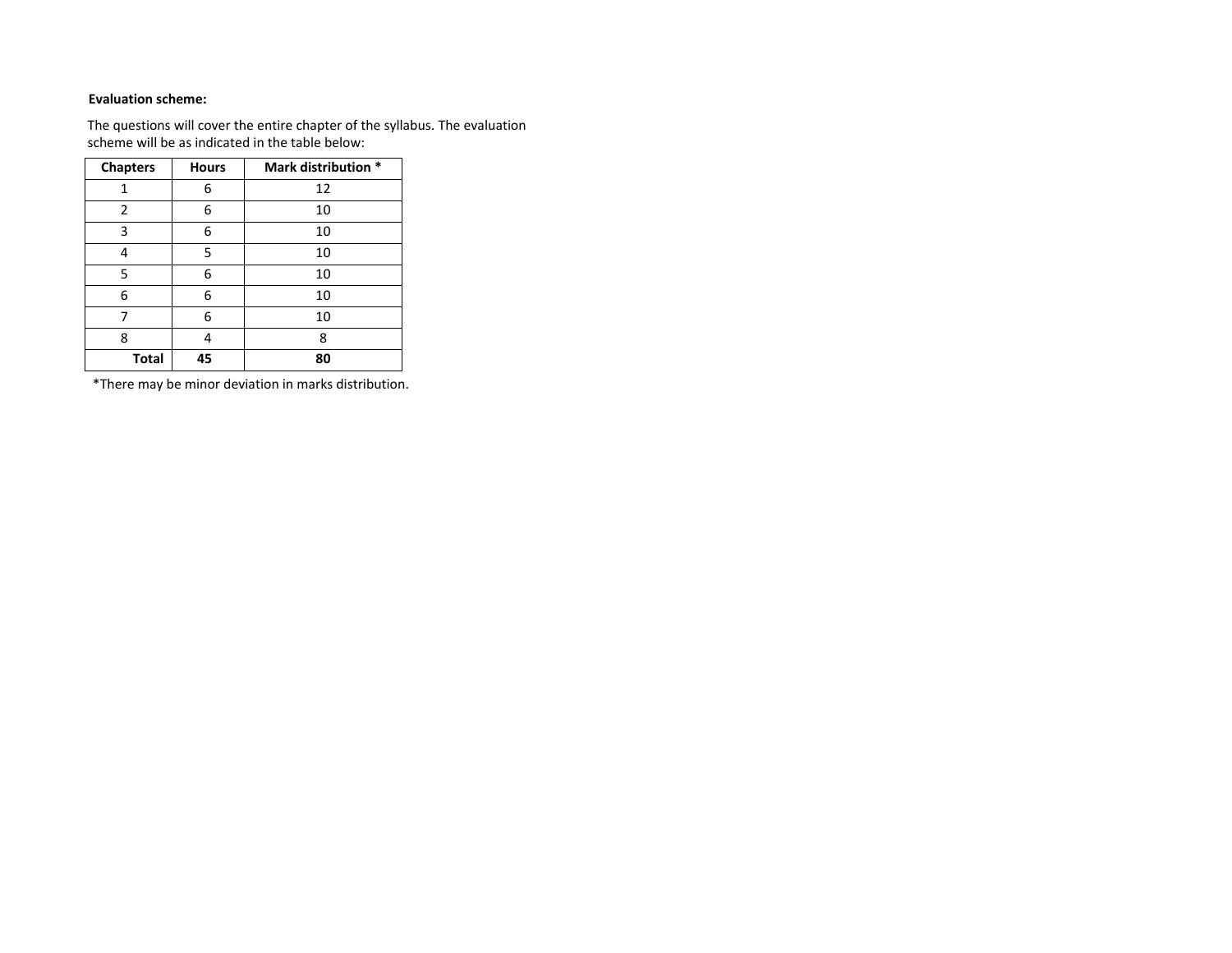## **BUILDING DRAWING AR 556**

**Lecture : 1**

**Tutorial : 0Practical : 3**

**5.**

## **Course Objective:**

Objective of building drawing and drafting course is to introduce students the basic terminology, component and element of building drawing. This course is designed to familiarize the students with the fundamentals of building drawing and drafting skill. Emphasis is placed on drafting floor plan, elevation, section and details of building.

| 1. |         | Introduction to building and Building drawing            | (1 hour)  |
|----|---------|----------------------------------------------------------|-----------|
|    | 1.1     | Structural system of building                            |           |
|    | 1.2     | Anatomy of building                                      |           |
|    | 1.3     | Elements of building                                     |           |
|    | $1.4\,$ | Scale of building drawing                                |           |
| 2. |         | Symbols and conventional signs used for building drawing | (1hour)   |
| 3. |         | Standard views used in building drawing                  | (5 hours) |
|    | 3.1     | Location plan                                            |           |
|    | 3.2     | Site plan                                                |           |
|    | 3.3     | Floor plans                                              |           |
|    | 3.4     | Elevations/Facades                                       |           |
|    | 3.5     | Cross section                                            |           |
|    | 3.6     | Detail drawings                                          |           |
| 4. |         | <b>Types of building drawing</b>                         | (7 hours) |
|    | 4.1     | Concept drawing                                          |           |
|    | 4.2     | Presentation drawing                                     |           |
|    | 4.3     | Municipality drawing                                     |           |
|    | 4.4     | Measured drawing                                         |           |
|    | 4.5     | Working drawing                                          |           |
|    |         | 4.5.1 Architect's drawing                                |           |
|    |         | 4.5.2 Structural drawing                                 |           |
|    |         | 4.5.3 Service drawing                                    |           |
|    | 4.6     | As built drawing                                         |           |
|    |         |                                                          |           |
|    |         |                                                          |           |
|    |         |                                                          |           |

 **Year : II Part : I**

**Introduction to Building Bye‐Laws (1 hour)**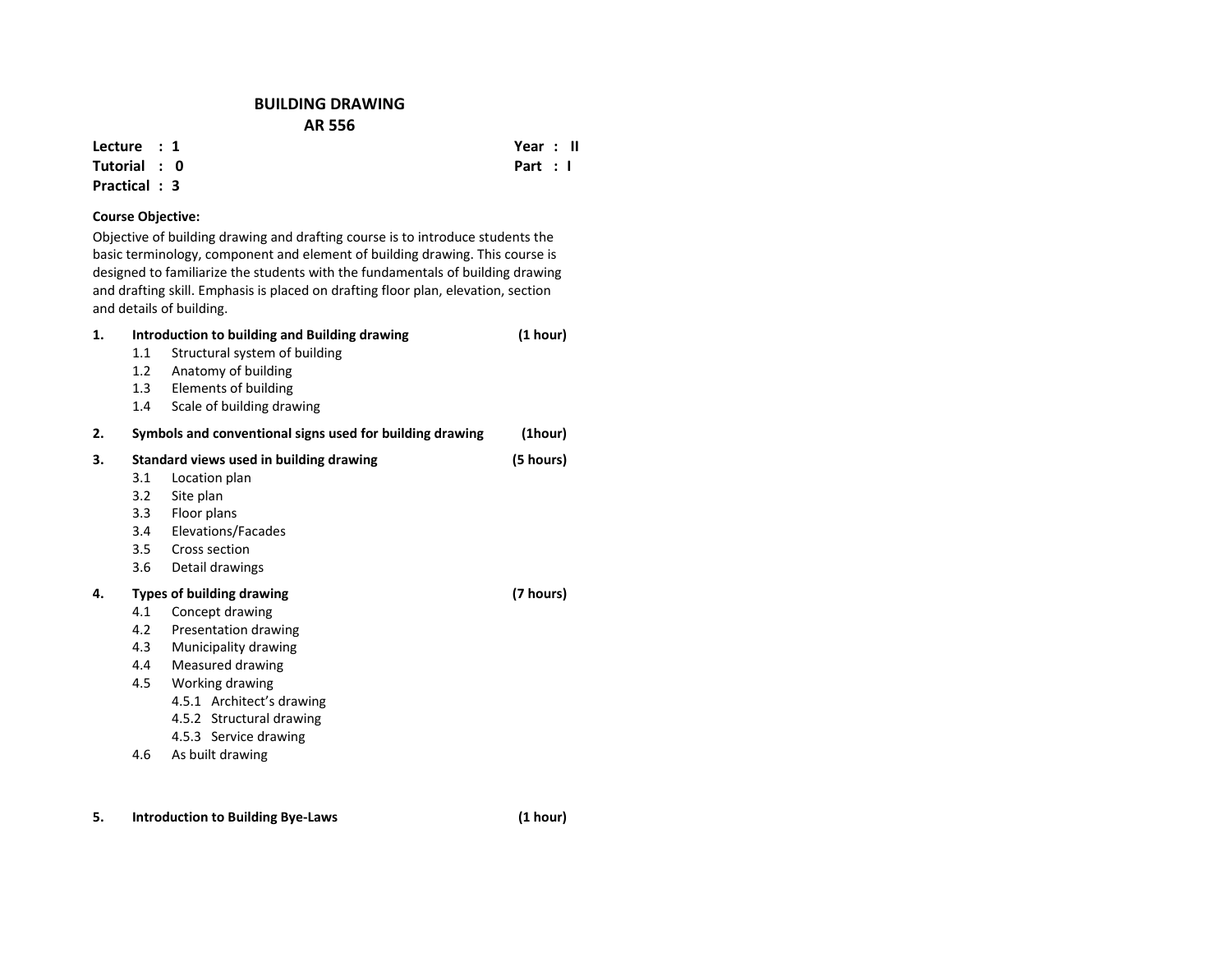| S.N           | <b>Description</b>                               | <b>Sheets</b> | Hour |
|---------------|--------------------------------------------------|---------------|------|
| $\mathbf{1}$  | Load bearing and frame structure building, scale | 2             | 6    |
|               | conversion, symbols and conventional signs       |               |      |
| $\mathcal{P}$ | Floor plans                                      | 1             | 6    |
| 3             | Elevations, cross sections                       | 1             | 6    |
| 4             | Details of building                              | 2             | 6    |
| 5             | Municipality drawing                             |               | 6    |
| 6             | Measured drawing                                 | 1             | 3    |
| 7             | Working drawings (Architect's, structural,       | 4             | 12   |
|               | electrical, sanitary drawings etc)               |               |      |
|               | Total                                            | 12            | 45   |

### **Drawing Sheet to be prepared by the students:**

### **References:**

- 1.Building Bye‐laws.
- 2.Suraj Singh."Civil Engineering Building practice"
- 3. "Metrix Architectural construction drafting and design fundamentals", Willian J. Hornung.
- 4.John Molnar "Building construction drafting and design"
- 5.Brian W. Boughton."Building and Civil engineering construction"
- 6.Hornung "Architectural Drafting, 5<sup>th</sup> edition"
- 7.John D. Bies. "Architectural drafting: Structure and Environment"
- 8.Thomas, Marvin L."Architectural Working Drawing"

### **Evaluation scheme:**

The questions will cover the entire chapter of the syllabus. The evaluation scheme will be as indicated in the table below:

| <b>Chapters</b> | <b>Hours</b> | Mark distribution * |
|-----------------|--------------|---------------------|
| 1&2             |              |                     |
|                 |              | 10                  |
|                 |              | 14                  |
|                 |              |                     |
| <b>Total</b>    | ב            |                     |

\*There may be minor deviation in marks distribution.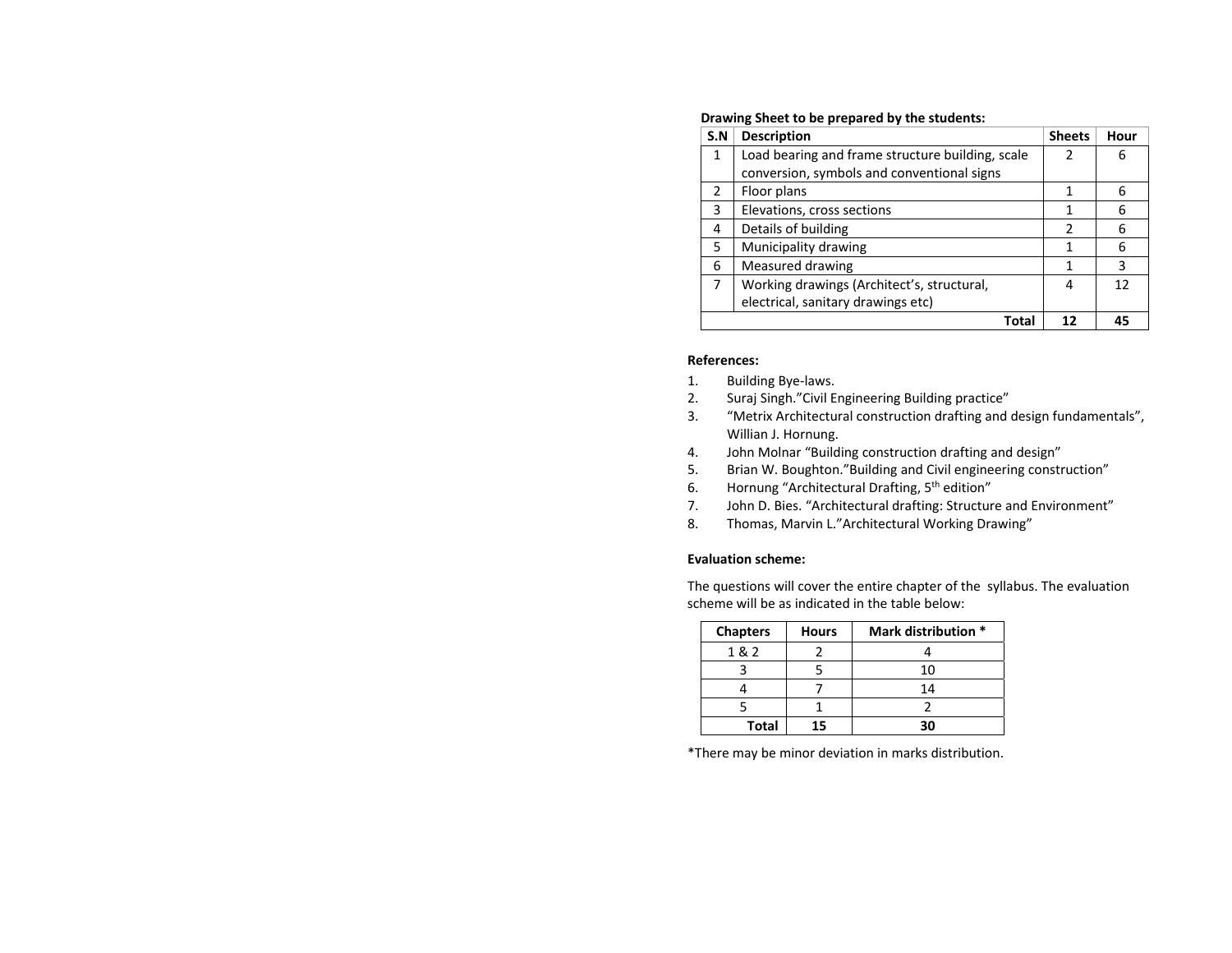## **ENGINEERING GEOLOGY II CE 553**

**Lecture : 2**

### **Tutorial : 0Practical : 1**

# **Course Objective:**

This course has been designed to provide knowledge of Engineering Geology to the students of civil engineering. It would be helpful for them to understand, how to measure the geological data from field, to analyze and interpret them for the development of civil infrastructures, for their stability and to provide input design parameters.

#### **1.Introduction to Engineering Geology (3 hours)**

- 1.1 Engineering geological system (EGS): Rock and soils, geological structures, geomorphology, hydrogeology, weathering, earthquake & seismicity and geotechnical category of the project, evaluation of engineering geological system (EGS) with reference to the different phases (planning, design, construction and maintenance) of the infrastructure development project
- 1.2 Important rock forming minerals and their engineering significance
- 1.3 Application of engineering geology in various civil engineering projects (roads, irrigation system, tunnels, dams & reservoirs etc.)
- 1.4Engineering geological maps: Their classification and preparation

### **2.Engineering Geology in Himalayas (3 hours)**

- 2.1. Major discontinuities system of the Nepal Himalaya and their engineering significance
- 2.2. Major engineering geological problems of the Terai, Siwaliks, Lesser Himalaya, and the Higher Himalaya, Tibetan –Tethys zone and their mitigation
- 2.3. Importance of the engineering geological information system in Nepalese context

#### **3.Hydrogeology (2 hours)**

- 3.1.River channel morphology
- 3.2. Origin, type and movement of groundwater, porosity, permeability and hydraulic transmissivity of different rocks and sediments

 **Year : II Part : II**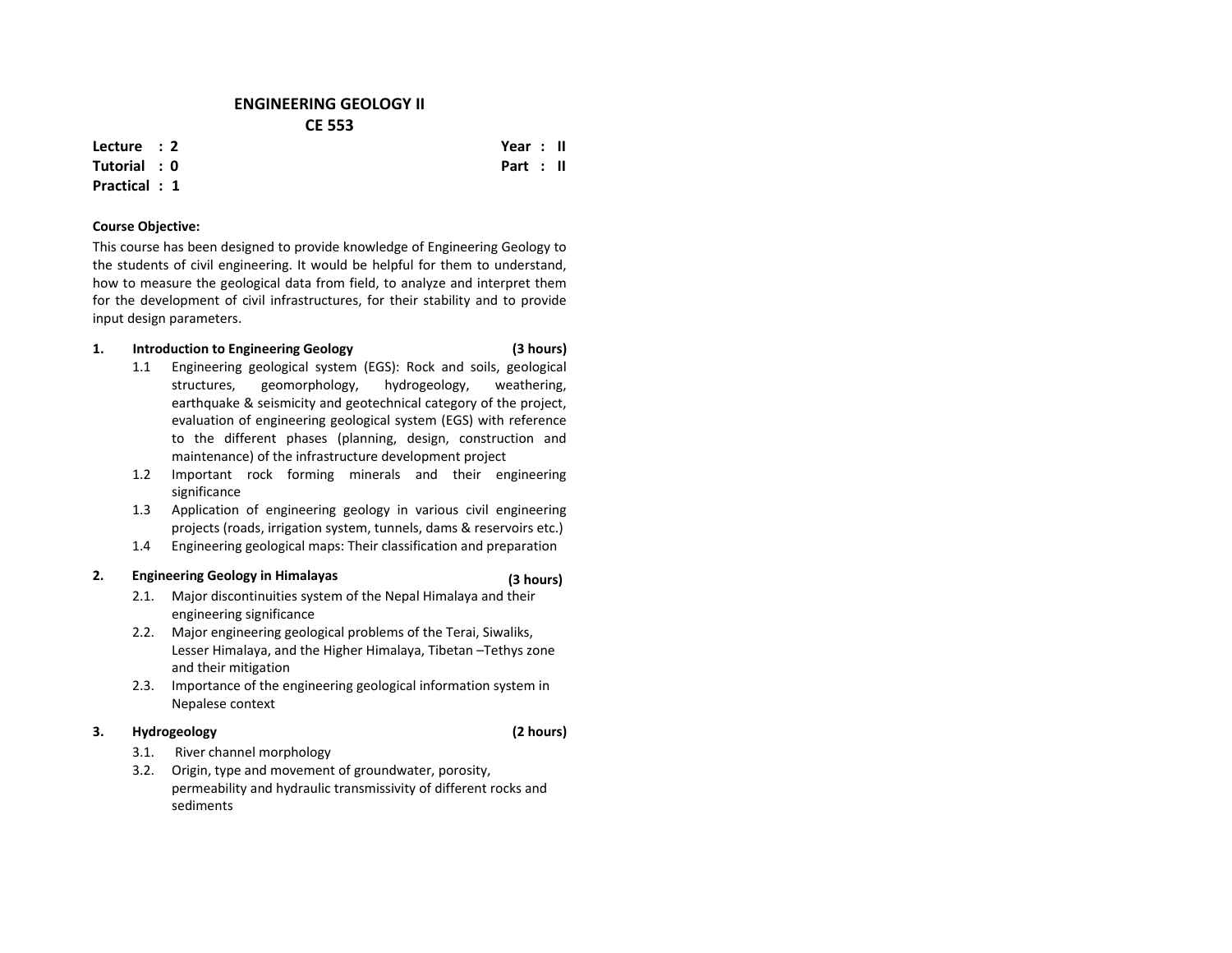- 3.3. Geological factors for formation of different hydrological condition
- 3.4. Different types of aquifer system of Nepal (Terai, hills and mountains)

### **4. Engineering geology in site selection, investigation & construction/excavation (5 hours)**

- 4.1.Introduction, types and methods
- 4.2.Geology in selection of the road and canal alignments
- 4.3. Geology in site investigation of buildings, bridges, dams and reservoirs
- 4.4. Geology in the selection of the tunnel and other underground structures
- 4.5. Engineering geological documentation during tunneling and underground excavations

### **5.Geological Hazards (6 Hours)**

- 5.1.Introduction
- 5.2. Major geological Hazards: Flood, GLOF, erosion, mass movement and their Causes
- 5.3.Types of mass movements
- 5.4.Earthquake and seismicity
- 5.5.. Structural control on geo-hazards
- 5.6.Geological hazard in soil mass and rock mass
- 5.7. Engineering evaluation of geological hazard and risks, problem specific hazards mapping and mitigation measures

### **6.Measurement, analysis and interpretation of structural**

## **geological data (8 hours)**

- 6.1.Rock mass: Introduction, properties, classification systems
- 6.2.Measurement of the structural geological data from rock mass
- 6.3.Stereographic projection: Plotting <sup>a</sup> line & plane
- 6.4. Structural analysis; Principles, phases of the analysis, analysis of the structural geological data using stereo net, rose diagrams, block diagrams and histogram
- 6.5.Determination of the mean value of the major discontinuity sets
- 6.6. Interpretation of structural geological data for the specific engineering geological problems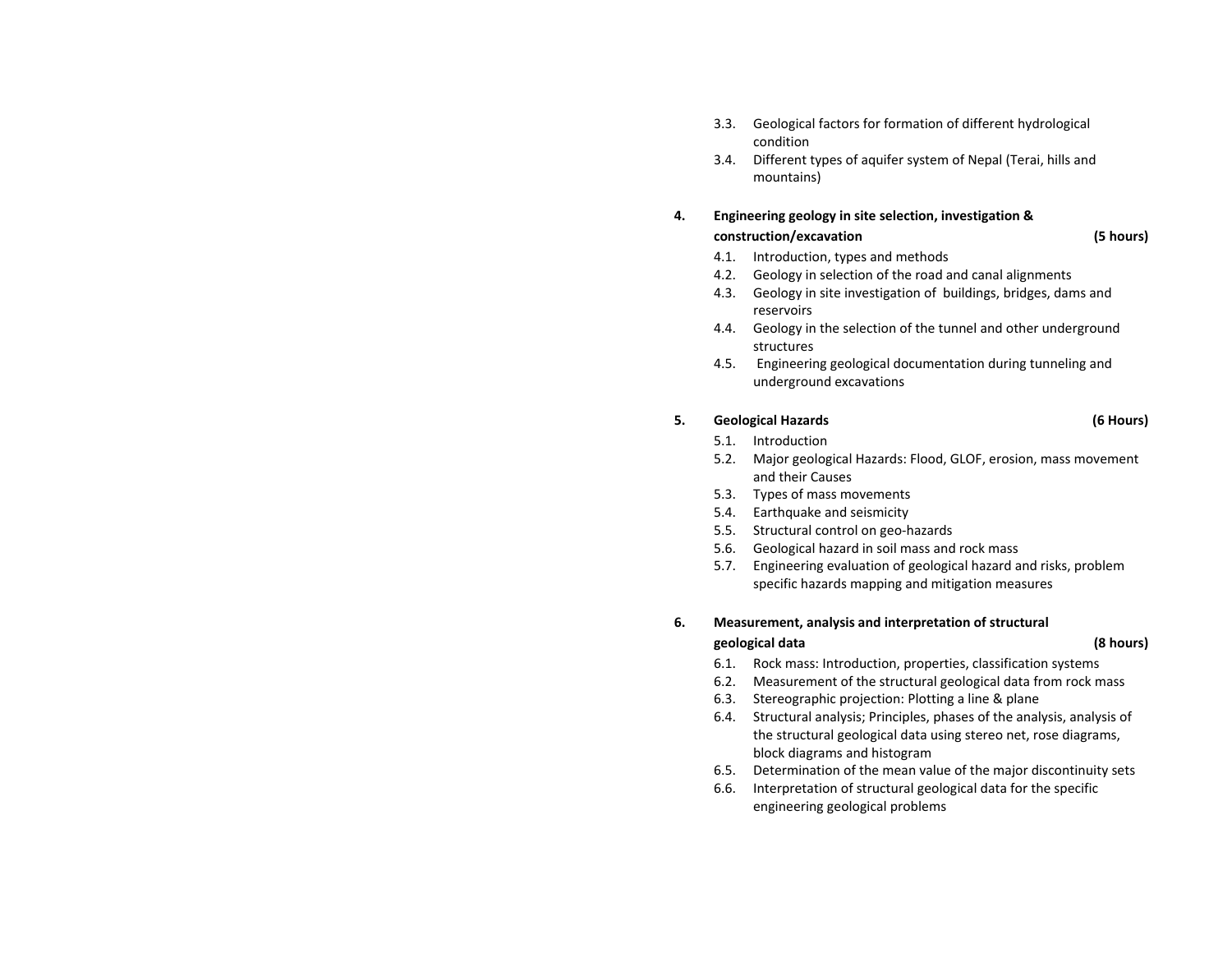### **7.Geology and Construction Materials (3**

- 7.1. Aggregates and construction materials: clay, sand, limestone & marbles, slates & other building stones
- 7.2.Requirements for selecting borrow areas
- 7.3. Searching, exploration and reserve estimation for construction materials
- 7.4. Use of geological, engineering geological, and topographic maps and aerial photograph in searching of the construction materials
- 7.5. Application of geomorphology in searching of construction materials

## **Practical :**

Eight practical exercises will be performed in this course, in addition to two days field works.

- 1.Study of engineering geological maps: Preparation, interpretation
- 2.Study of borehole problems
- 3.Study of thickness of bedrock
- 4.Study of construction material reserve estimate
- 5.Study of mineral distribution in sand using binocular microscope
- 6. Study and analysis of discontinuities data for failure mechanism: by stereographic projection/using Stereo net
- 7.Study of weathering profiles and their effect on rock mass properties
- 8.Exercise on rock mass classification system and their uses

## **Field Work (Two days)**

Any one of the Road / Highway Projects under construction or have severe geo‐ hazard Problem / Any one of the Hydropower Projects under construction (*Attendance in Fieldwork is Compulsory)*

## **hours)**